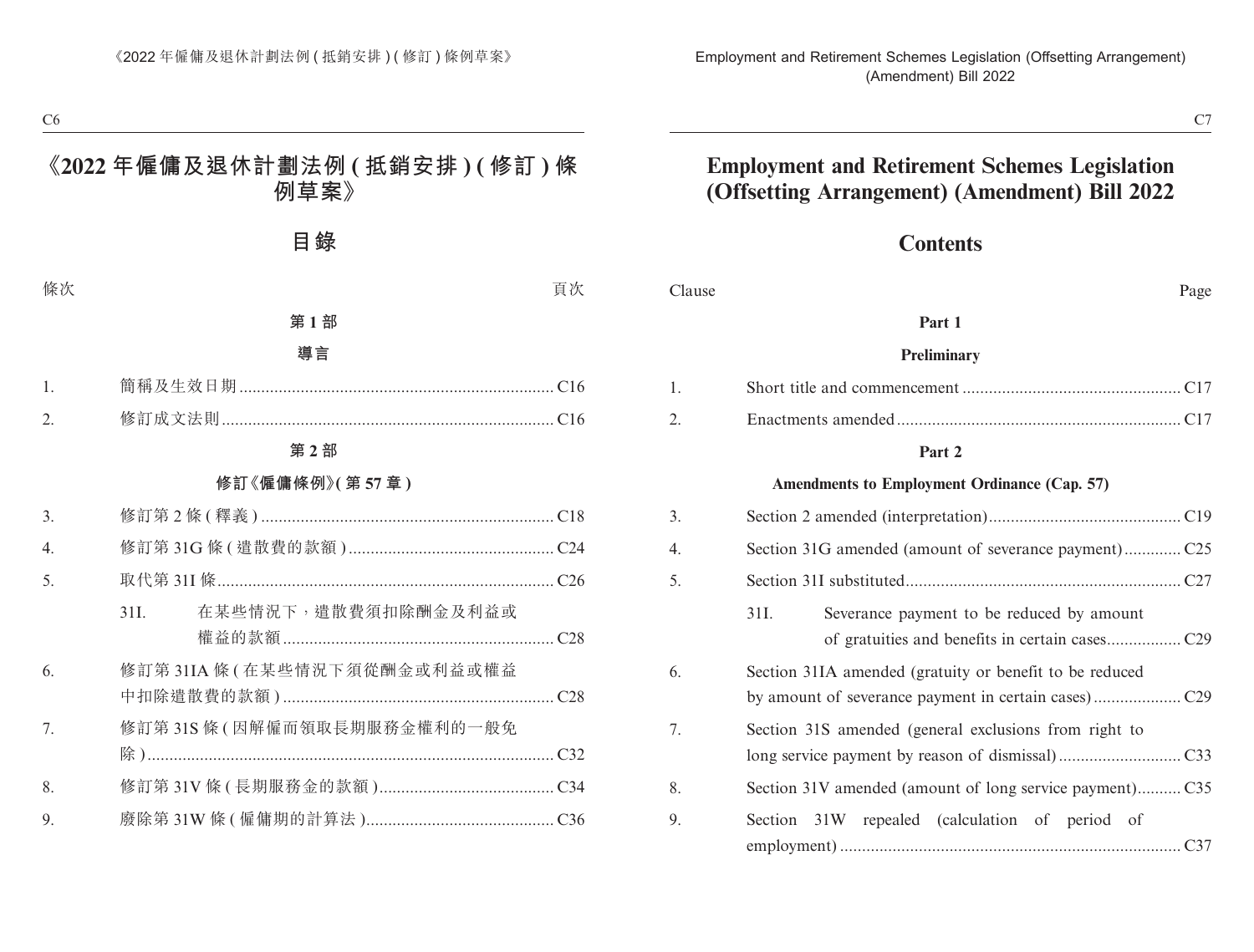|        |        |                                                                                                          | C9   |
|--------|--------|----------------------------------------------------------------------------------------------------------|------|
| Clause |        |                                                                                                          | Page |
| 10.    |        |                                                                                                          |      |
|        | 31Y.   | Long service payment to be reduced by<br>amount of gratuities and benefits in certain                    |      |
| 11.    |        | Section 31YAA amended (gratuity or benefit to be<br>reduced by amount of long service payment in certain |      |
| 12.    |        |                                                                                                          |      |
|        | 31YA.  | Long service payment to be reduced by<br>amount of gratuities and benefits on                            |      |
| 13.    |        |                                                                                                          |      |
|        | 31YB.  | Gratuity or benefit to be reduced by amount<br>of long service payment on employee's death C45           |      |
|        | 31YC.  | Certain persons' entitlements to gratuities or                                                           |      |
| 14.    |        |                                                                                                          |      |
|        | 31ZEA. | Application of Parts VA and VB to certain                                                                |      |
| 15.    |        | Section 31ZF amended (re-employment after retirement                                                     |      |
| 16.    |        |                                                                                                          |      |
| 17.    |        | Section 49A amended (requirement to keep wage and                                                        |      |
|        |        |                                                                                                          |      |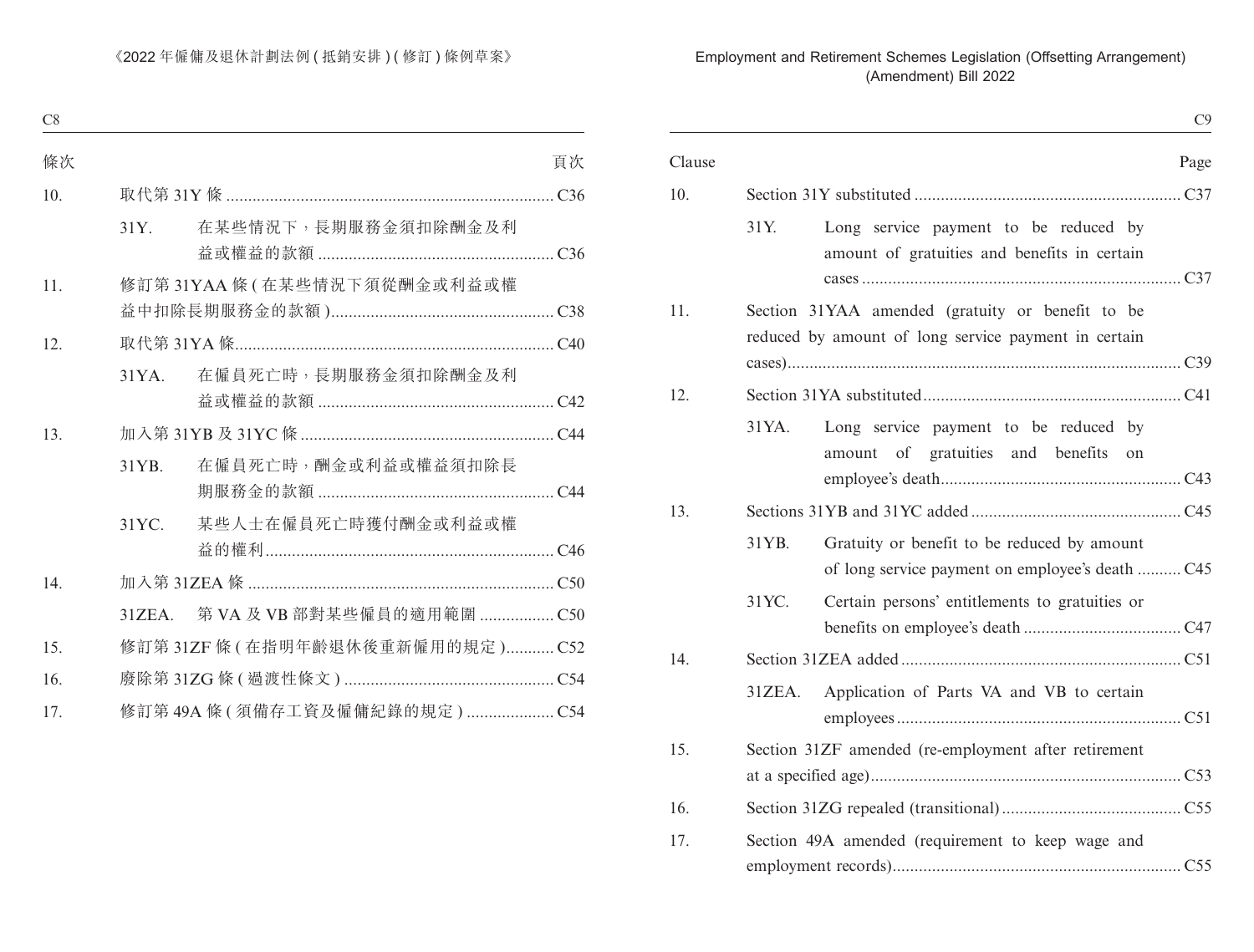| C <sub>11</sub>                                                      |        |
|----------------------------------------------------------------------|--------|
| Page                                                                 | Clause |
| Section 67A amended (amendment of limitation imposed                 | 18.    |
| Third Schedule amended (death of employer or of                      | 19.    |
|                                                                      | 20.    |
|                                                                      | 21.    |
| Modifications to Parts VA and VB for<br>Schedule 11                  |        |
| Part 3                                                               |        |
| Amendments to Other Legislation Concerning Employment and Retirement |        |

## **Amendments to Other Legislation Concerning Employment and Retirement Schemes**

#### **Division 1—Inland Revenue Ordinance (Cap. 112)**

| 22. |                                                                           |
|-----|---------------------------------------------------------------------------|
| 23. | Section 9 amended (definition of income from                              |
|     | Division 2—Grant Schools Provident Fund Rules (Cap. 279 sub. leg. C)      |
| 24. |                                                                           |
|     | Division 3—Subsidized Schools Provident Fund Rules (Cap. 279 sub. leg. D) |
| 25. |                                                                           |
|     | Division 4—Protection of Wages on Insolvency Ordinance (Cap. 380)         |
| 26. | Section 3 amended (establishment and incorporation of                     |
|     |                                                                           |
| 27. |                                                                           |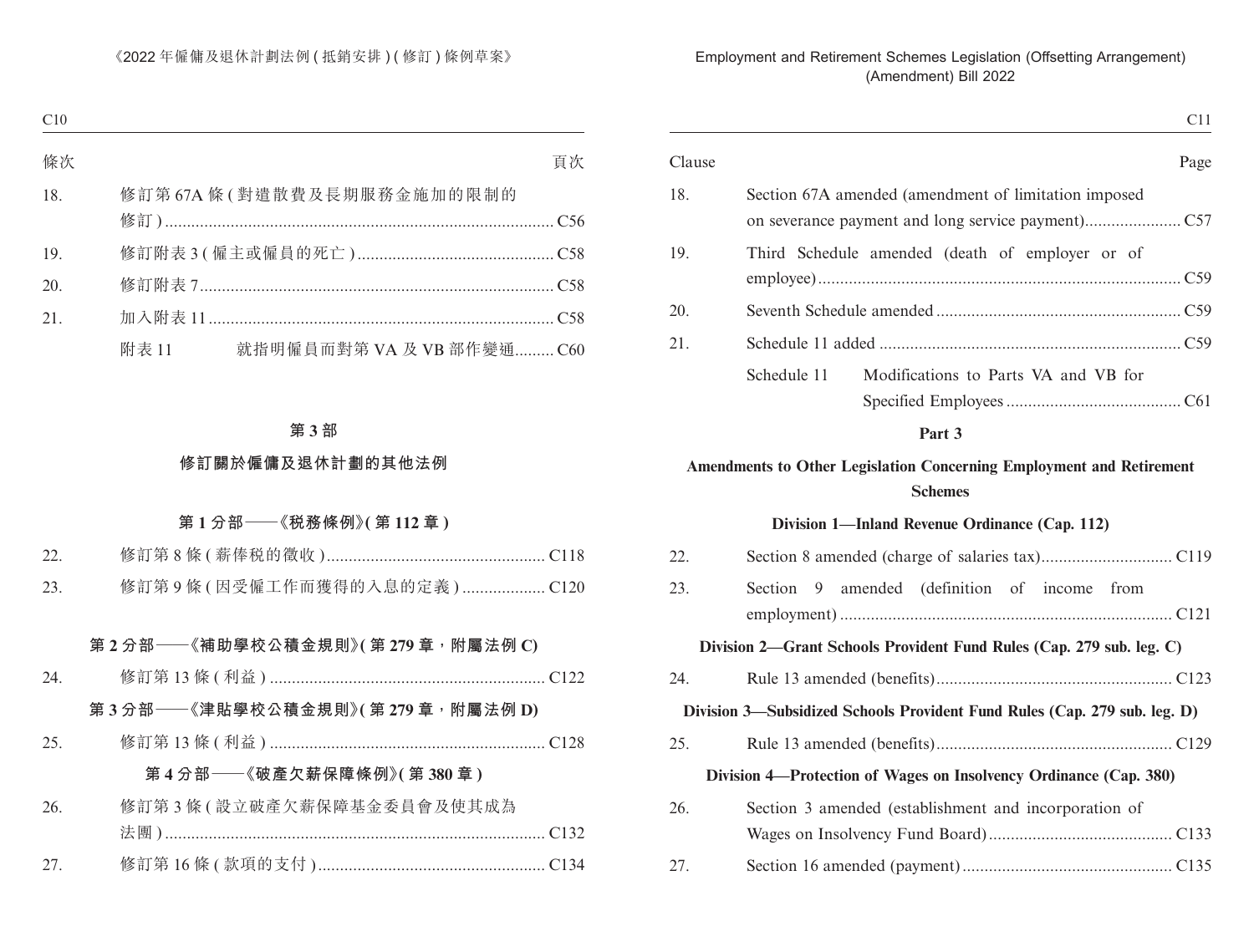| C13                                                                                                         |        |
|-------------------------------------------------------------------------------------------------------------|--------|
| Page                                                                                                        | Clause |
|                                                                                                             | 28.    |
| Section 28 amended (power of Chief Executive to amend                                                       | 29.    |
| Schedule renumbered (Protection of Wages on Insolvency                                                      | 30.    |
|                                                                                                             | 31.    |
| Calculation of More Favourable<br>Schedule 2<br>Severance Payment under Section                             |        |
| Division 5—Occupational Retirement Schemes Ordinance (Cap. 426)                                             |        |
| Section 70A amended (certain amounts relating to<br>severance payments and long service payments to be paid | 32.    |
| Division 6—Mandatory Provident Fund Schemes Ordinance (Cap. 485)                                            |        |
| Section 12A amended (certain amounts relating to<br>severance payments and long service payments to be paid | 33.    |
| Division 7-Mandatory Provident Fund Schemes (Exemption) Regulation<br>(Cap. 485 sub. leg. B)                |        |
|                                                                                                             | 34.    |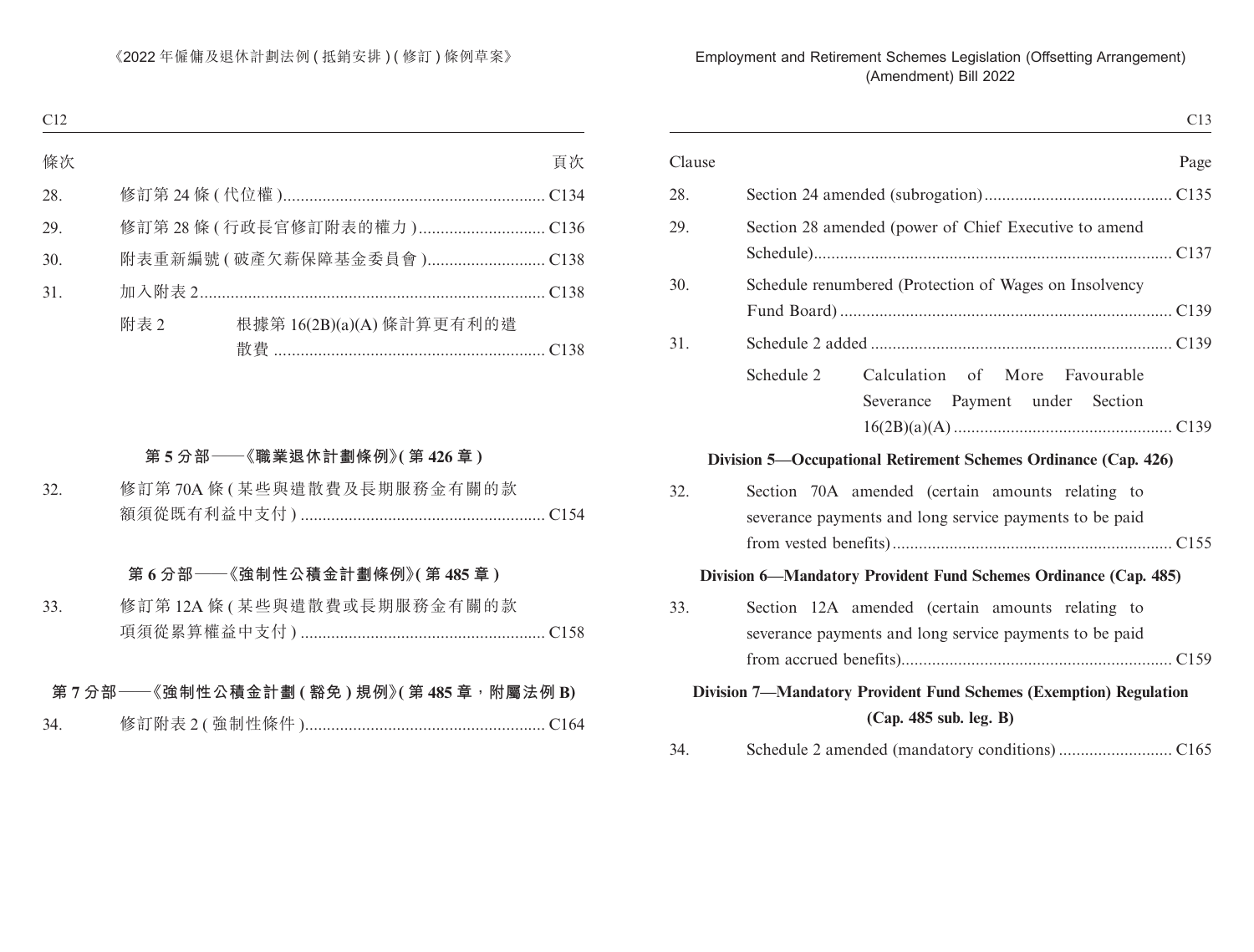# A BILL

# To

Amend the Employment Ordinance and certain other legislation concerning employment and retirement schemes so that mandatory provident fund scheme benefits attributable to employers' mandatory contributions, and certain portions of occupational retirement scheme benefits and of schools provident fund benefits, may no longer be offset against severance payments or long service payments payable to employees; to provide for a transitional arrangement under which the change in such offsetting does not apply in relation to severance payments or long service payments attributable to employment periods falling before the change and the amounts of such payments are generally calculated by reference to the latest wages for such employment periods; and to make related and miscellaneous amendments.

Enacted by the Legislative Council.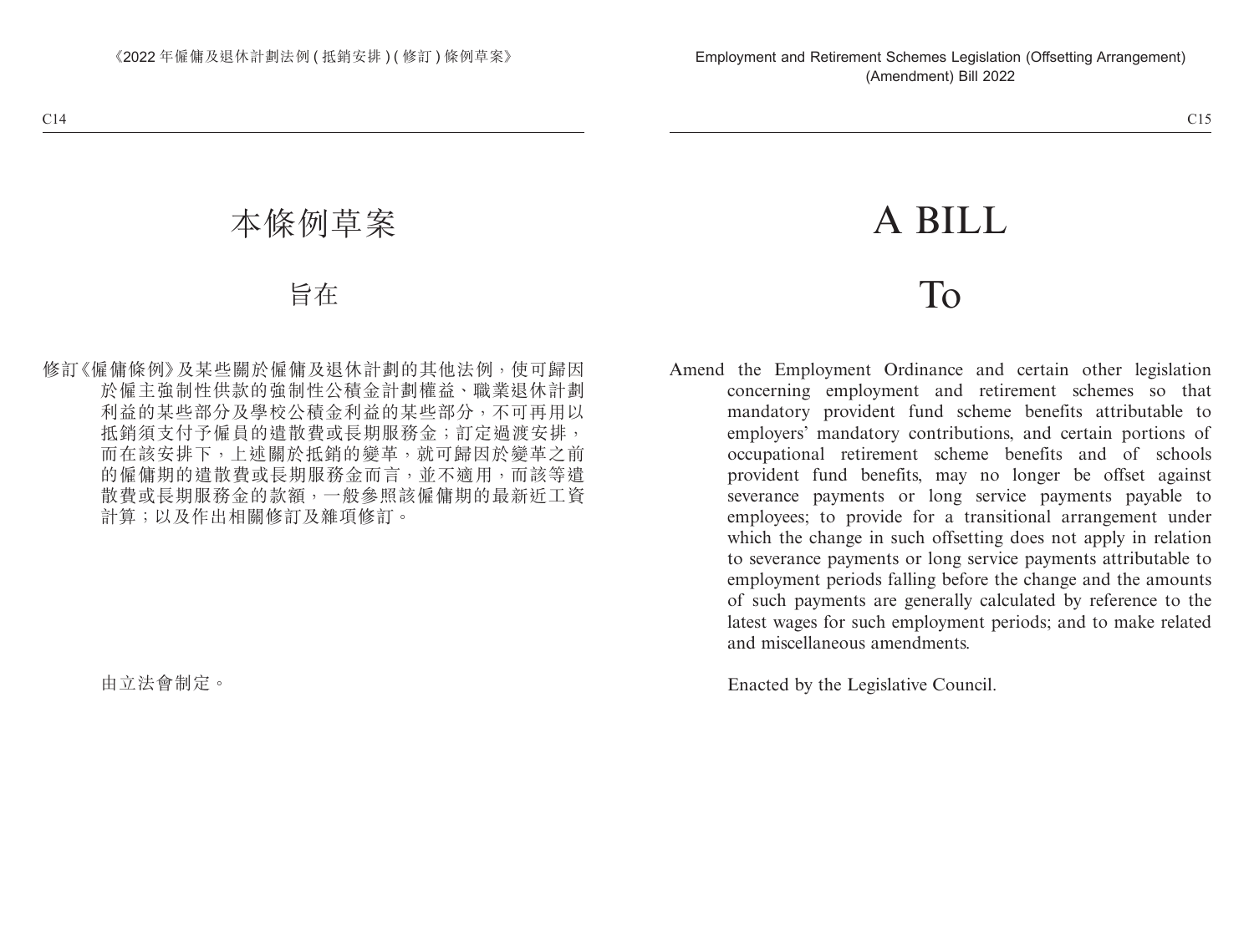| Part 1                                                                                    |                                           |
|-------------------------------------------------------------------------------------------|-------------------------------------------|
| Clause<br>the contract of the contract of the contract of the contract of the contract of | $\sim$ 1 $\sim$<br>$\sim$ $\cdot$ $\cdot$ |

# **Part 1**

# **Preliminary**

## **1. Short title and commencement**

- (1) This Ordinance may be cited as the Employment and Retirement Schemes Legislation (Offsetting Arrangement) (Amendment) Ordinance 2022.
- (2) This Ordinance comes into operation on a day to be appointed by the Secretary for Labour and Welfare by notice published in the Gazette.

## **2. Enactments amended**

The enactments specified in Parts 2 and 3 are amended as set out in those Parts.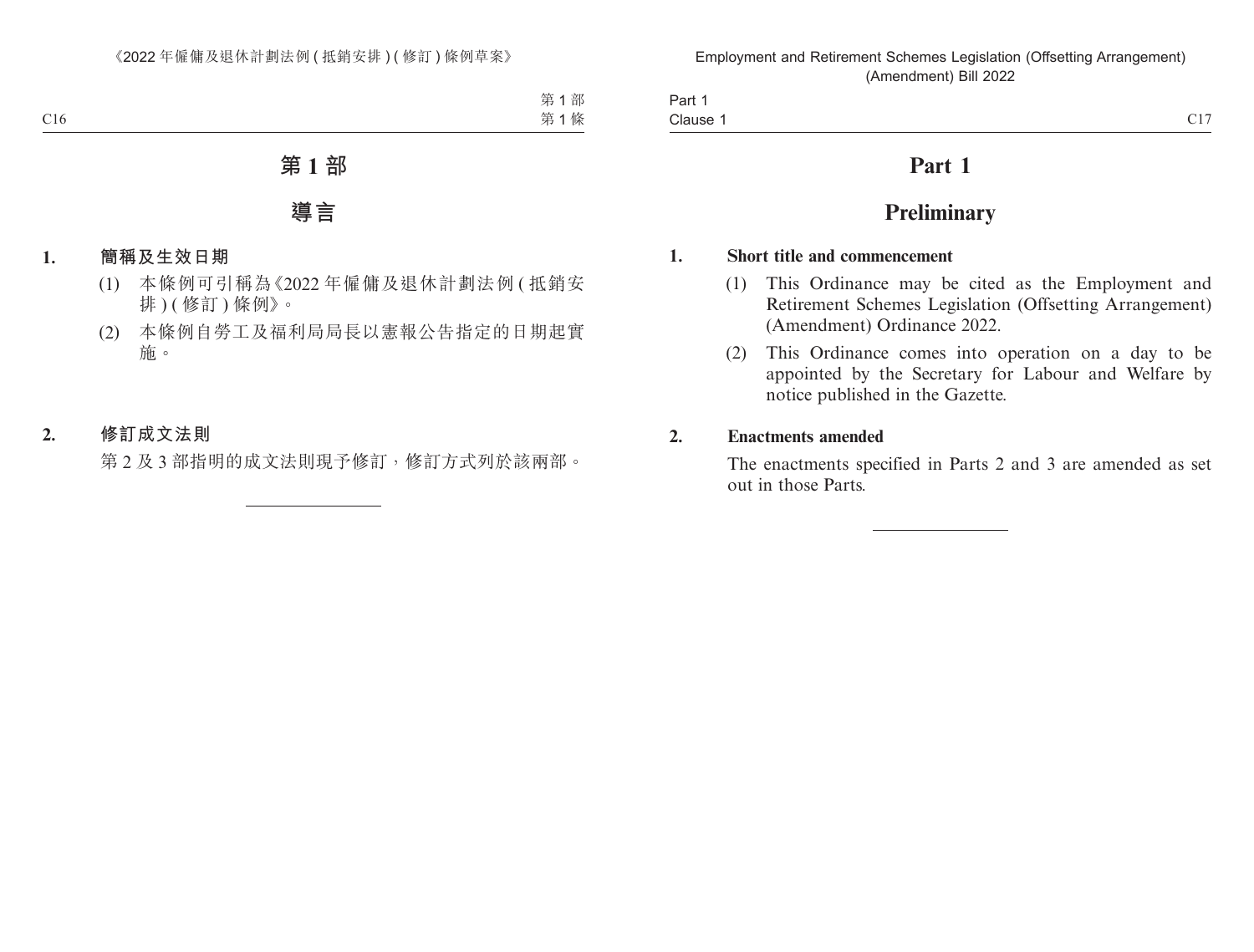# **Part 2**

# **Amendments to Employment Ordinance (Cap. 57)**

## **3. Section 2 amended (interpretation)**

- $(1)$  Section  $2(1)$ 
	- (a) definition of *relevant mandatory provident fund scheme benefit*;
	- (b) definition of *relevant occupational retirement scheme benefit*—

**Repeal the definitions.**

 $(2)$  Section  $2(1)$ —

## **Add in alphabetical order**

- "*employer-funded exempt ORS benefit* (僱主供款豁免職業 退休計劃利益)—see subsection (4);
- *employer-funded non-exempt ORS benefit* (僱主供款非豁免 職業退休計劃利益), in relation to an employee, means an employer-funded ORS benefit of the employee that is not an employer-funded exempt ORS benefit;
- *employer-funded ORS benefit* (僱主供款職業退休計劃利 益), in relation to an employee, means a benefit that is—
	- (a) payable under an occupational retirement scheme on the retirement, death, incapacity or termination of service of the employee; and
	- (b) attributable to a contribution made to such a scheme by the employer;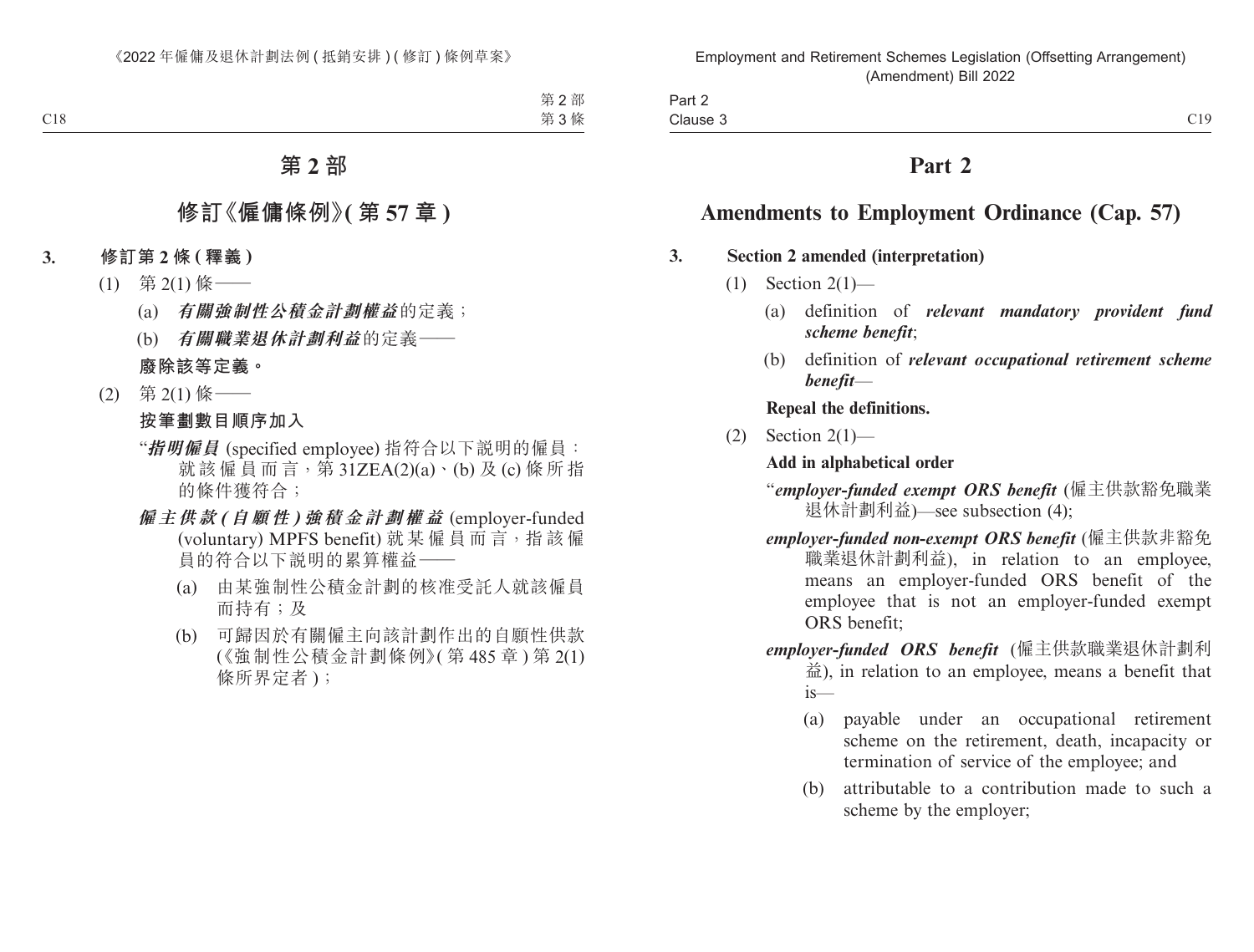| -<br>ہں<br>−arı z |                                       |
|-------------------|---------------------------------------|
| Clause 3          | $\sim$ $\sim$<br>$\sim$ $\sim$ $\sim$ |

*employer-funded (prescribed portion) exempt ORS benefit*  (僱主供款 (訂明部分) 豁免職業退休計劃利益)—see subsection (5);

*employer-funded (specified) ORS benefit* (僱主供款 (指明) 職業退休計劃利益), in relation to an employee, means—

- (a) an employer-funded non-exempt ORS benefit of the employee; or
- (b) an employer-funded (prescribed portion) exempt ORS benefit of the employee;

*employer-funded (voluntary) MPFS benefit* (僱主供款 (自 願性) 強積金計劃權益), in relation to an employee, means any accrued benefits of the employee that are—

- (a) held by the approved trustee of a mandatory provident fund scheme in respect of the employee; and
- (b) attributable to a voluntary contribution (as defined by section 2(1) of the Mandatory Provident Fund Schemes Ordinance (Cap. 485)) made to such a scheme by the employer;
- *specified employee* (指明僱員) means an employee in relation to whom the conditions under section  $31ZEA(2)(a)$ , (b) and (c) are met;
- *transition date* (轉制日) means the date on which the Employment and Retirement Schemes Legislation (Offsetting Arrangement) (Amendment) Ordinance  $2022$  ( of 2022) comes into operation;".
- (3) After section 2(3)—

**Add**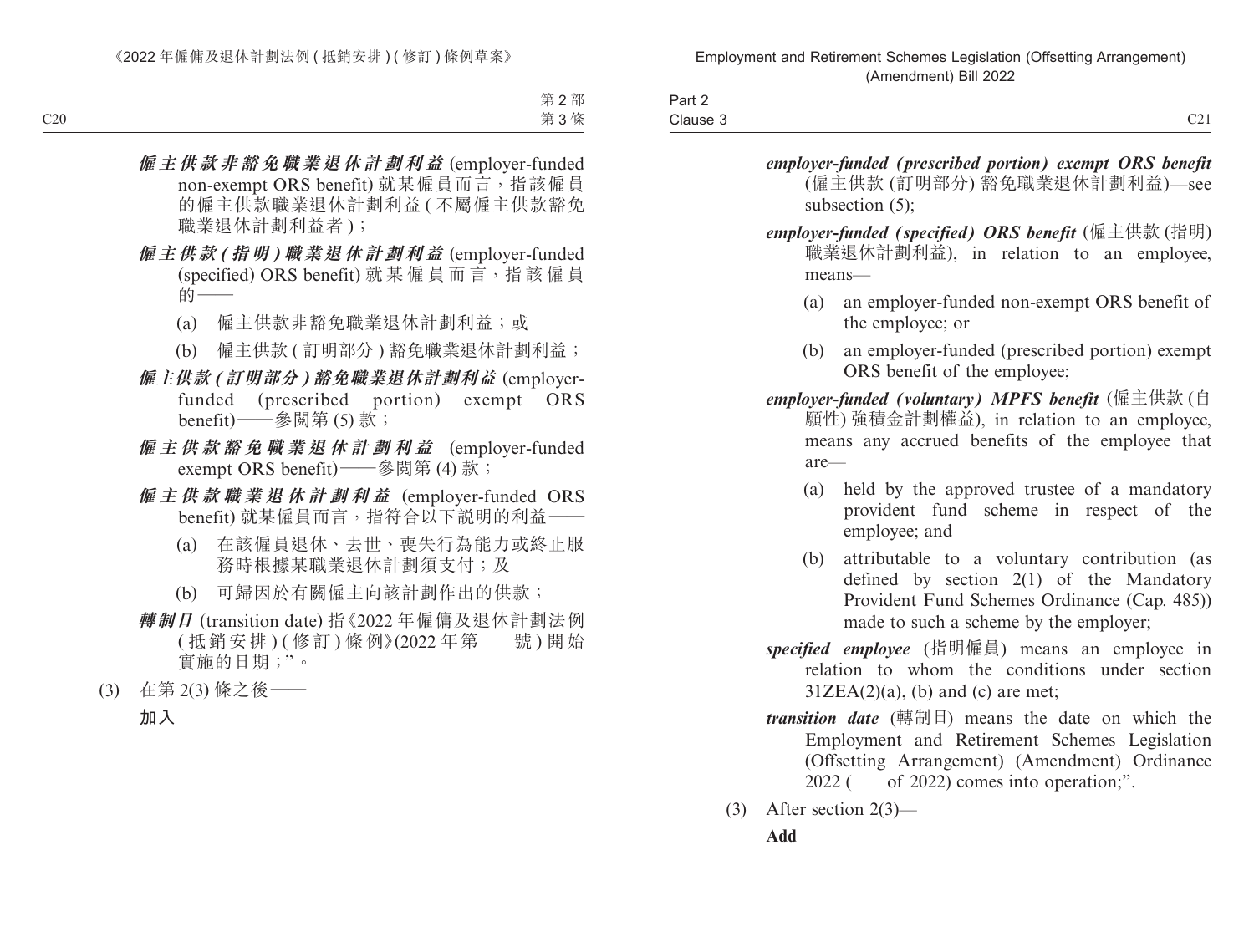| Part 2   |               |
|----------|---------------|
| Clause 3 | $\sim$<br>نصب |

- "(4) For the purposes of this Ordinance, an employerfunded ORS benefit of an employee payable under an occupational retirement scheme is an employerfunded exempt ORS benefit of the employee if the employee—
	- (a) is exempt under section 4(3)(b) of the Mandatory Provident Fund Schemes Ordinance (Cap. 485); or
	- (b) is, as a member of the scheme, a person in relation to whom an exemption from the operation of Part 3 of that Ordinance, given under section 5(1) of that Ordinance, has effect.
	- (5) For the purposes of this Ordinance, an employerfunded exempt ORS benefit of an employee is, to the extent that its amount exceeds the reference amount calculated in accordance with the following formula, an employer-funded (prescribed portion) exempt ORS benefit of the employee—

$$
A = B \times C \times 5\% \times 12
$$

where—

- A means the reference amount;
- B means the employee's final average monthly relevant income; and
- C means the number of the employee's years (and pro rata for an incomplete year) of service to which the employer-funded exempt ORS benefit is attributable.
- $(6)$  In subsection  $(5)$ —

## *final average monthly relevant income* (最終每月平均有關  $\lambda$ 息), in relation to an employee—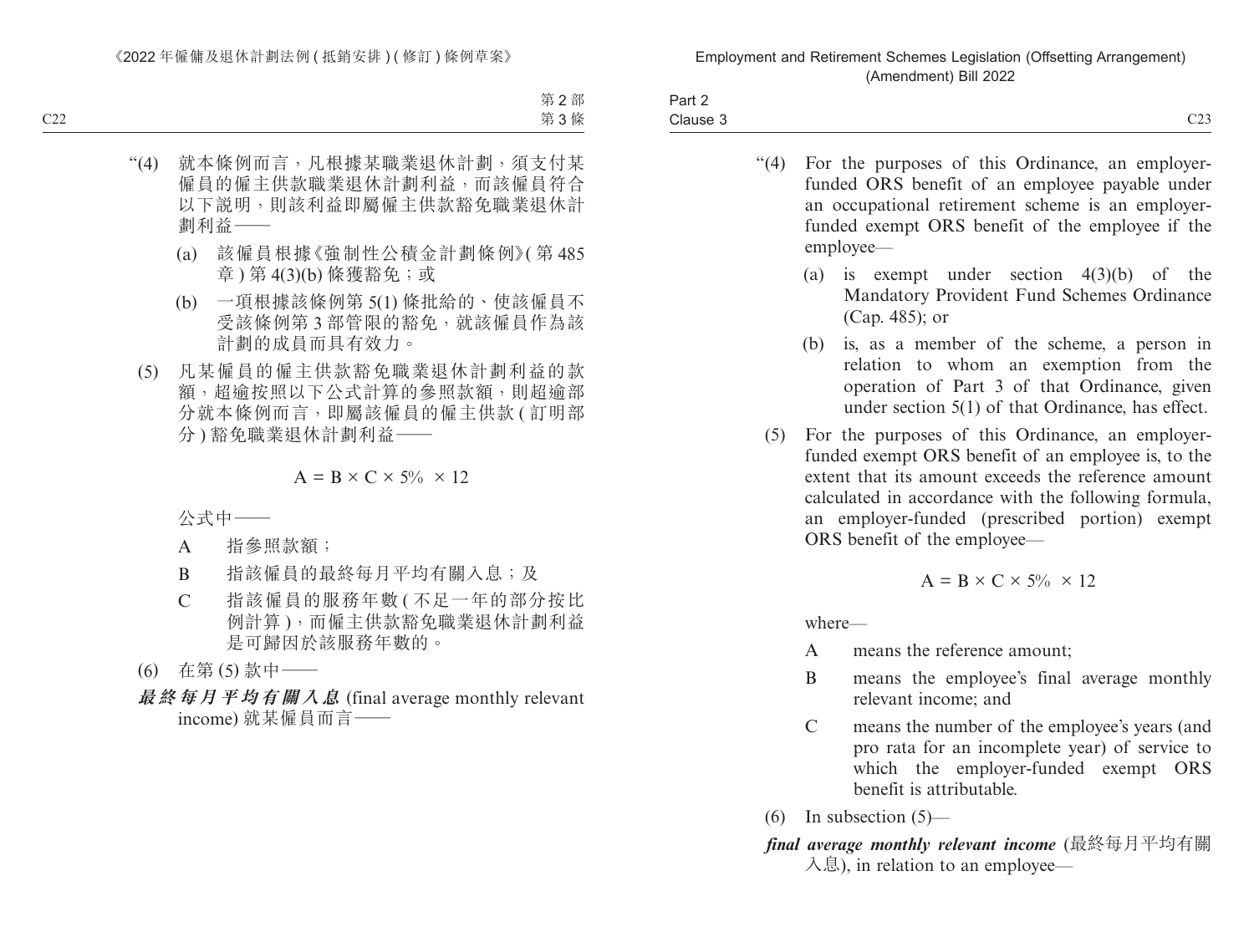| Part 2   |                  |
|----------|------------------|
| Clause 4 | $\bigcap$<br>ندب |

- (a) if the occupational retirement scheme under which the employer-funded exempt ORS benefit concerned is payable in respect of the employee is a relevant scheme (as defined by section 1(1) of Schedule 2 to the Mandatory Provident Fund Schemes (Exemption) Regulation (Cap. 485 sub. leg. B))—has the meaning given by that section; or
- (b) in any other case—means the amount that is equivalent to the relevant income per month for the definition of *final average monthly relevant income* in that section that would be obtained by applying paragraph  $(a)(i)$  of that definition in relation to the employee on the basis that the employee were a member of a relevant scheme falling within paragraph (a) of that definition.".

## **4. Section 31G amended (amount of severance payment)**

(1) Section 31G(1)—

## **Repeal**

"in any case".

(2) Section 31G(1)(a)—

**Repeal**

 $\cdots$  and"

## **Substitute**

":  $or$ ".

- (3) Section 31G— **Repeal subsection (1A).**
- (4) Section 31G— **Repeal subsection (2)**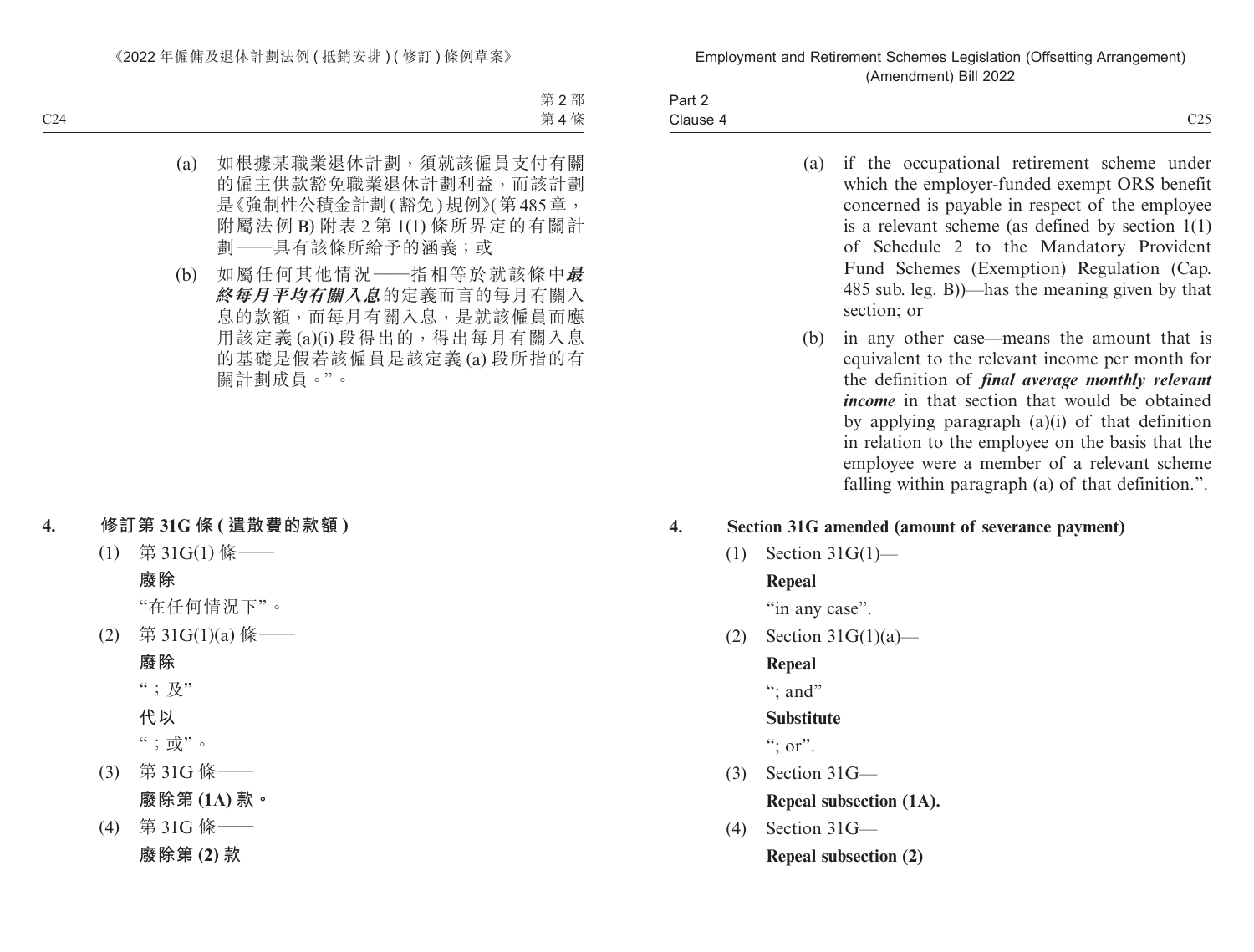| $\sim$ $\sim$<br>$\sim$<br>Part 2 |                                                |
|-----------------------------------|------------------------------------------------|
| Clause 5                          | $\sim$ $\sim$ $\sim$<br>$\sim$ $\sim$ $\prime$ |

#### **Substitute**

- "(2) Despite subsection (1), the employee may, for a calculation under that subsection, elect to have the employee's wages averaged over the period of 12 months immediately preceding the relevant date as if—
	- (a) in the case of a monthly rated employee—the amount specified under paragraph (a) of that subsection for the calculation were two-thirds of the employee's average monthly wages during such a period, or two-thirds of \$22,500, whichever is less; or
	- (b) in any other case—the amount specified under paragraph (b) of that subsection for the calculation were 18 times the employee's average daily wages during such a period.
- (2A) For calculating the average daily wages under subsection (2)(b), the total wages for the period of 12 months must not exceed 12 times \$22,500.".
- (5) Section 31G—

#### **Repeal subsection (3).**

(6) At the end of section 31G—

**Add**

"**Note—**

See also section 31ZEA, and section 2 of Schedule 11.".

## **5. Section 31I substituted**

Section 31I—

**Repeal the section Substitute**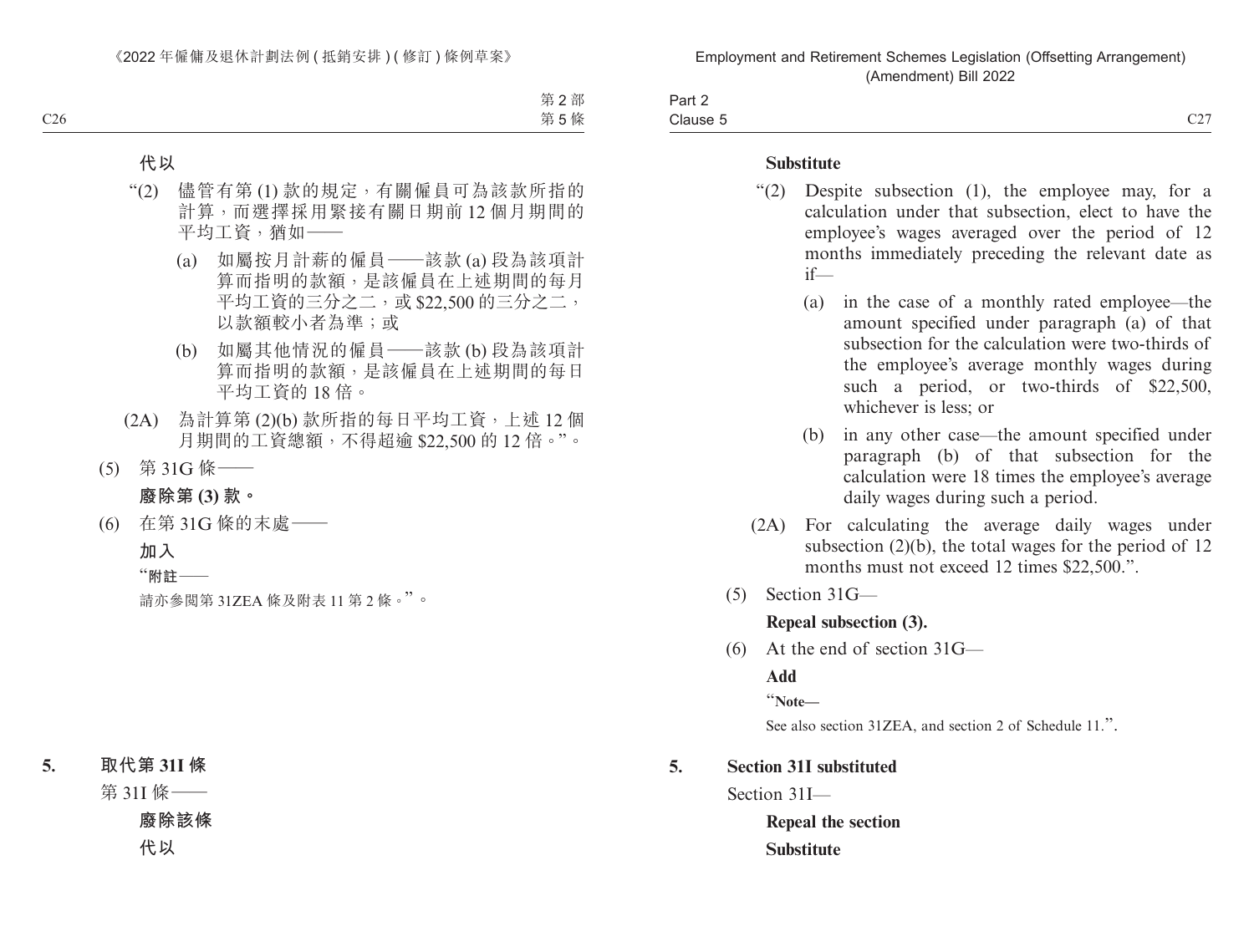| $\overline{\phantom{0}}$<br>Part ∠ |                                       |
|------------------------------------|---------------------------------------|
| Clause                             | $\sim$ $\sim$ $\sim$<br><u>v i i </u> |

#### "**31I. Severance payment to be reduced by amount of gratuities and benefits in certain cases**

- (1) This section applies if—
	- (a) an employee becomes entitled to payment of a severance payment under this Part; and
	- (b) any of the following conditions is met—
		- (i) because of the operation of the employee's contract of employment, one or more gratuities based on length of service have been paid to the employee;
		- (ii) because of the operation of that contract, one or more employer-funded (specified) ORS benefits have been paid to the employee;
		- (iii) one or more employer-funded (voluntary) MPFS benefits are being held in one or more mandatory provident fund schemes in respect of the employee, or have been paid to or in respect of the employee.
- (2) The severance payment is to be reduced by the aggregate amount of every one of the gratuities and benefits referred to in subsection  $(1)(b)$  to the extent that it relates to the employee's years of service for which the severance payment is payable.

**Note—**

See also section 31ZEA, and section 3 of Schedule 11.".

## **6. Section 31IA amended (gratuity or benefit to be reduced by amount of severance payment in certain cases)**

(1) Section 31IA—

**Repeal subsection (1)**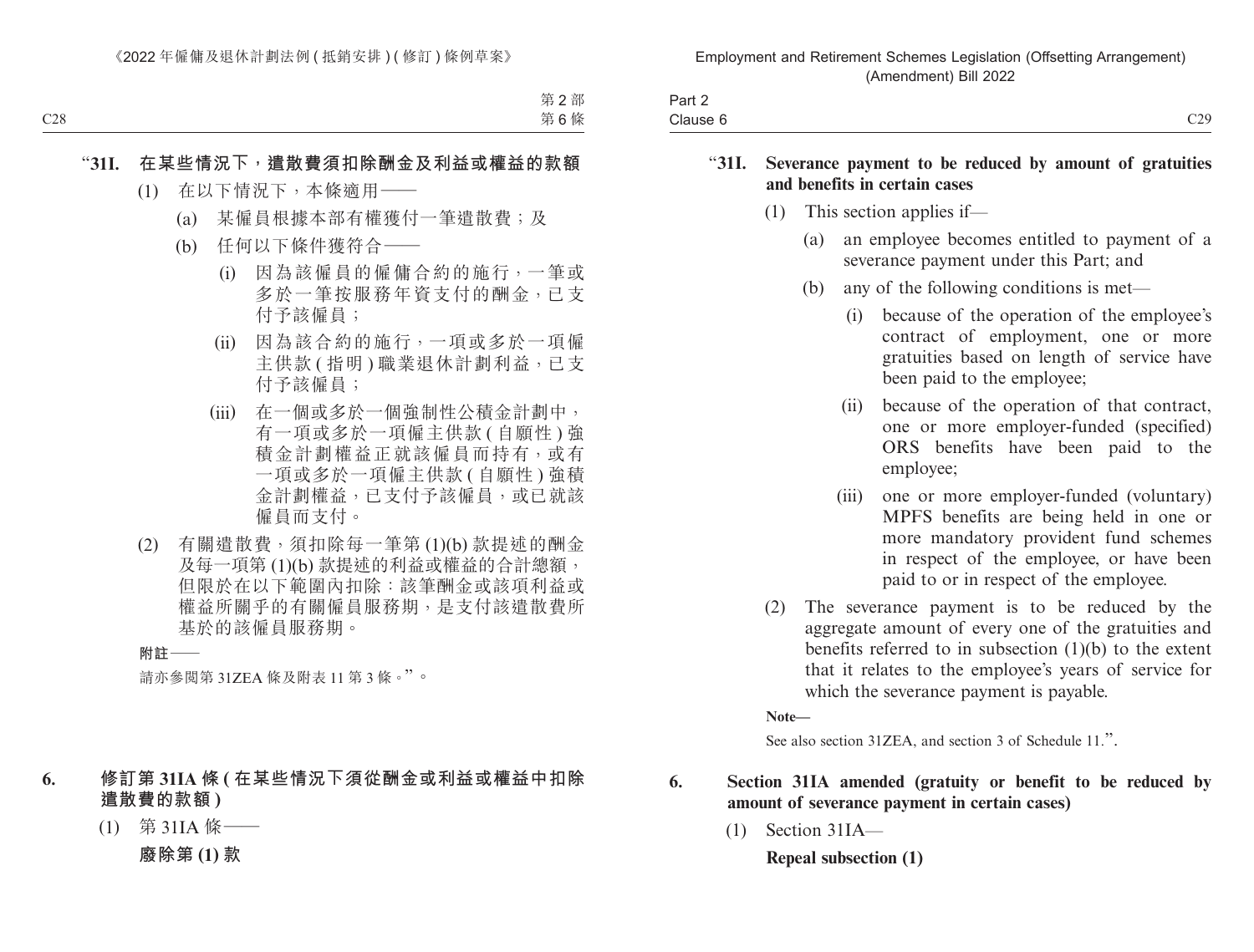| Part ∠ |                                 |
|--------|---------------------------------|
| tause  | $\sim$ $\sim$<br>$\smile\smile$ |

#### **Substitute**

- "(1) This section applies if—
	- (a) any of the following conditions is met in relation to an employee—
		- (i) because of the operation of the employee's contract of employment, the employee becomes entitled to payment of one or more gratuities based on length of service;
		- (ii) because of the operation of that contract, the employee becomes entitled to payment of one or more employer-funded (specified) ORS benefits;
		- (iii) one or more employer-funded (voluntary) MPFS benefits are being held in one or more mandatory provident fund schemes in respect of the employee; and
	- (b) the employee has been paid a severance payment under this Part.
- (1A) The aggregate amount of every one of the gratuities and benefits referred to in subsection (1)(a) is to be reduced by the whole amount of the severance payment to the extent that it is attributable to the same years of service as those for which the severance payment is payable.".
- (2) Section 31IA(2)—

## **Repeal**

"Subsection (1)"

#### **Substitute**

"Subsection (1A)".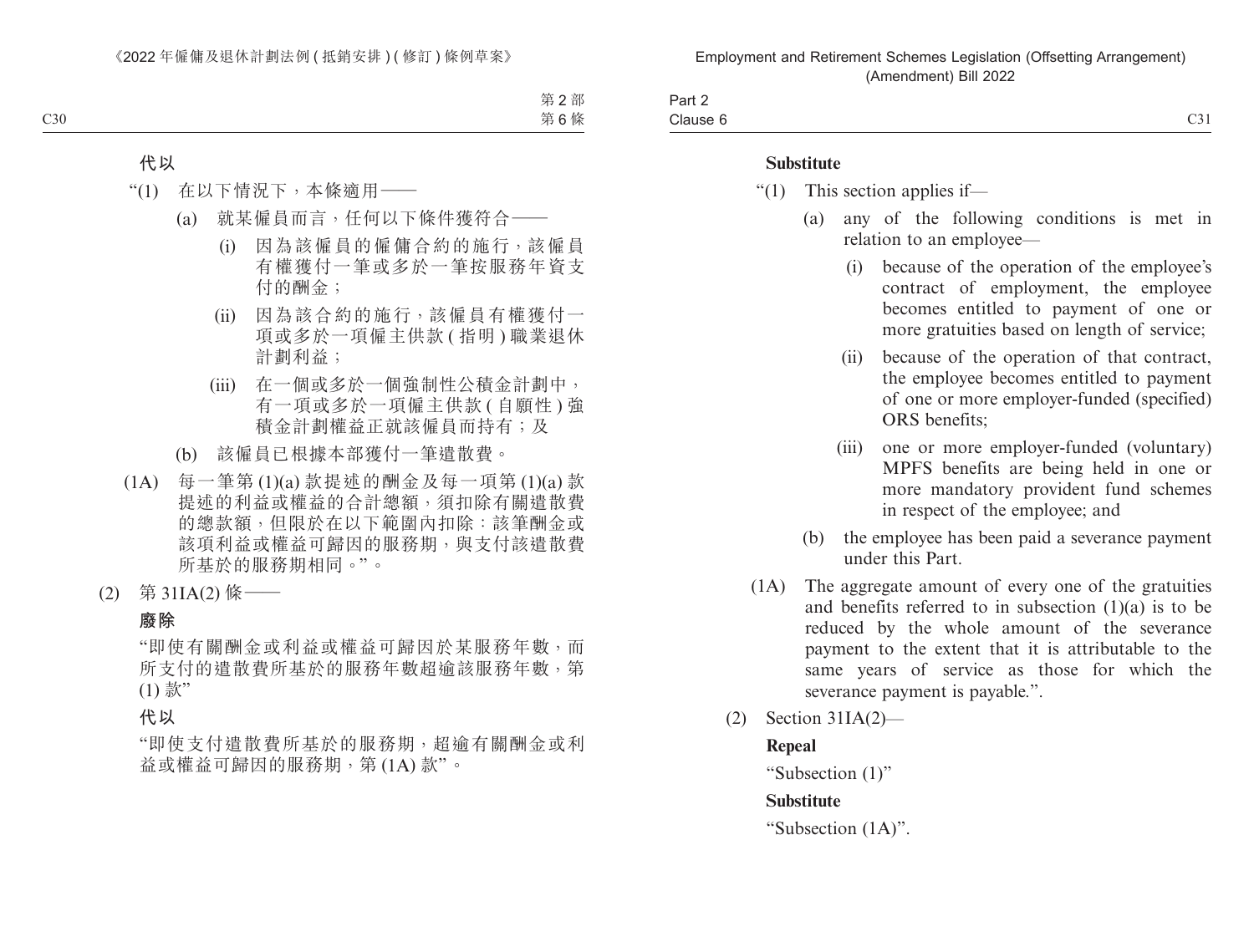|                    |     | $\mu$ and remained by $\mu$ and $\mu$                                                                 |
|--------------------|-----|-------------------------------------------------------------------------------------------------------|
| Part 2<br>Clause 7 |     | C33                                                                                                   |
|                    |     |                                                                                                       |
|                    | (3) | Section 31IA-                                                                                         |
|                    |     | Repeal subsection (3).                                                                                |
|                    | (4) | At the end of section 31IA-                                                                           |
|                    |     | Add                                                                                                   |
|                    |     | "Note-                                                                                                |
|                    |     | See also section 31ZEA, and section 3 of Schedule 11.".                                               |
| 7.                 |     | Section 31S amended (general exclusions from right to long<br>service payment by reason of dismissal) |
|                    | (1) | Section $31S(6)$ —                                                                                    |
|                    |     | Repeal                                                                                                |
|                    |     | "and $(2)(b)$ ".                                                                                      |
|                    | (2) | Section $31S(6)(a)$ —                                                                                 |
|                    |     | Repeal                                                                                                |
|                    |     | "or $(2)(b)$ as appropriate,"                                                                         |
|                    |     | <b>Substitute</b>                                                                                     |
|                    |     | "and".                                                                                                |
|                    | (3) | Section $31S(6)(a)$ —                                                                                 |
|                    |     | Repeal                                                                                                |
|                    |     | "or $(2)(b)$ for"                                                                                     |
|                    |     | <b>Substitute</b>                                                                                     |
|                    |     | "for".                                                                                                |
|                    | (4) | Section 31S(6)(b), English text-                                                                      |
|                    |     | Repeal                                                                                                |
|                    |     | ", that"                                                                                              |
|                    |     | <b>Substitute</b>                                                                                     |
|                    |     | "and that".                                                                                           |
|                    |     |                                                                                                       |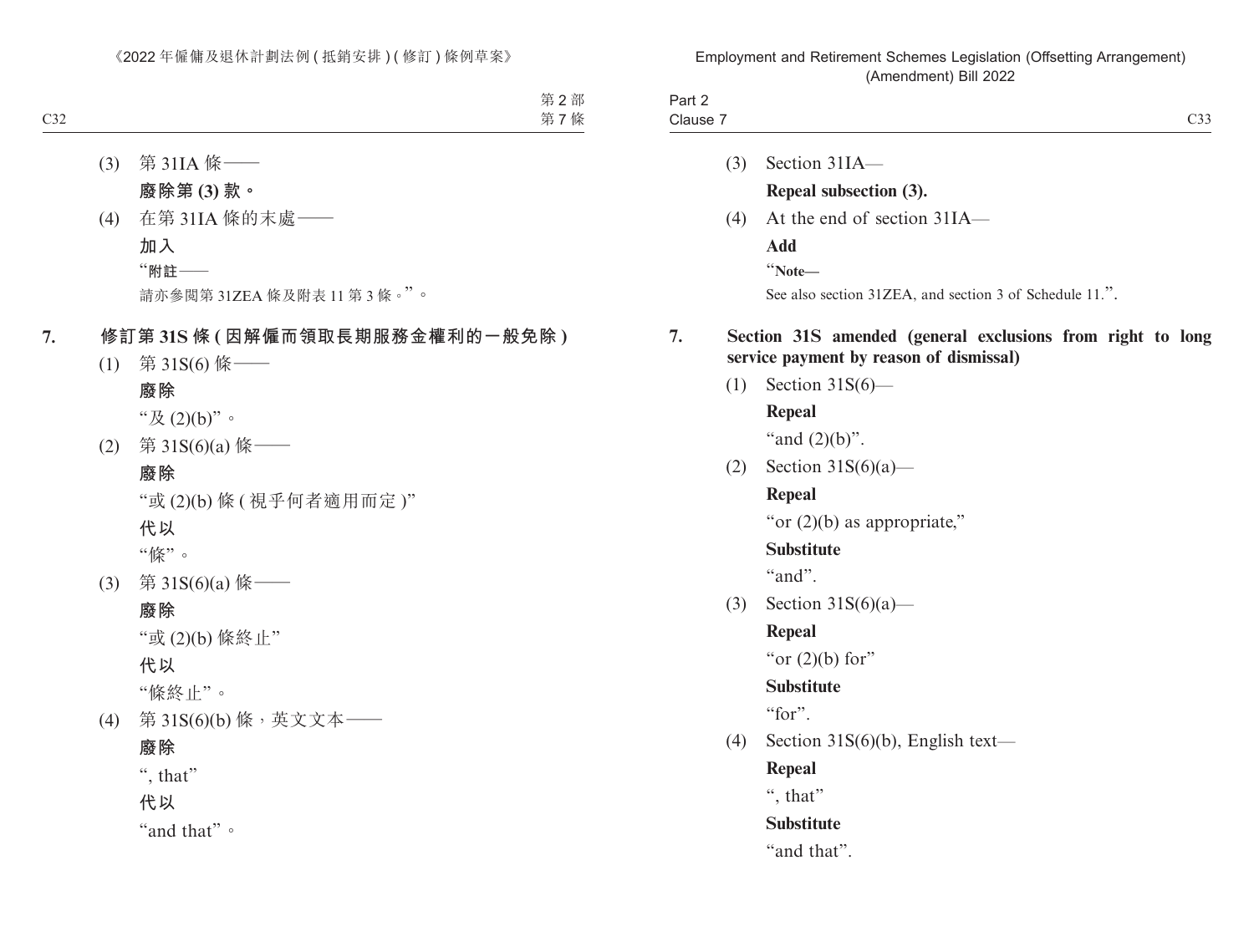| Part 2   |                    |
|----------|--------------------|
| Clause 8 | $^{\sim}$ 35<br>)。 |

## **8. Section 31V amended (amount of long service payment)**

 $(1)$  Section 31V $(1)(a)$ —

**Repeal**

": and"

## **Substitute**

 $\lq\lq$ ; or".

(2) Section 31V—

**Repeal subsection (1AA).**

(3) Section 31V—

## **Repeal subsection (1A)**

## **Substitute**

- " $(1)$ . Despite subsection  $(1)$ , the employee may, for a calculation under that subsection, elect to have the employee's wages averaged over the period of 12 months immediately preceding the relevant date as if—
	- (a) in the case of a monthly rated employee—the amount specified under paragraph (a) of that subsection for the calculation were two-thirds of the employee's average monthly wages during such a period, or two-thirds of \$22,500, whichever is less; or
	- (b) in any other case—the amount specified under paragraph (b) of that subsection for the calculation were 18 times the employee's average daily wages during such a period.
	- (1B) For calculating the average daily wages under subsection (1A)(b), the total wages for the period of 12 months must not exceed 12 times \$22,500.".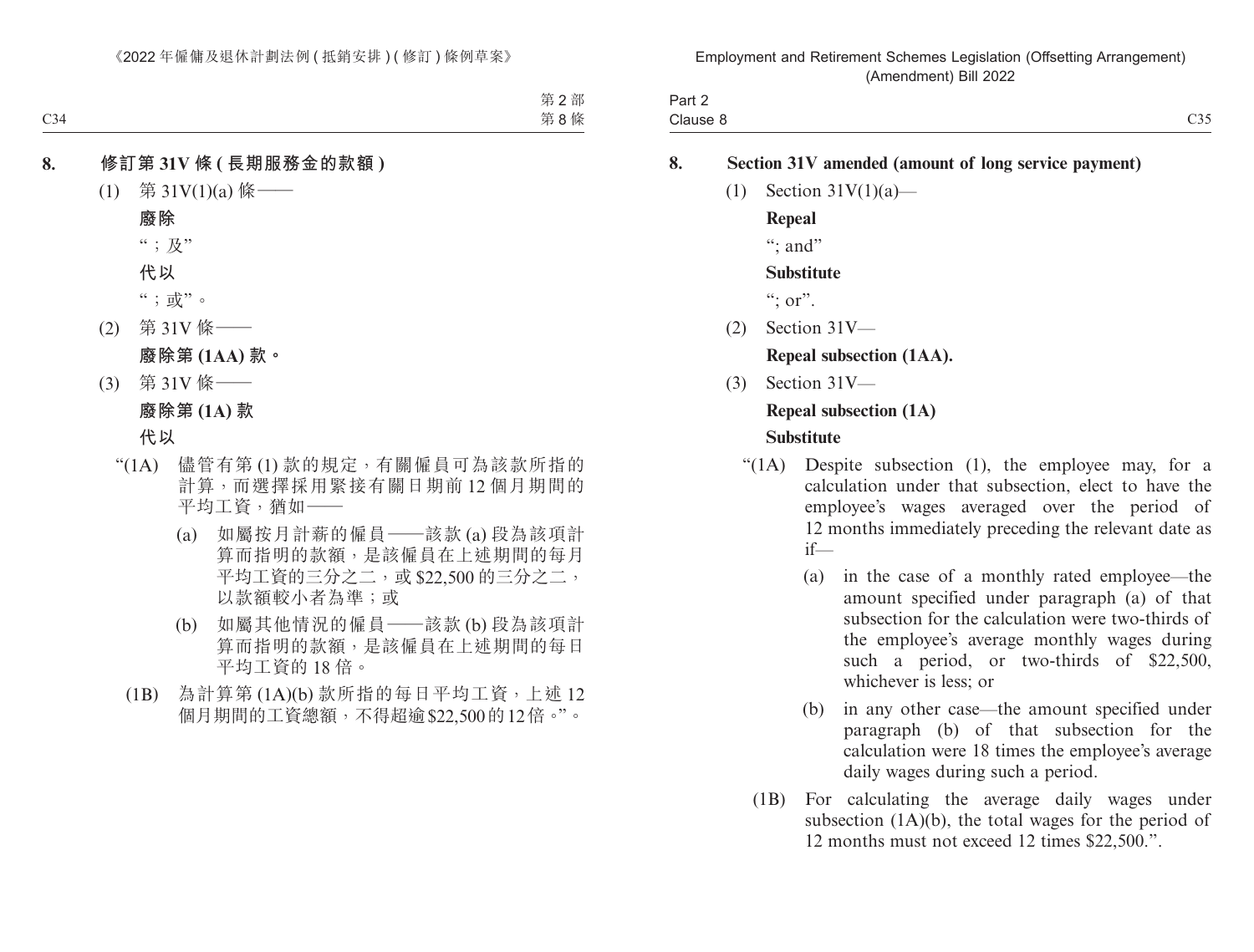| C37                                                                                                                                                           |                                                         |       | Part 2<br>Clause 9 |
|---------------------------------------------------------------------------------------------------------------------------------------------------------------|---------------------------------------------------------|-------|--------------------|
|                                                                                                                                                               | Section 31V-                                            | (4)   |                    |
|                                                                                                                                                               | Repeal subsection (2).                                  |       |                    |
|                                                                                                                                                               | At the end of section 31V-                              | (5)   |                    |
|                                                                                                                                                               | <b>Add</b>                                              |       |                    |
|                                                                                                                                                               | "Note-                                                  |       |                    |
|                                                                                                                                                               | See also section 31ZEA, and section 4 of Schedule 11.". |       |                    |
| Section 31W repealed (calculation of period of employment)                                                                                                    |                                                         |       | 9.                 |
|                                                                                                                                                               | Section 31W-                                            |       |                    |
|                                                                                                                                                               | Repeal the section.                                     |       |                    |
|                                                                                                                                                               | <b>Section 31Y substituted</b>                          |       | 10.                |
|                                                                                                                                                               | Section 31Y-                                            |       |                    |
|                                                                                                                                                               | Repeal the section                                      |       |                    |
|                                                                                                                                                               | <b>Substitute</b>                                       |       |                    |
| Long service payment to be reduced by amount of gratuities                                                                                                    | and benefits in certain cases                           | "31Y. |                    |
|                                                                                                                                                               | This section applies if—                                | (1)   |                    |
| an employee becomes entitled to payment of a<br>long service payment under this Part; and                                                                     | (a)                                                     |       |                    |
| any of the following conditions is met—                                                                                                                       | (b)                                                     |       |                    |
| because of the operation of the employee's<br>contract of employment, one or more<br>gratuities based on length of service have<br>been paid to the employee; | (i)                                                     |       |                    |

(ii) because of the operation of that contract, one or more employer-funded (specified) ORS benefits have been paid to the employee;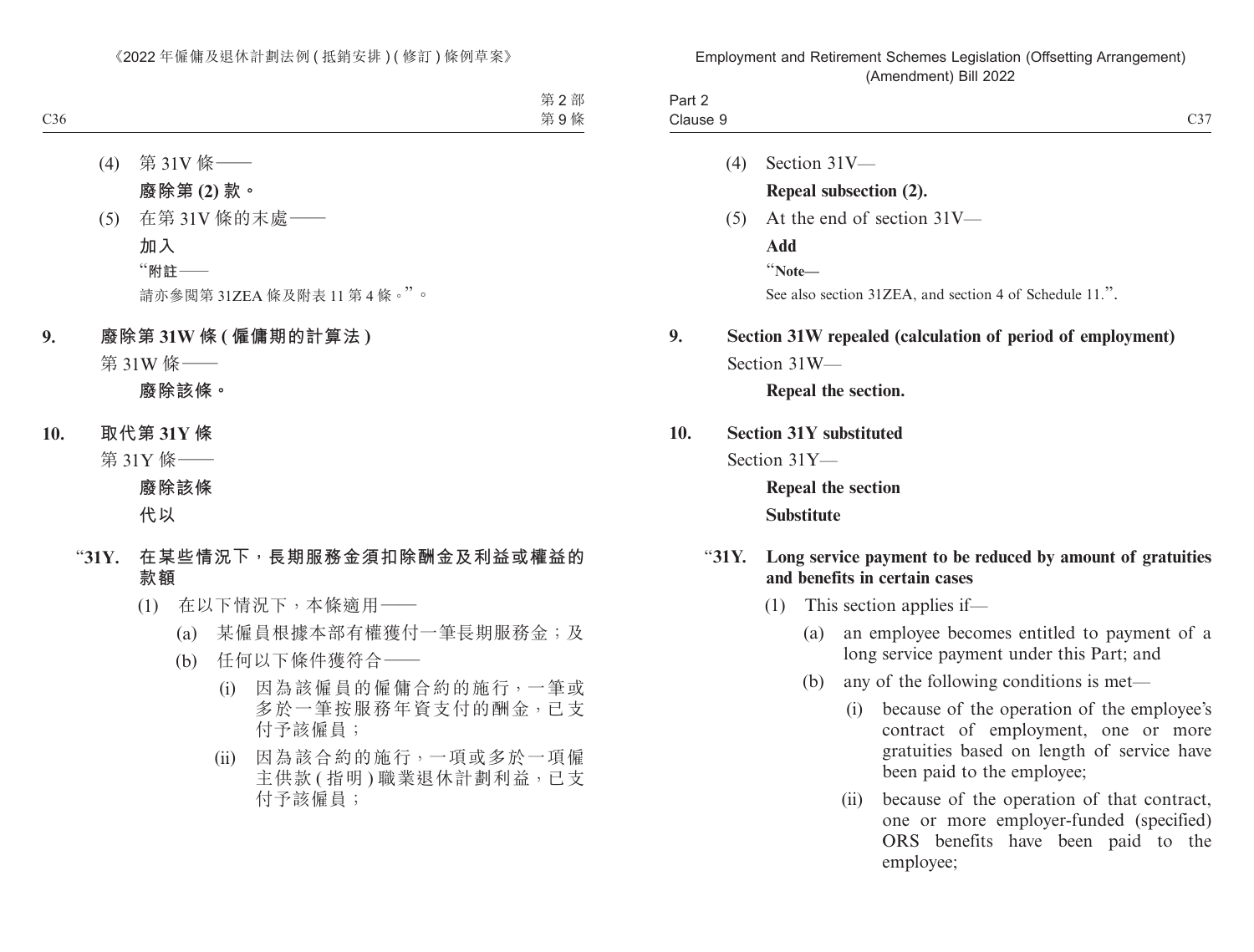| Part 2    |                                      |
|-----------|--------------------------------------|
| Clause 11 | $\sim$ $\sim$ $\sim$<br>ີ້<br>$\cup$ |

- (iii) one or more employer-funded (voluntary) MPFS benefits are being held in one or more mandatory provident fund schemes in respect of the employee, or have been paid to or in respect of the employee.
- (2) The long service payment is to be reduced by the aggregate amount of every one of the gratuities and benefits referred to in subsection (1)(b) to the extent that it relates to the employee's years of service for which the long service payment is payable.

**Note—**

See also section 31ZEA, and section 5 of Schedule 11.".

## **11. Section 31YAA amended (gratuity or benefit to be reduced by amount of long service payment in certain cases)**

(1) Section 31YAA—

## **Repeal subsection (1)**

## **Substitute**

- "(1) This section applies if—
	- (a) any of the following conditions is met in relation to an employee—
		- (i) because of the operation of the employee's contract of employment, the employee becomes entitled to payment of one or more gratuities based on length of service;
		- (ii) because of the operation of that contract, the employee becomes entitled to payment of one or more employer-funded (specified) ORS benefits;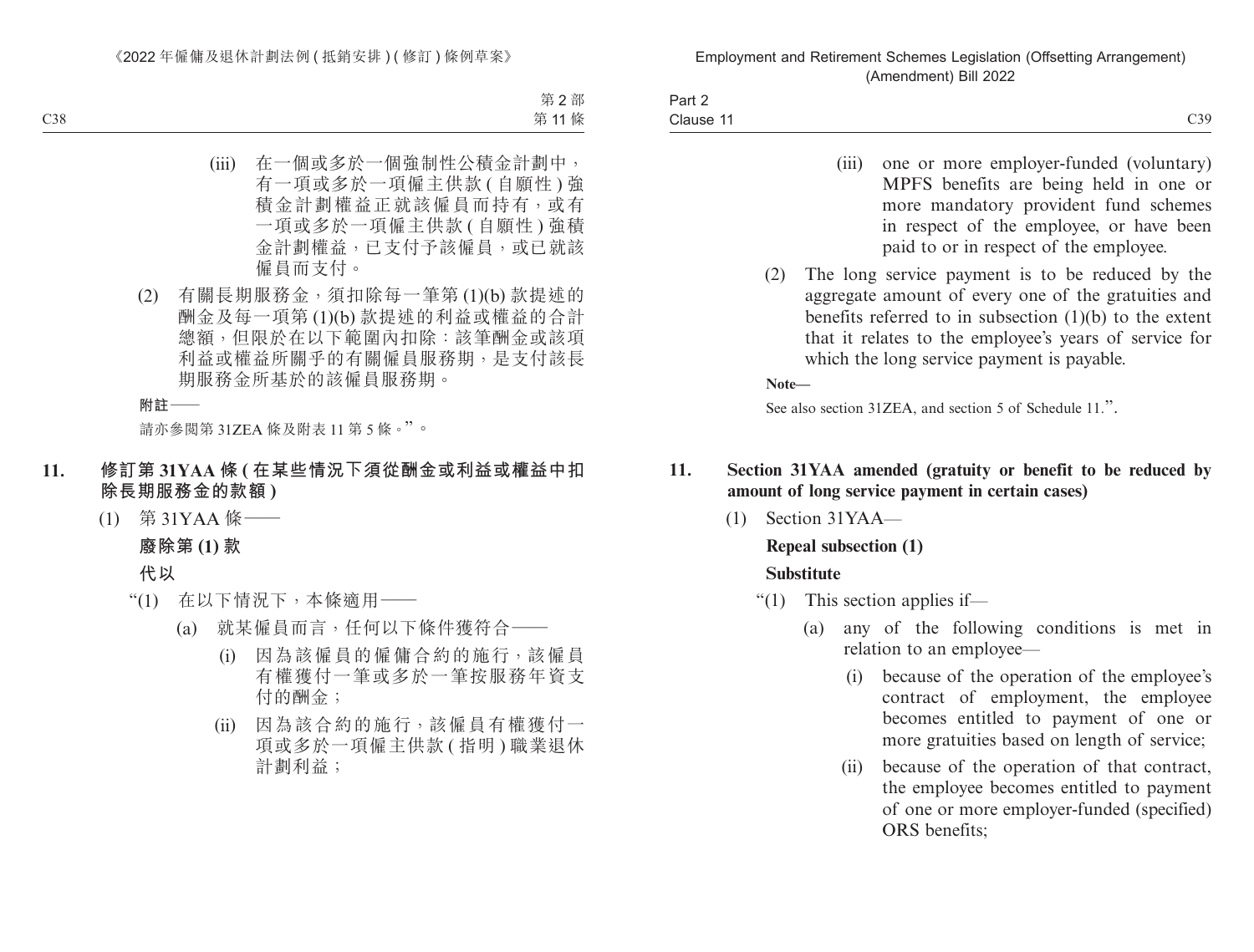| Part 2    |                                   |
|-----------|-----------------------------------|
| Clause 12 | C <sub>11</sub><br>-<br>$\sim$ 11 |

- (iii) one or more employer-funded (voluntary) MPFS benefits are being held in one or more mandatory provident fund schemes in respect of the employee; and
- (b) the employee has been paid a long service payment under this Part.
- (1A) The aggregate amount of every one of the gratuities and benefits referred to in subsection (1)(a) is to be reduced by the whole amount of the long service payment to the extent that it is attributable to the same years of service as those for which the long service payment is payable.".
- (2) Section 31YAA(2)—

## **Repeal**

"Subsection (1)"

## **Substitute**

"Subsection (1A)".

(3) Section 31YAA—

## **Repeal subsection (3).**

(4) At the end of section 31YAA—

**Add**

"**Note—**

See also section 31ZEA, and section 5 of Schedule 11.".

## **12. Section 31YA substituted**

Section 31YA—

**Repeal the section Substitute**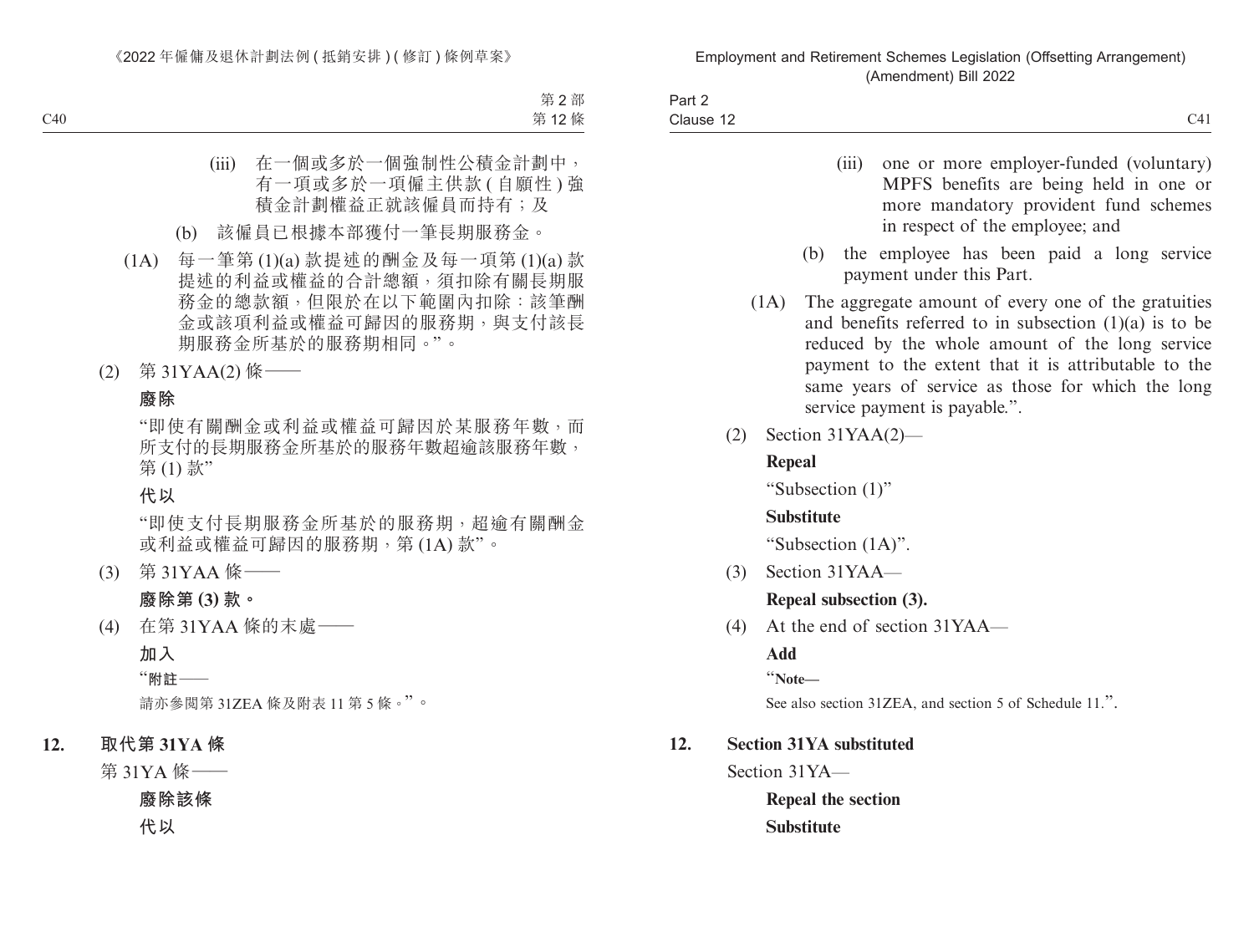| $\overline{\phantom{0}}$<br>Part 2 |                        |
|------------------------------------|------------------------|
| Clause 12                          | $\sim$ 4.0<br>∸<br>۔ ۔ |

#### "**31YA. Long service payment to be reduced by amount of gratuities and benefits on employee's death**

- (1) This section applies if—
	- (a) an employee has died;
	- (b) as a result of the death, a person becomes entitled to payment of a long service payment under section 31RA; and
	- (c) any of the following conditions is met—
		- (i) because of the operation of the employee's contract of employment, one or more gratuities based on length of service have been paid to the person in respect of the employee;
		- (ii) because of the operation of that contract, one or more employer-funded (specified) ORS benefits have been paid to the person in respect of the employee;
		- (iii) one or more employer-funded (voluntary) MPFS benefits are being held in one or more mandatory provident fund schemes in respect of the employee, or have been paid to or in respect of the employee.
- (2) The long service payment is to be reduced by the aggregate amount of every one of the gratuities and benefits referred to in subsection  $(1)(c)$  to the extent that it relates to the employee's years of service for which the long service payment is payable.

**Note—**

See also section 31ZEA, and section 5 of Schedule 11.".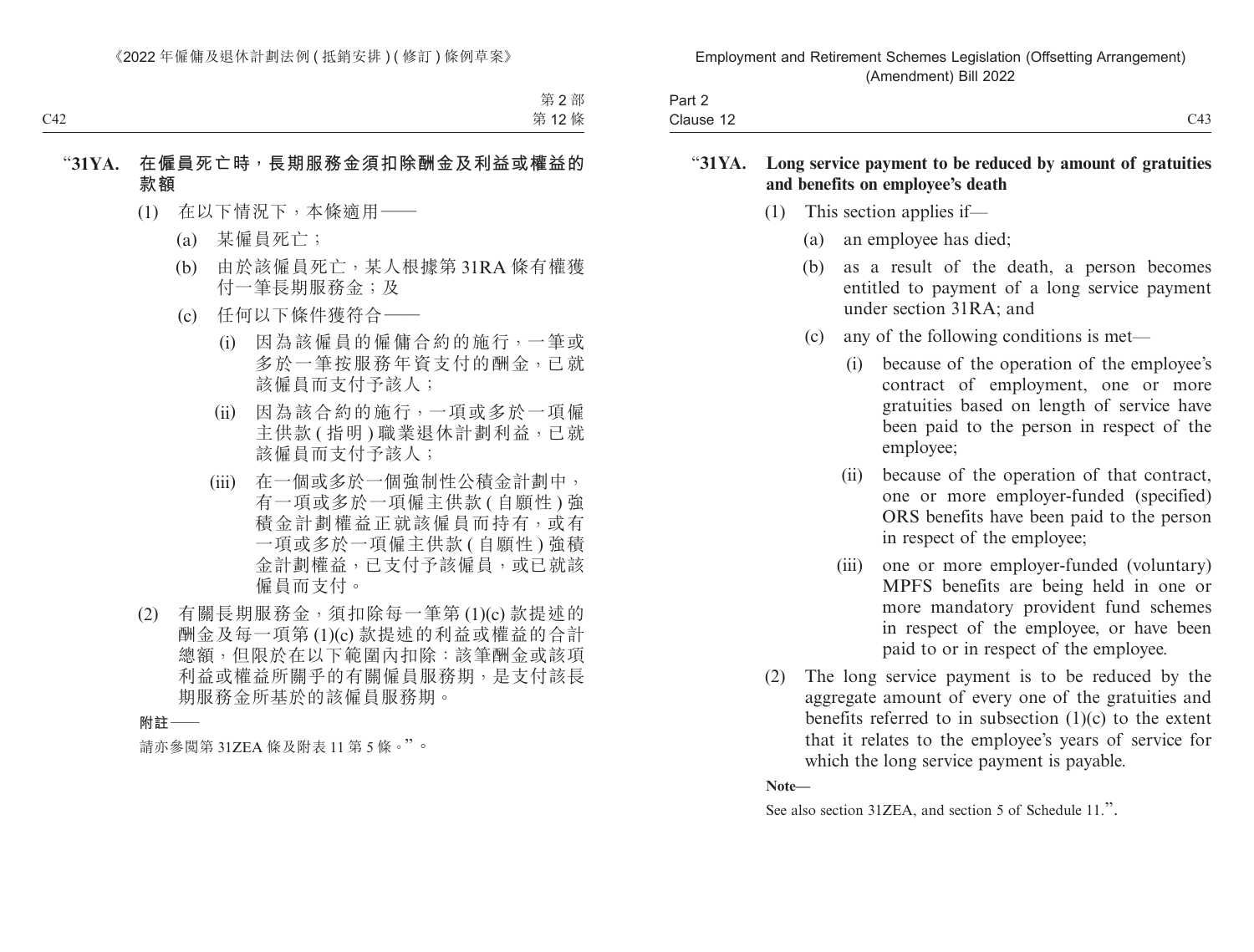| Part 2    |                       |
|-----------|-----------------------|
| Clause 13 | C15<br>∸<br>$\sim$ 10 |

# **13. Sections 31YB and 31YC added** After section 31YA—

**Add**

## "**31YB. Gratuity or benefit to be reduced by amount of long service payment on employee's death**

- (1) This section applies if—
	- (a) an employee has died;
	- (b) any of the following conditions is met in relation to a person—
		- (i) as a result of the death, the person, because of the operation of the employee's contract of employment, becomes entitled to payment of one or more gratuities based on length of service;
		- (ii) as a result of the death, the person, because of the operation of that contract, becomes entitled to payment of one or more employer-funded (specified) ORS benefits;
		- (iii) as a result of the death, the person becomes entitled to payment of one or more employer-funded (voluntary) MPFS benefits; and
	- (c) a long service payment has been paid under section 31RA to the person in respect of the employee.
- (2) The aggregate amount of every one of the gratuities and benefits referred to in subsection (1)(b) is to be reduced by the whole amount of the long service payment to the extent that it is attributable to the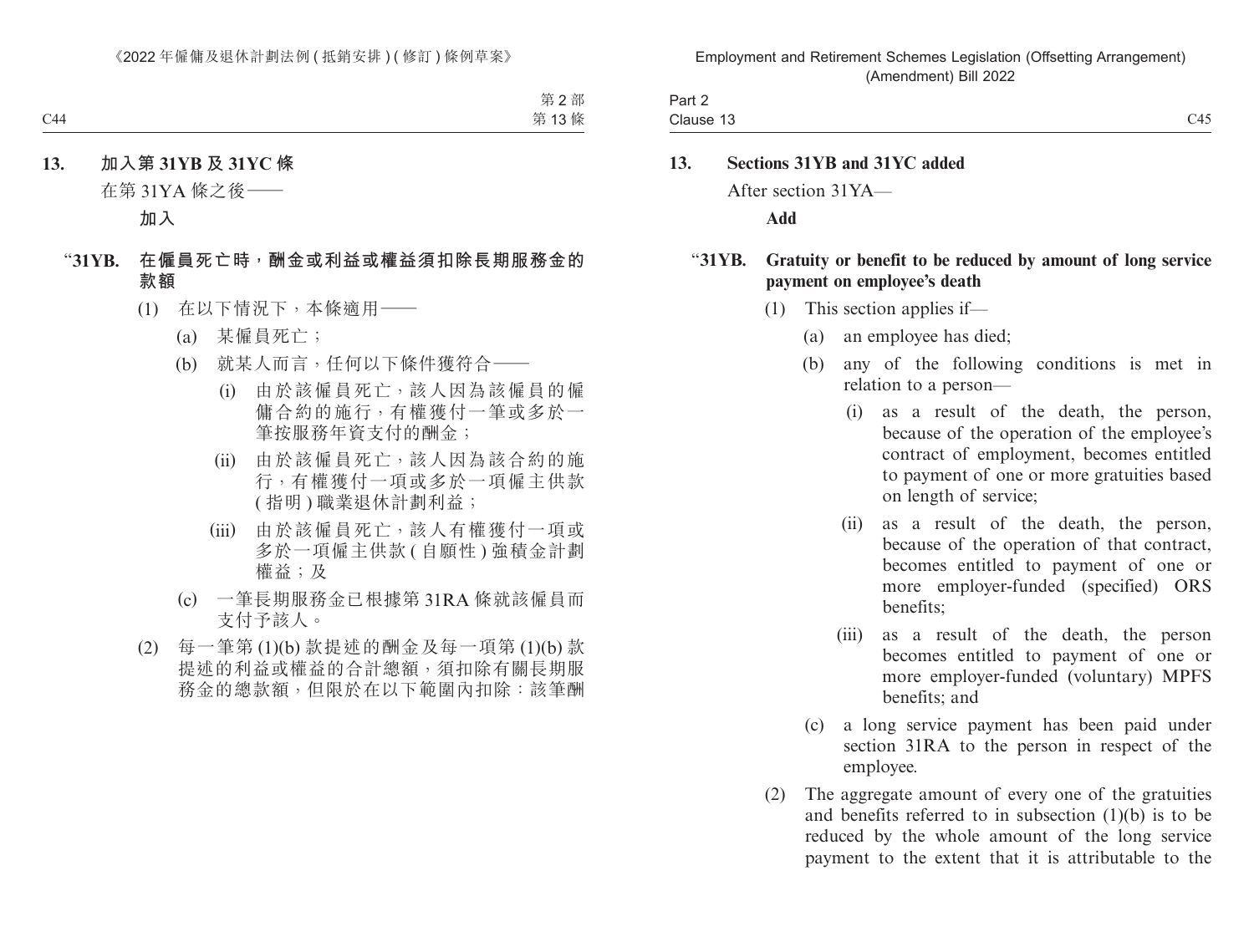| $\sim$<br>-<br>Part $\sim$ |                    |
|----------------------------|--------------------|
| Clause 13                  | $\sim$ $\sim$<br>◡ |

same years of service as those for which the long service payment is payable.

(3) Subsection (2) has effect even though the years of service for which the long service payment was made exceed those to which the gratuity or benefit is attributable.

**Note—**

See also section 31ZEA, and section 5 of Schedule 11.

## **31YC. Certain persons' entitlements to gratuities or benefits on employee's death**

- (1) This section applies if—
	- (a) an employee has died;
	- (b) as a result of the death, the employer is required to pay a long service payment under section 31RA to a person (*Person A*); and
	- (c) any of the following conditions is met in relation to another person (*Person B*)—
		- (i) as a result of the death, Person B, because of the operation of the employee's contract of employment, becomes entitled to payment of one or more gratuities based on length of service;
		- (ii) as a result of the death, Person B, because of the operation of that contract, becomes entitled to payment of one or more employer-funded (specified) ORS benefits;
		- (iii) as a result of the death, Person B becomes entitled to payment of one or more employer-funded (voluntary) MPFS benefits.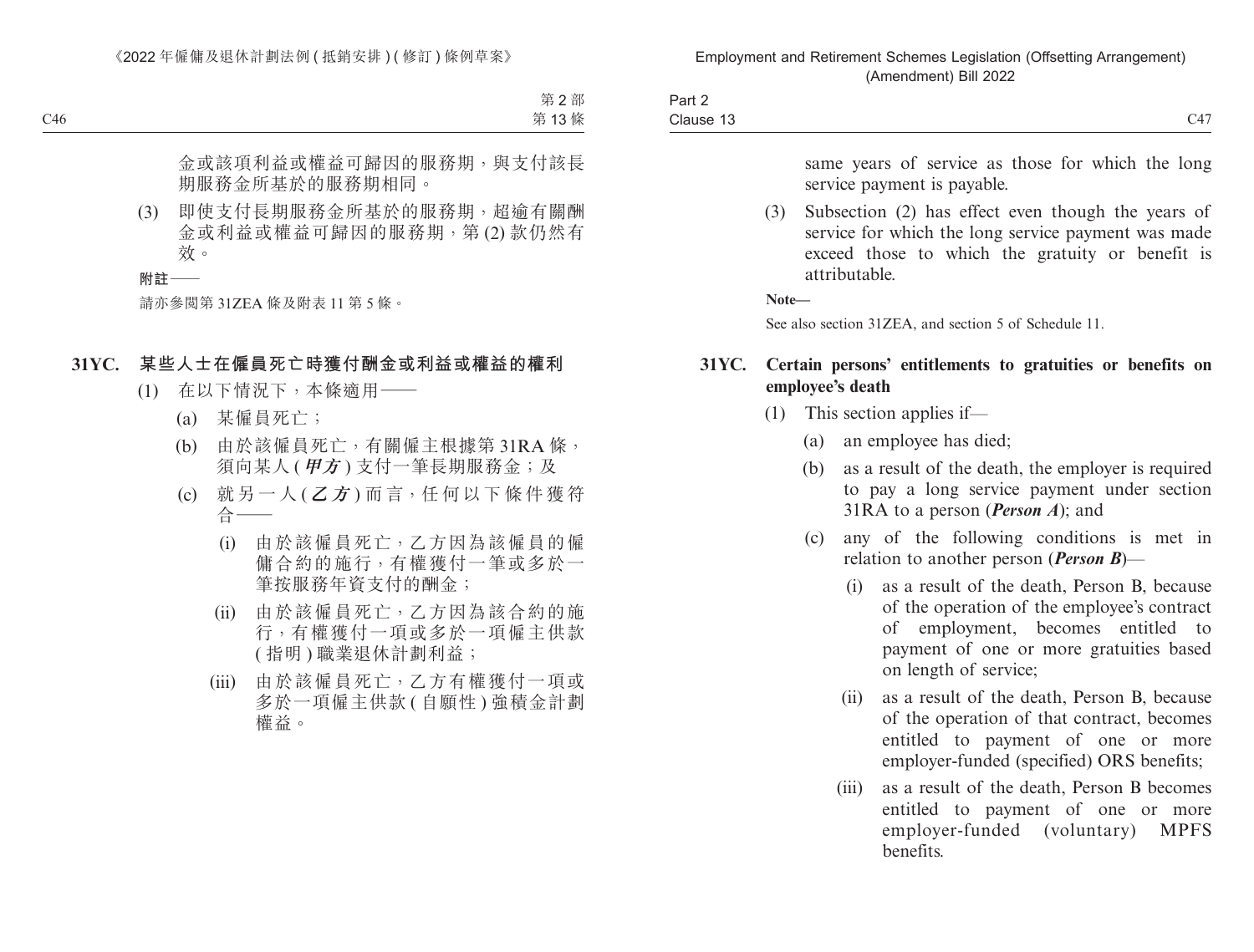| Part 2    |                  |
|-----------|------------------|
| Clause 13 | C49<br>$\sim$ 12 |

- (2) A reference to a gratuity based on length of service,<br>employer-funded (specified) ORS benefit or employer-funded (specified) ORS benefit or employer-funded (voluntary) MPFS benefit in subsection  $(1)(c)$  is a reference to such a gratuity or benefit relating to the employee's years of service for which the long service payment is payable.
- (3) Person B is entitled to payment of any gratuities or benefits mentioned in subsection (1)(c) only to the extent that the aggregate amount of every one of such gratuities and benefits exceeds the amount of the long service payment.
- (4) Subsection (5) applies if—
	- (a) the employer has paid a long service payment mentioned in subsection (1)(b) to Person A; and
	- (b) either or both of the following conditions are met—
		- (i) as a result of the employee's death, the administrator of an occupational retirement scheme has paid an employerfunded (specified) ORS benefit to Person B;
		- (ii) as a result of the employee's death, the approved trustee of a mandatory provident fund scheme has paid an employer-funded (voluntary) MPFS benefit to Person B.
- (5) Person B must repay the benefit to the administrator or trustee except for an amount the payment of which Person B is entitled to under subsection (3).
- (6) On being repaid the benefit, the administrator or trustee must pay it to the employer concerned.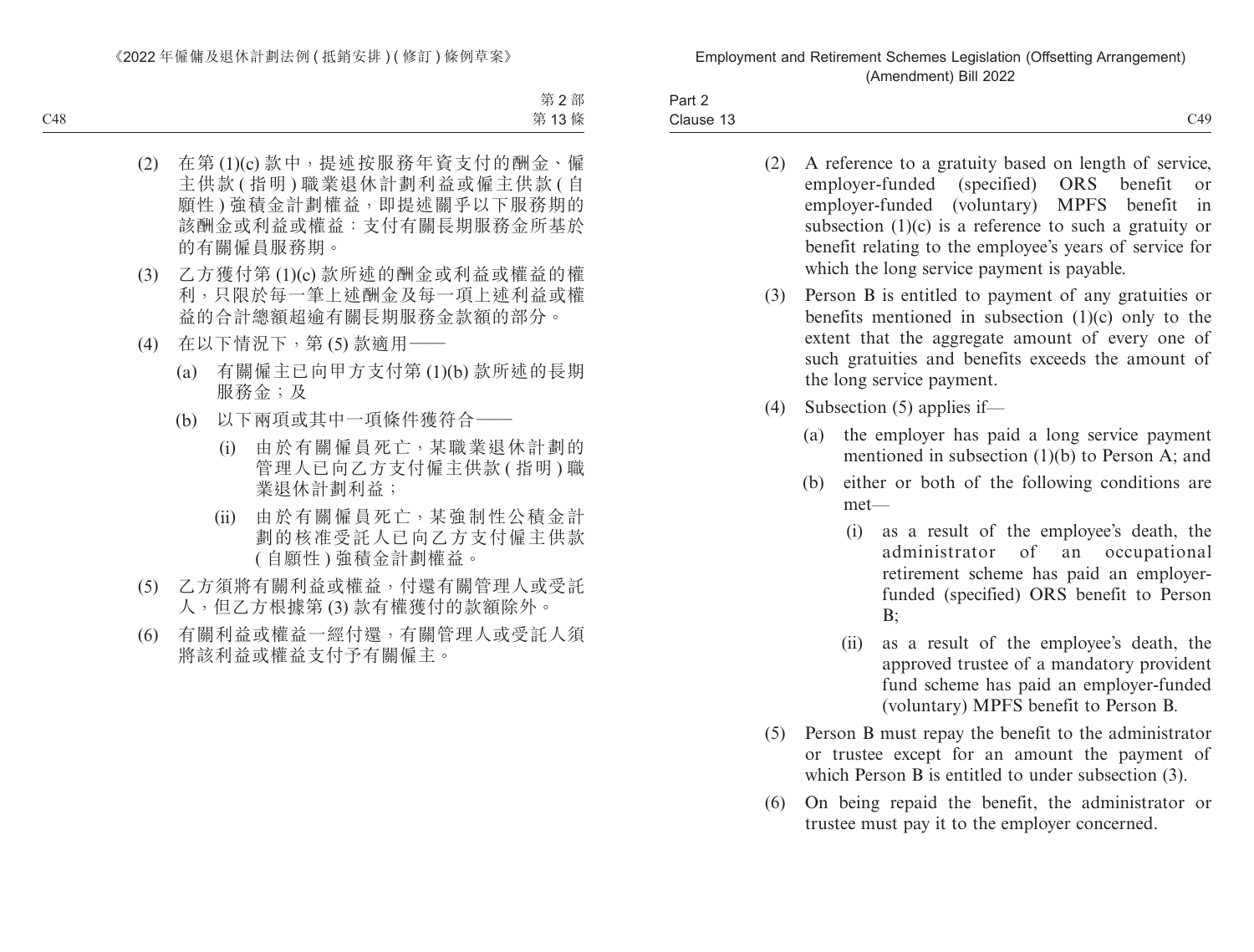| Part $\sim$   |                    |
|---------------|--------------------|
| Clause<br>. . | $\sim$ $-1$<br>ັບເ |

**Note—**

See also section 31ZEA, and section 5 of Schedule 11.".

#### **14. Section 31ZEA added**

Part VC, before section 31ZF—

**Add**

#### "**31ZEA. Application of Parts VA and VB to certain employees**

- (1) Parts VA and VB have effect in relation to an employee engaged under a continuous contract of employment subject to subsections (2) and (3), and any enactments are to be construed accordingly.
- (2) Parts VA and VB have effect in relation to such an employee with the modifications set out in Schedule 11 if—
	- (a) the employee's employment under the continuous contract commenced before the transition date;
	- (b) the relevant date for the termination of the employment falls on or after the transition date; and
	- (c) either or both of the following conditions are met in relation to the employee—
		- (i) contributions are payable by the employer to an occupational retirement scheme because of the operation of that contract;
		- (ii) contributions are payable by the employer to a mandatory provident fund scheme under the Mandatory Provident Fund Schemes Ordinance (Cap. 485).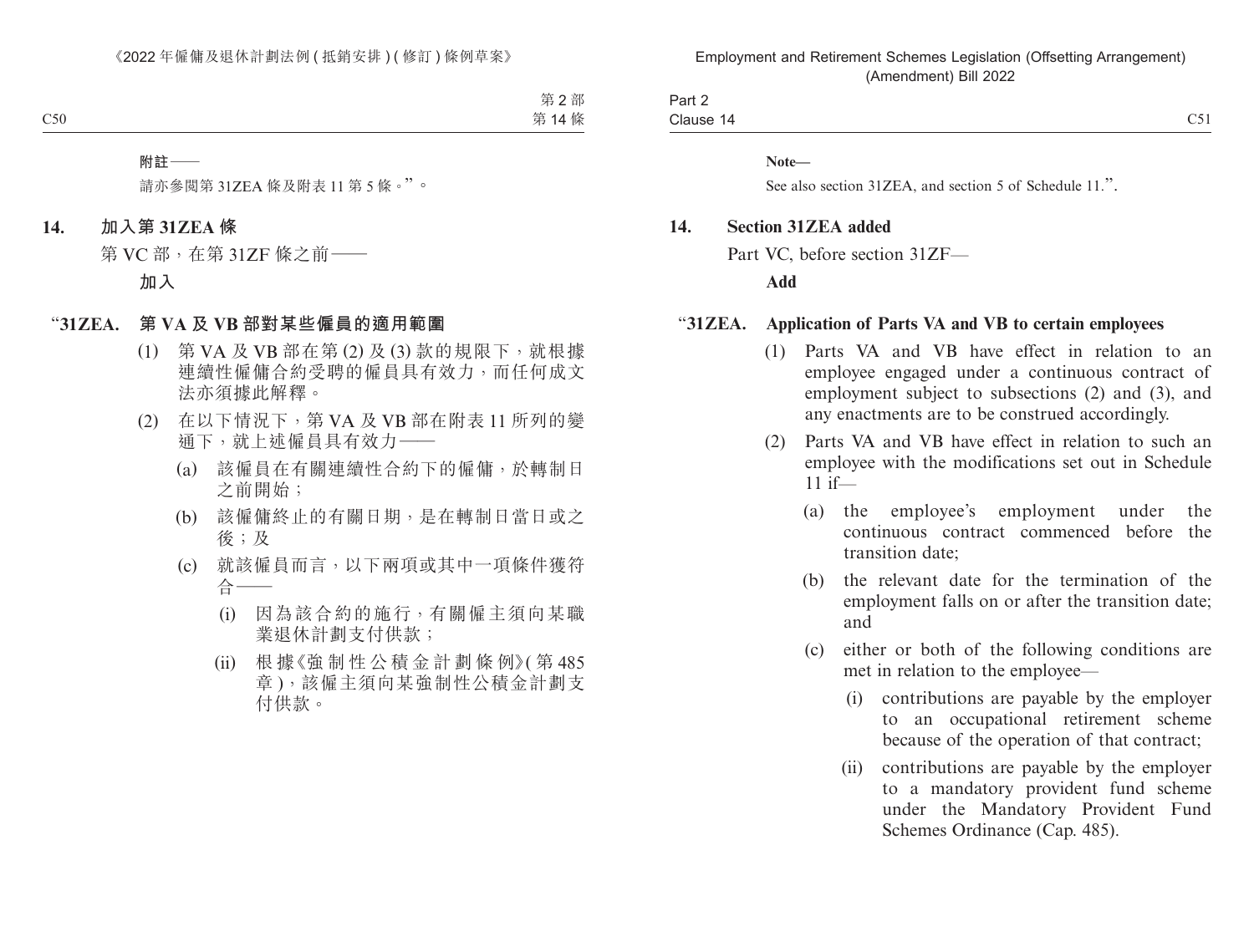Part 2 Clause 15  $\epsilon$  Clause 15  $\epsilon$ 

> (3) If the relevant date for the termination of the employee's employment under the continuous contract precedes the transition date, then Parts VA and VB as in force immediately before the transition date continue to have effect in relation to the employee as if the amendments to this Ordinance made by the Employment and Retirement Schemes Legislation (Offsetting Arrangement) (Amendment) Ordinance 2022 ( of 2022) had not been made.".

## **15. Section 31ZF amended (re-employment after retirement at a specified age)**

(1) Section 31ZF(1)—

## **Repeal**

"Subject to subsection (2), where"

## **Substitute**

"Where".

(2) Section 31ZF(1)—

**Repeal paragraph (c).**

(3) Section 31ZF(1)—

**Repeal paragraph (d)**

## **Substitute**

- "(d) the long service payment to which the employee would have been entitled had the employee been dismissed at the relevant date were wholly available to be reduced under section 31Y; and".
- (4) Section 31ZF—

**Repeal subsection (2).**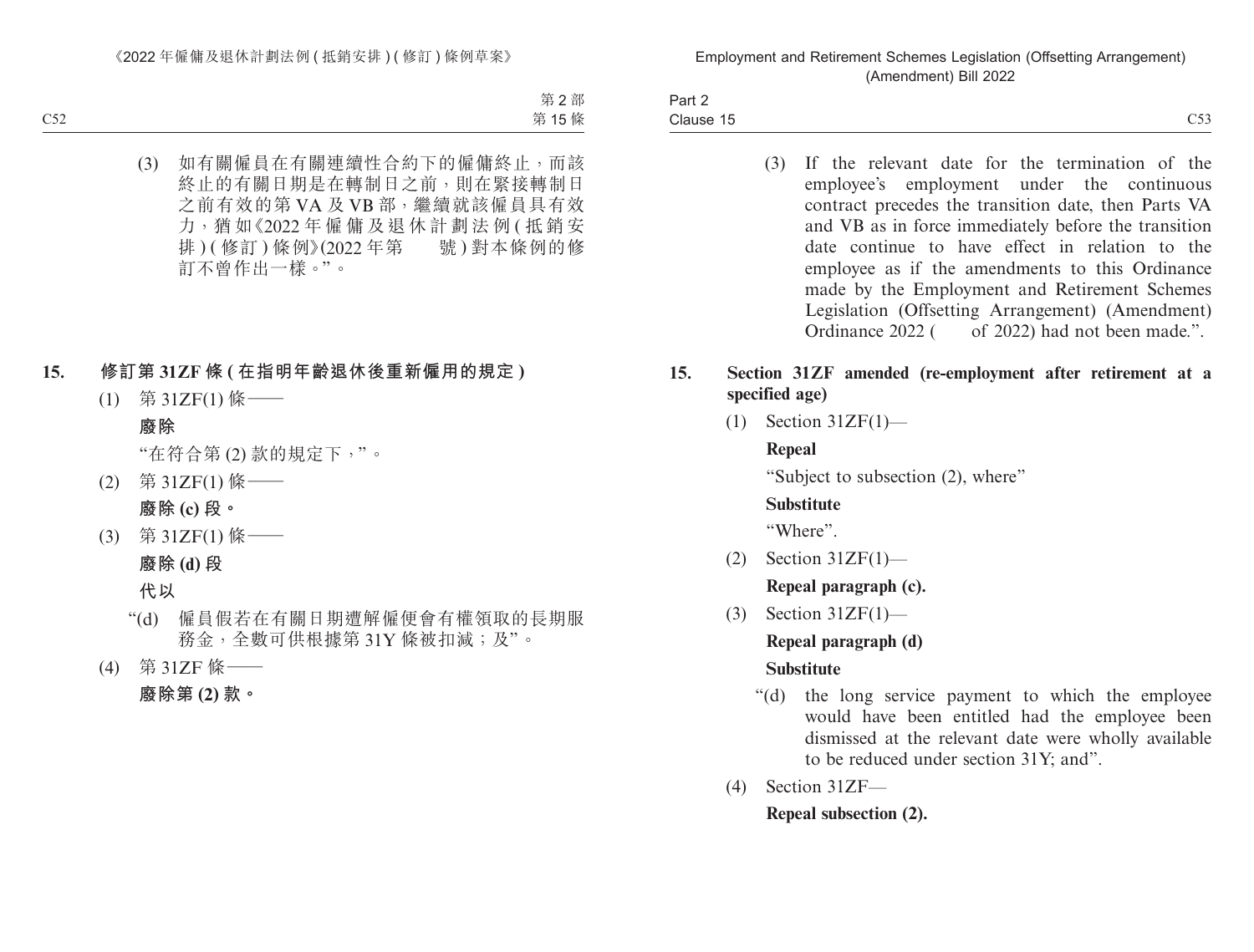| -<br>Part ∠ |                                                                           |
|-------------|---------------------------------------------------------------------------|
| Clause 16   | $- - -$<br>$\smash{\smash{\cup}}\smash{\smash{\cup}}\smash{\smash{\cup}}$ |

**16. Section 31ZG repealed (transitional)** Section 31ZG—

**Repeal the section.**

## **17. Section 49A amended (requirement to keep wage and employment records)**

(1) After section 49A(1)—

## **Add**

- "(1A) Without limiting subsection (1), an employer who engages a specified employee must at all times keep and maintain a record covering the specified period of—
	- (a) the wages paid to the employee in respect of each wage period; and
	- (b) the employee's wage period.".
- (2) Section 49A(2), after "subsection  $(1)$ "—

## **Add**

"or  $(1A)$ ".

(3) After section 49A(7)—

## **Add**

" $(8)$  In subsection  $(1A)$ —

- *specified period* (指明期間), in relation to a specified employee, means—
	- (a) if the employee's pre-transition employment period is not less than 12 months—the period of 12 months immediately preceding the transition date; or
	- (b) if the employee's pre-transition employment period is less than 12 months—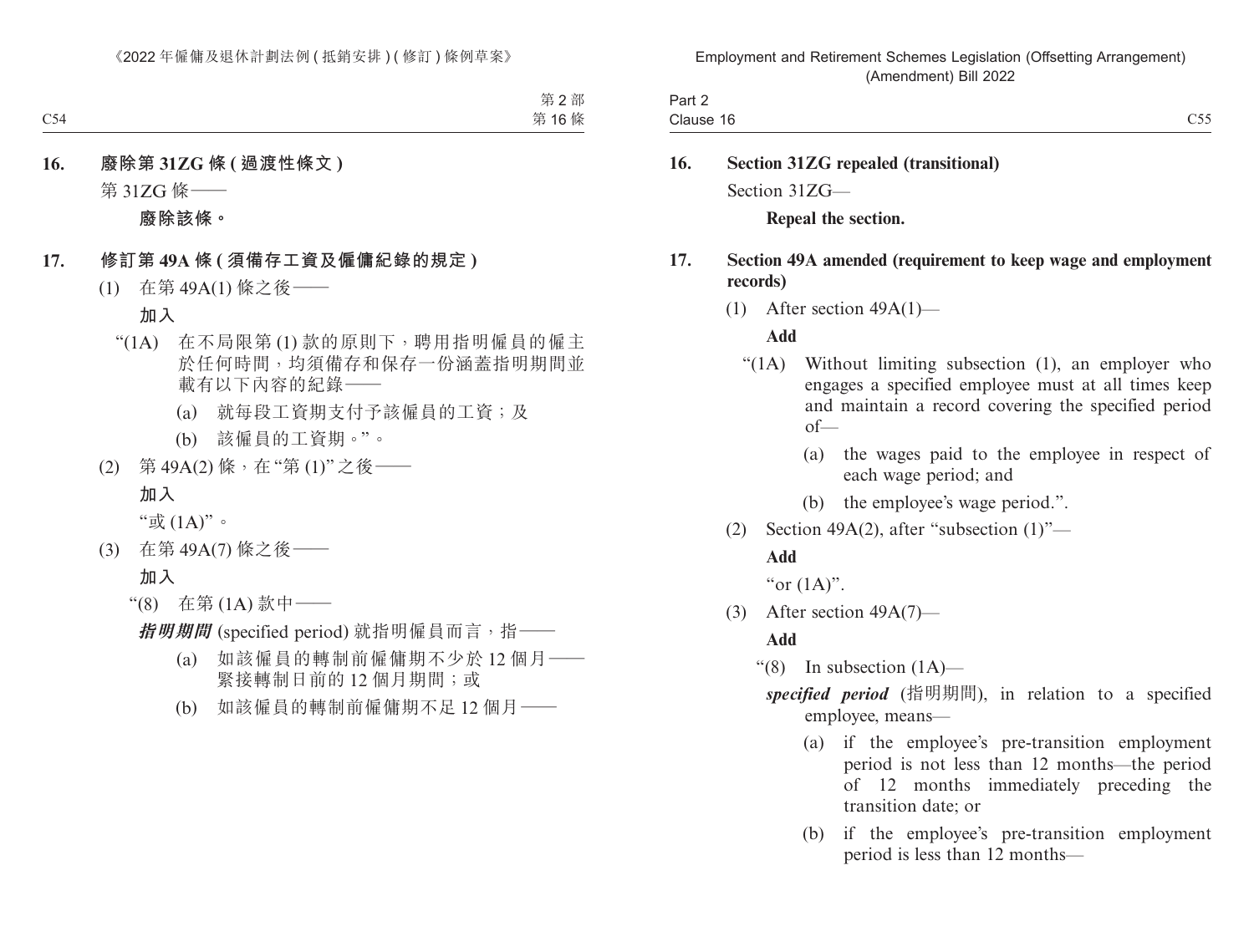| Part 2    |                 |
|-----------|-----------------|
| Clause 18 | C57<br>$\cup$ . |

- (i) in the case of a monthly rated employee—
	- (A) if the employee's pre-transition employment period covers not less than a month—that employment period; or
	- (B) if the employee's pre-transition employment period covers less than a month—the first month of the employee's whole employment period; or
- (ii) in any other case—
	- (A) if the employee's pre-transition employment period covers not less than 30 normal working days—that employment period; or
	- (B) if the employee's pre-transition employment period covers less than 30 normal working days—the period covering the employee's first 30 normal working days in the employee's whole employment period.
- (9) In the definition of *specified period* in subsection (8)—

*pre-transition employment period* (轉制前僱傭期) has the meaning given by section 1(1) of Schedule 11;

*whole employment period* (整段僱傭期) has the meaning given by section 1(1) of Schedule 11.".

**18. Section 67A amended (amendment of limitation imposed on severance payment and long service payment)**

Section 67A—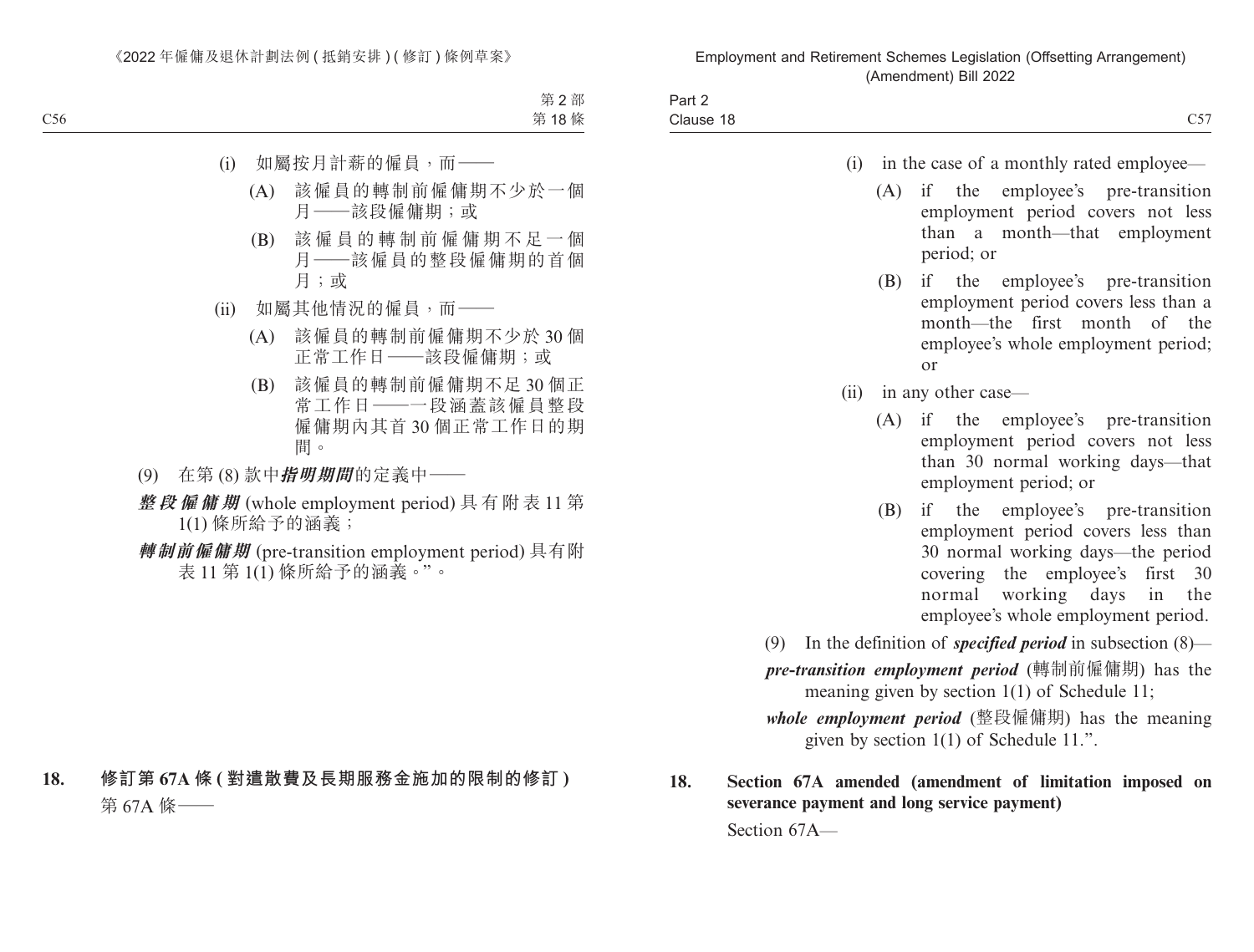Part 2 Clause 19  $\epsilon$  Clause 19  $\epsilon$  C59

## **Repeal**

everything after "\$22,500"

## **Substitute**

 $\frac{a_{\text{in}}}{\text{in}}$ 

- (a) sections 31G and 31V (including those sections as modified by Schedule 11);
- (b) this section; and
- (c) sections 7 and 8 of Schedule 2 to the Protection of Wages on Insolvency Ordinance (Cap. 380),

by substituting a different amount specified in the resolution.".

## **19. Third Schedule amended (death of employer or of employee)**

Third Schedule, paragraph 14, after "in Part VA of this Ordinance"—

**Add**

"(including that Part as modified by Schedule 11)".

## **20. Seventh Schedule amended**

Seventh Schedule—

**Repeal Table B.**

## **21. Schedule 11 added**

After Schedule 10—

**Add**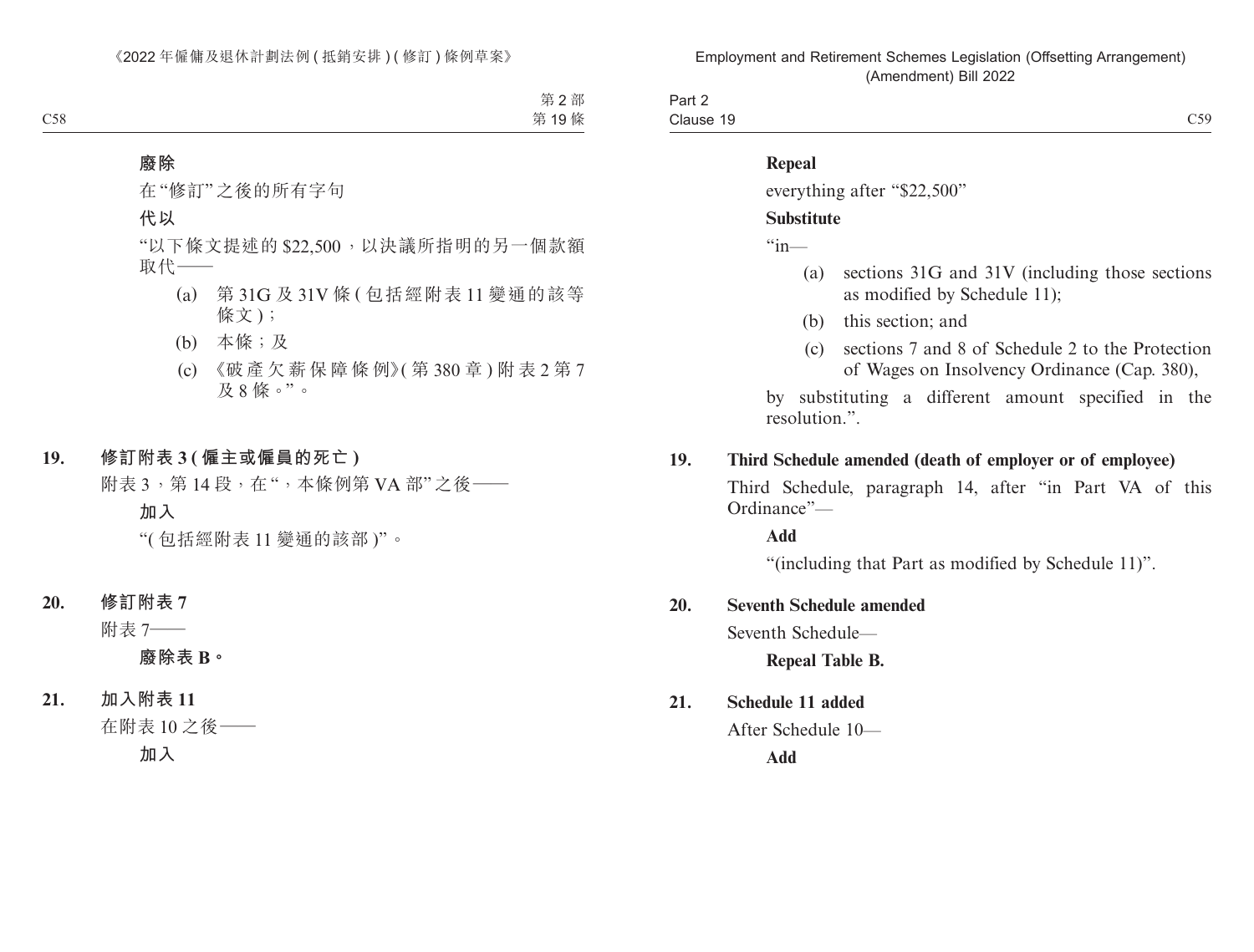Part 2 Clause 21 Clause 21  $\sim$  C61

## "**Schedule 11**

[ss.  $31ZEA$ ,  $49A &$ 67A & Third Sch.]

# **Modifications to Parts VA and VB for Specified Employees**

## **Part 1**

# **Preliminary**

## **1. Interpretation**

- (1) In the modified Parts VA and VB—
- *employer-funded (basic portion) exempt ORS benefit* (僱主 供款 (基本部分) 豁免職業退休計劃利益), in relation to a specified employee, means an employer-funded exempt ORS benefit of the employee that is not an employer-funded (prescribed portion) exempt ORS benefit;
- *employer-funded (mandatory) MPFS benefit* (僱主供款 (強制性) 強積金計劃權益), in relation to a specified employee, means the accrued benefits of the employee that are—
	- (a) held by the approved trustee of a mandatory provident fund scheme in respect of the employee; and
	- (b) attributable to a mandatory contribution (as defined by section 2(1) of the Mandatory Provident Fund Schemes Ordinance (Cap. 485)) made to such a scheme by the employer;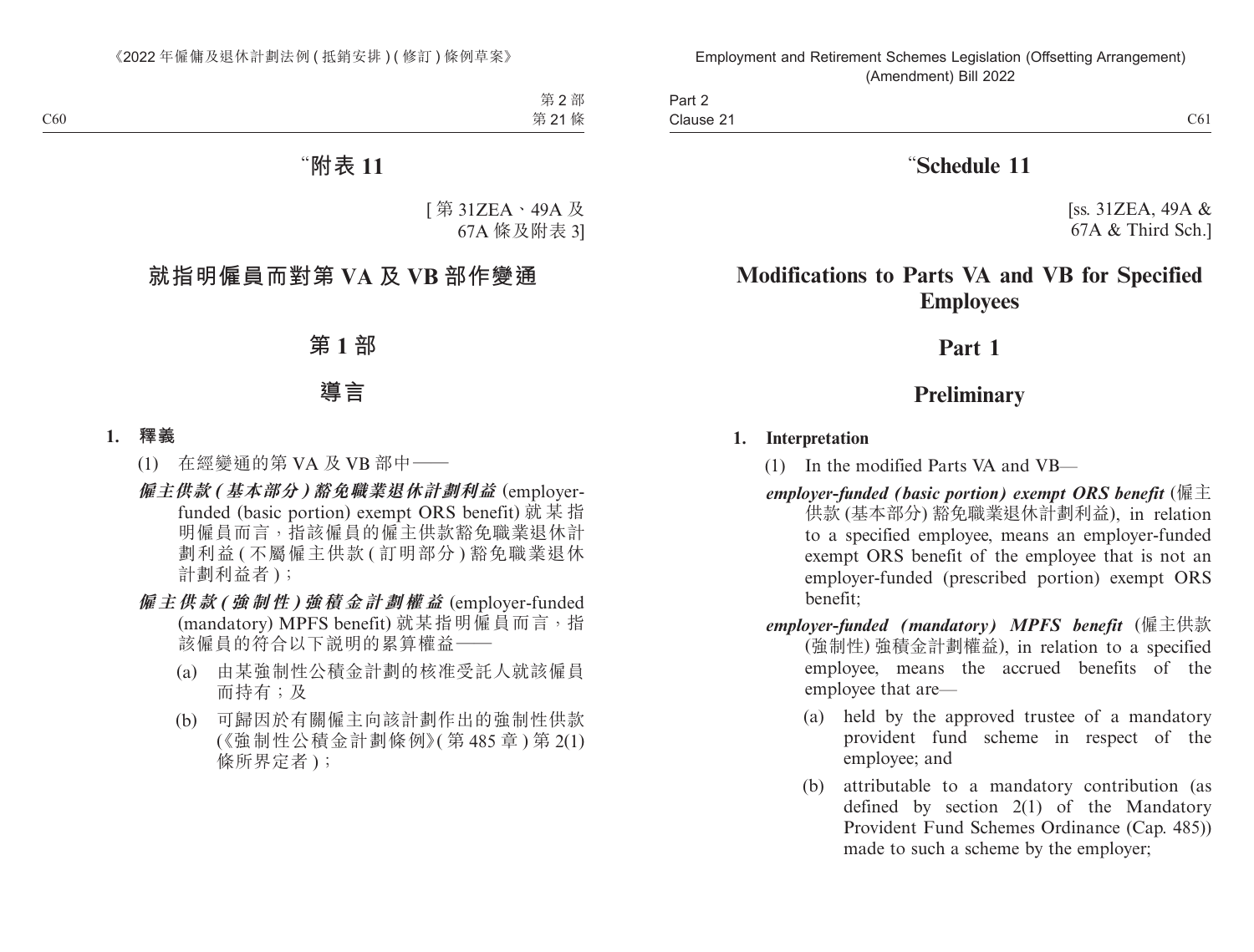| Part 2    |                                |
|-----------|--------------------------------|
| Clause 21 | $\sim$ $\sim$<br>$\bigcirc$ 03 |

*employer-funded MPFS benefit* (僱主供款強積金計劃權益), in relation to a specified employee, means—

- (a) an employer-funded (mandatory) MPFS benefit of the employee; or
- (b) an employer-funded (voluntary) MPFS benefit of the employee;
- *post-transition employment period* (轉制後僱傭期), in relation to a specified employee, means the period of the employee's employment under the continuous contract concerned that falls after the commencement of the transition date;
- *post-transition portion* (轉制後部分), in relation to a severance payment or long service payment for a specified employee, means the portion of the payment that is attributable to the employee's posttransition employment period;
- *pre-transition employment period* (轉制前僱傭期), in relation to a specified employee, means the period of the employee's employment under the continuous contract concerned that falls before the transition date;
- *pre-transition portion* (轉制前部分), in relation to a severance payment or long service payment for a specified employee, means the portion of the payment that is attributable to the employee's pretransition employment period;
- *whole employment period* (整段僱傭期), in relation to a specified employee, means the whole period of the employee's employment under the continuous contract concerned.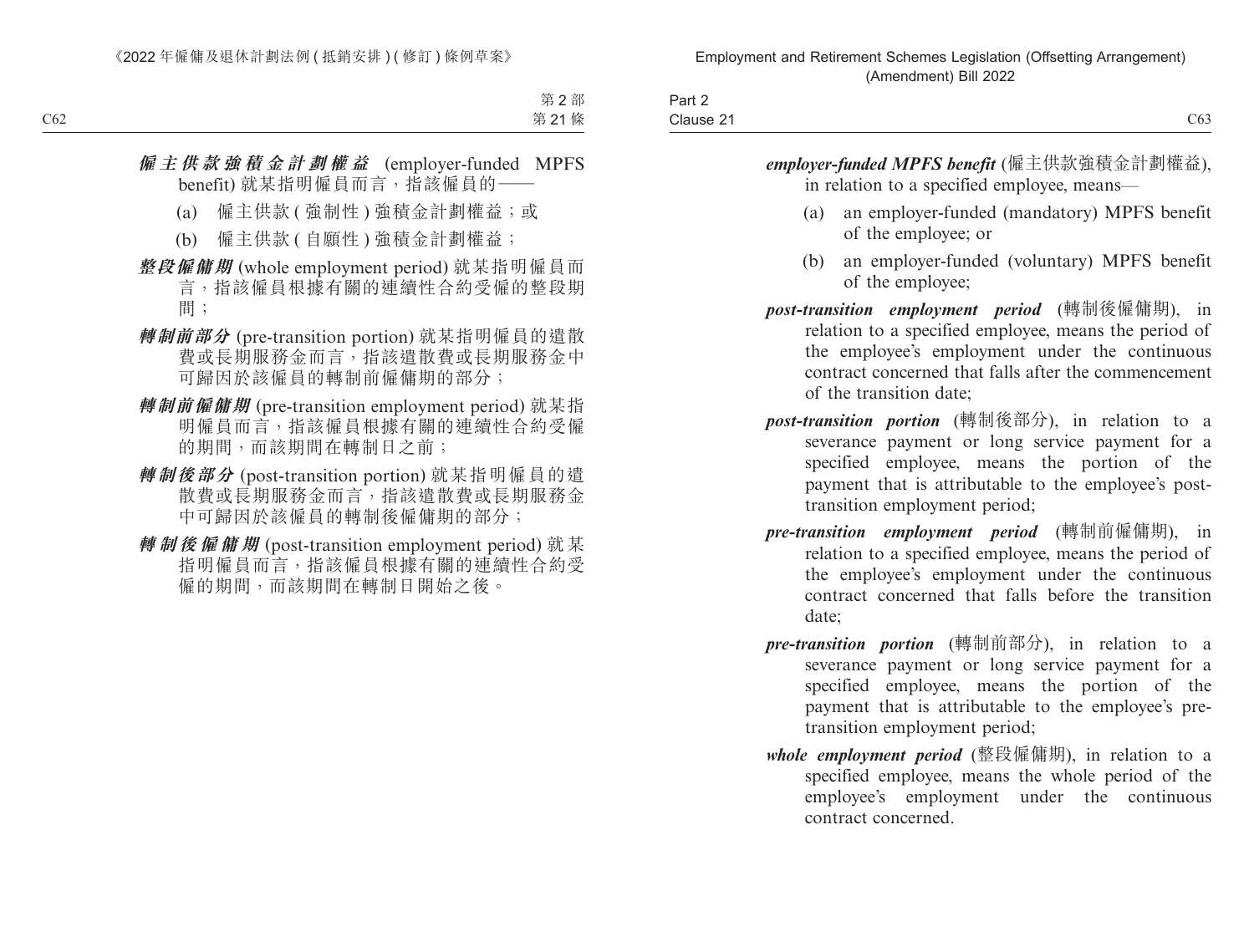| -<br>Part $\geq$ |     |
|------------------|-----|
| Clause 21        | C65 |

(2) In subsection  $(1)$ —

*modified* (經變通) means modified by Part 2 or 3 of this Schedule.

## **Part 2**

# **Modifications to Part VA**

## **2. Section 31G modified**

Section 31G is modified to read as follows—

## "**31G. Amount of severance payment**

- (1) Subject to this Part, the amount of a severance payment to which a specified employee is entitled is the sum of the amounts under paragraphs (a) and (b)—
	- (a) an amount calculated by multiplying the number of years (and pro rata for an incomplete year) of the employee's pre-transition employment period by—
		- (i) in the case of a monthly rated employee—
			- (A) if the employee's pre-transition employment period covers not less than a month—two-thirds of the employee's last full month's wages for the pretransition employment period, or two-thirds of \$22,500, whichever is less; or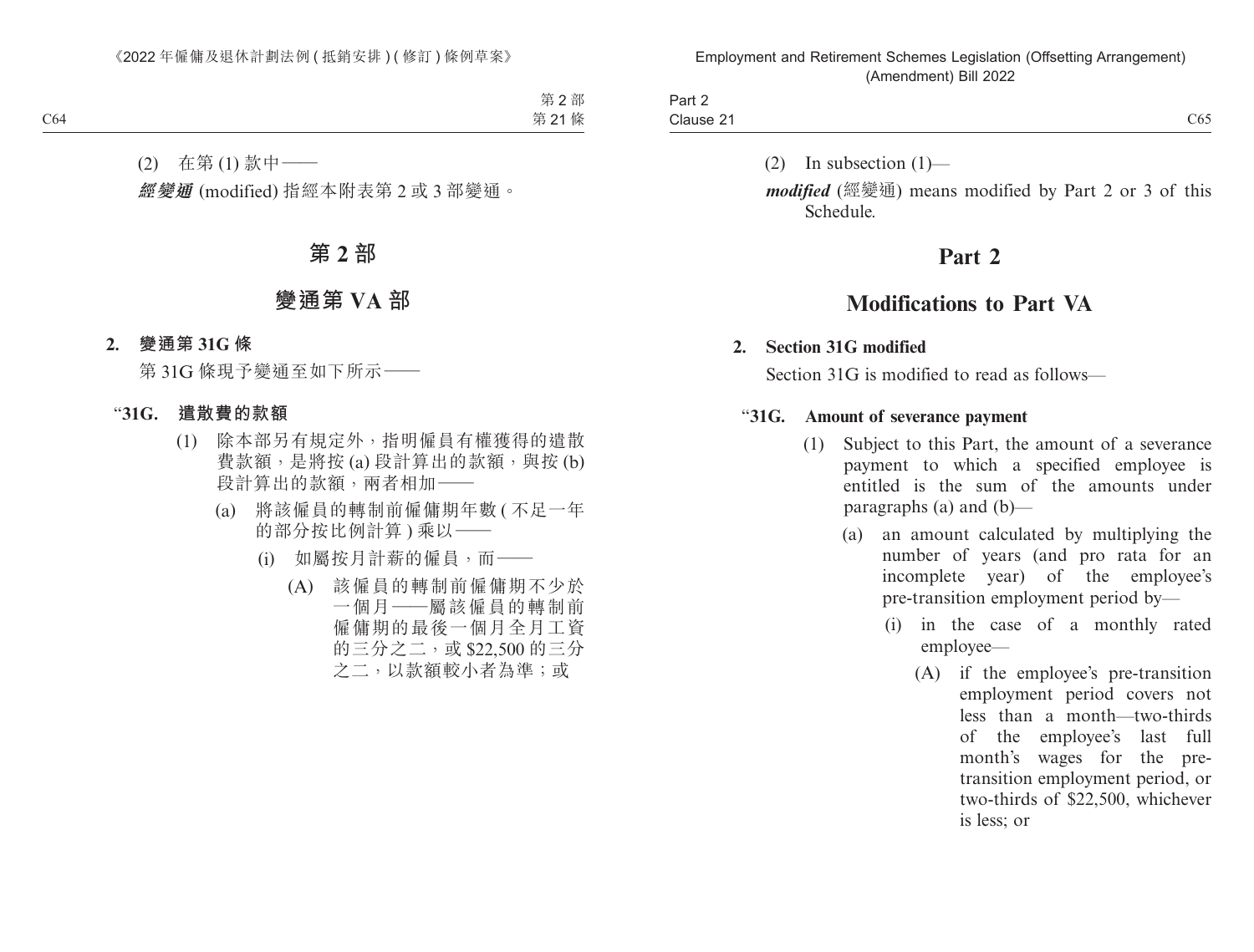Part 2 Clause 21 Clause 21  $C67$ 

- (B) if the employee's pre-transition employment period covers less than a month—two-thirds of the employee's first full month's wages for the whole employment period, or two-thirds of \$22,500, whichever is less; or
- (ii) in any other case—
	- (A) if the employee's pre-transition employment period covers not less than 30 normal working days—18 days' wages based on any 18 days chosen by the employee and occurring during the employee's last 30 normal working days in the pretransition employment period, or two-thirds of \$22,500, whichever is less; or
	- (B) if the employee's pre-transition employment period covers less than 30 normal working days— 18 days' wages based on any 18 days chosen by the employee and occurring during the employee's first 30 normal working days in the whole employment period, or two-thirds of \$22,500, whichever is less;
- (b) an amount calculated by multiplying the number of years (and pro rata for an incomplete year) of the employee's posttransition employment period by—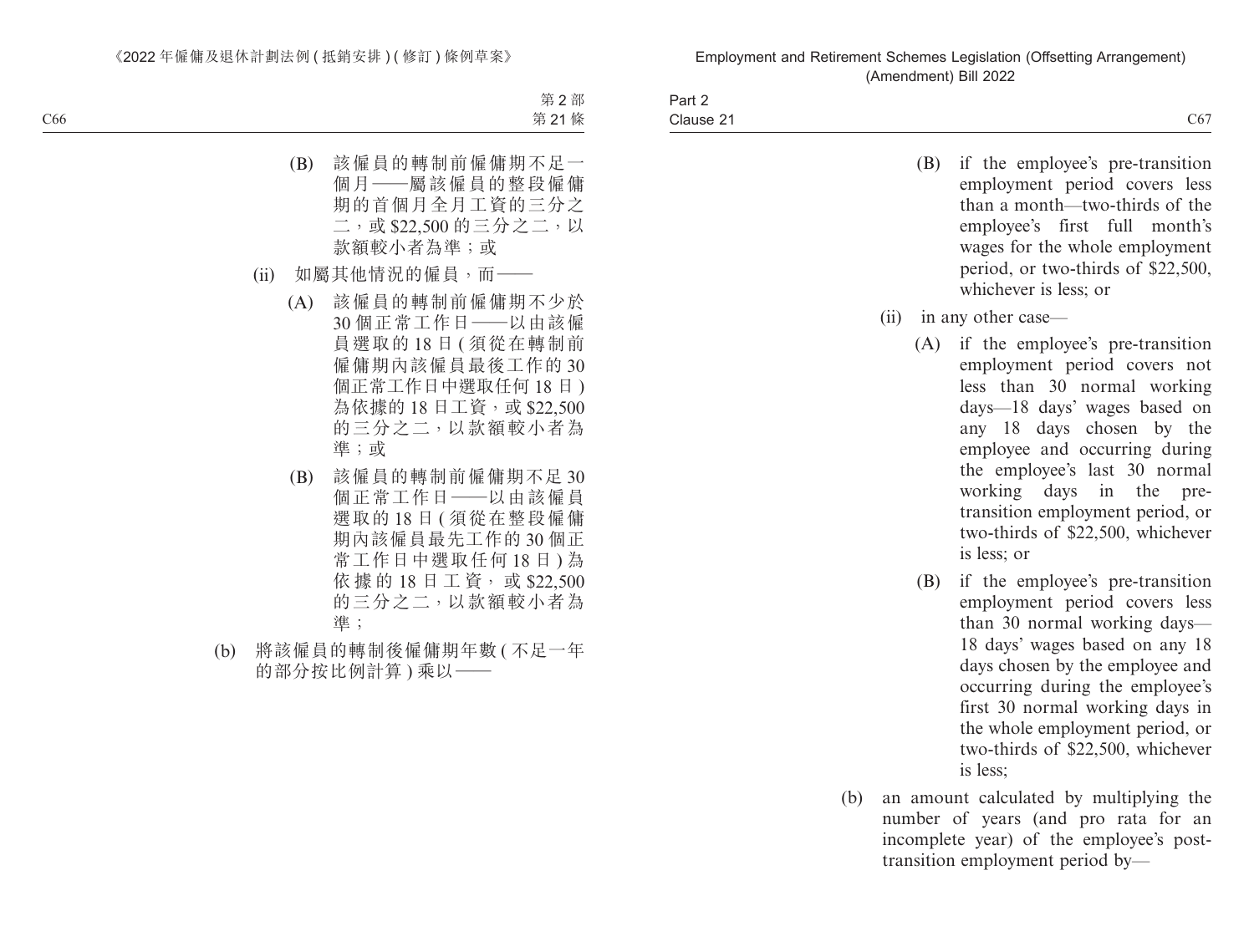| Part 2              |                 |
|---------------------|-----------------|
| $\sim$<br>Clause 21 | $\sim$ 0<br>C69 |

| (i) |          |  |  |  | in the case of a monthly rated         |  |
|-----|----------|--|--|--|----------------------------------------|--|
|     |          |  |  |  | employee—two-thirds of the             |  |
|     |          |  |  |  | employee's last full month's wages for |  |
|     |          |  |  |  | the whole employment period, or        |  |
|     |          |  |  |  | two-thirds of \$22,500, whichever is   |  |
|     | less; or |  |  |  |                                        |  |

- (ii) in any other case—18 days' wages based on any 18 days chosen by the employee and occurring during the employee's last 30 normal working days in the whole employment period, or two-thirds of \$22,500, whichever is less.
- (2) However, the amount of the severance payment must not exceed, where the relevant date occurs in a period specified in column 1 of Table A in the Seventh Schedule, the amount specified in column 2 of that table opposite to the period (*applicable ceiling*).
- (3) In case the amount of the severance payment would, but for subsection (2), exceed the applicable ceiling, then for removing the excess—
	- (a) if the amount of the pre-transition portion of the payment would, but for that subsection, exceed the applicable ceiling—
		- (i) the amount of the pre-transition portion of the payment is to be reduced to an amount equivalent to the applicable ceiling; and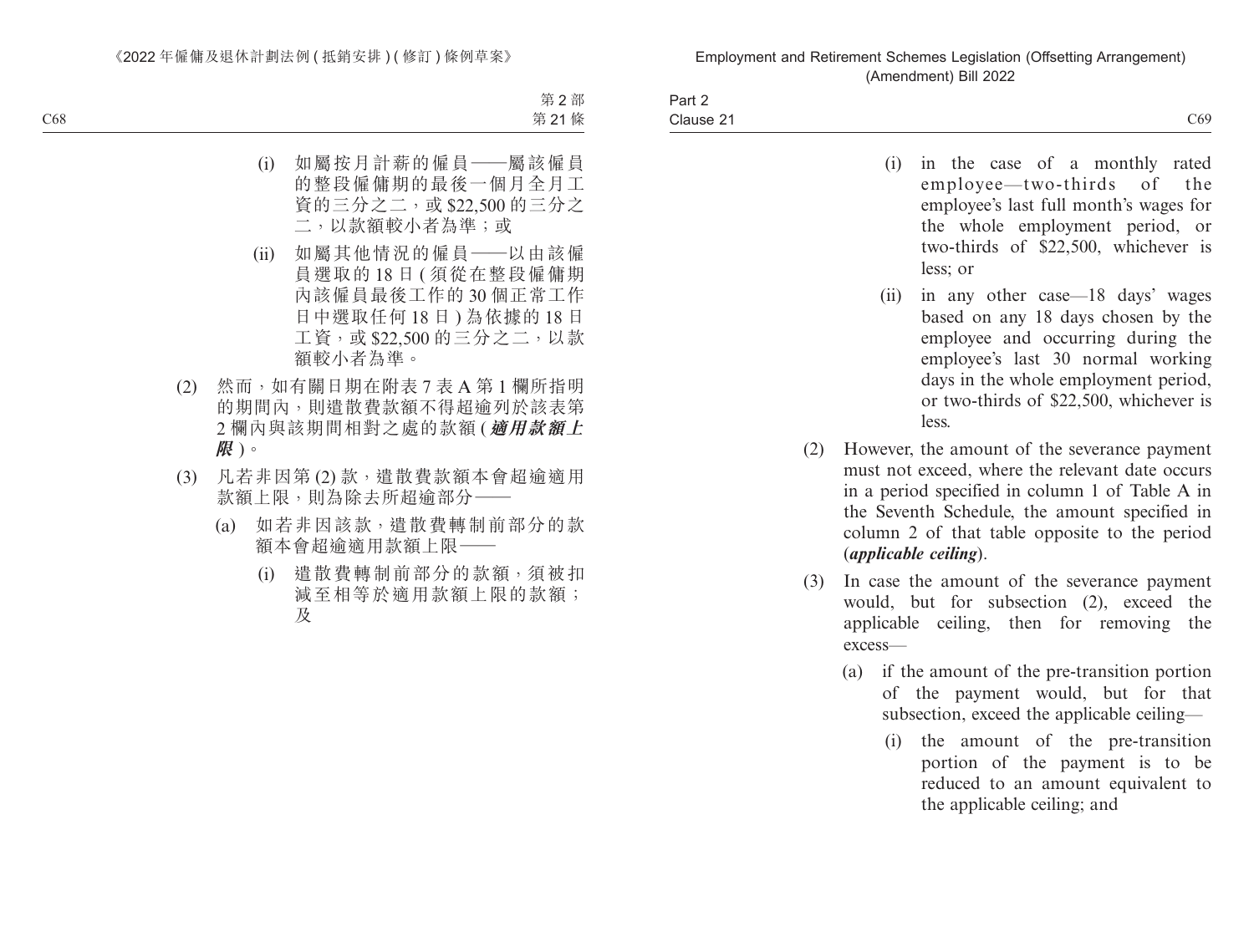| +۵ – ۵<br>-ail 4 |                                       |
|------------------|---------------------------------------|
| - -<br>Clause 21 | $\sim$ $\sim$<br>$\sim$<br><i>- 1</i> |
|                  |                                       |

- (ii) the amount of the post-transition portion of the payment is to be reduced to zero; or
- (b) in any other case—
	- (i) the amount of the pre-transition portion of the payment need not be reduced; and
	- (ii) the amount of the post-transition portion of the payment is to be reduced to the difference between the applicable ceiling and the amount of the pre-transition portion of the payment.
- (4) Despite subsection (1), the employee may, for a calculation under paragraph  $(a)(i)(A)$  or  $(ii)(A)$ or (b) of that subsection, elect to have the employee's wages averaged over the specified period as if—
	- (a) in the case of paragraph  $(a)(i)(A)$  or  $(b)(i)$ of that subsection—the amount specified under that paragraph for the calculation were two-thirds of the employee's average monthly wages during the specified period, or two-thirds of \$22,500, whichever is less; or
	- (b) in the case of paragraph  $(a)(ii)(A)$  or  $(b)(ii)$ of that subsection—the amount specified under that paragraph for the calculation were 18 times the employee's average daily wages during the specified period.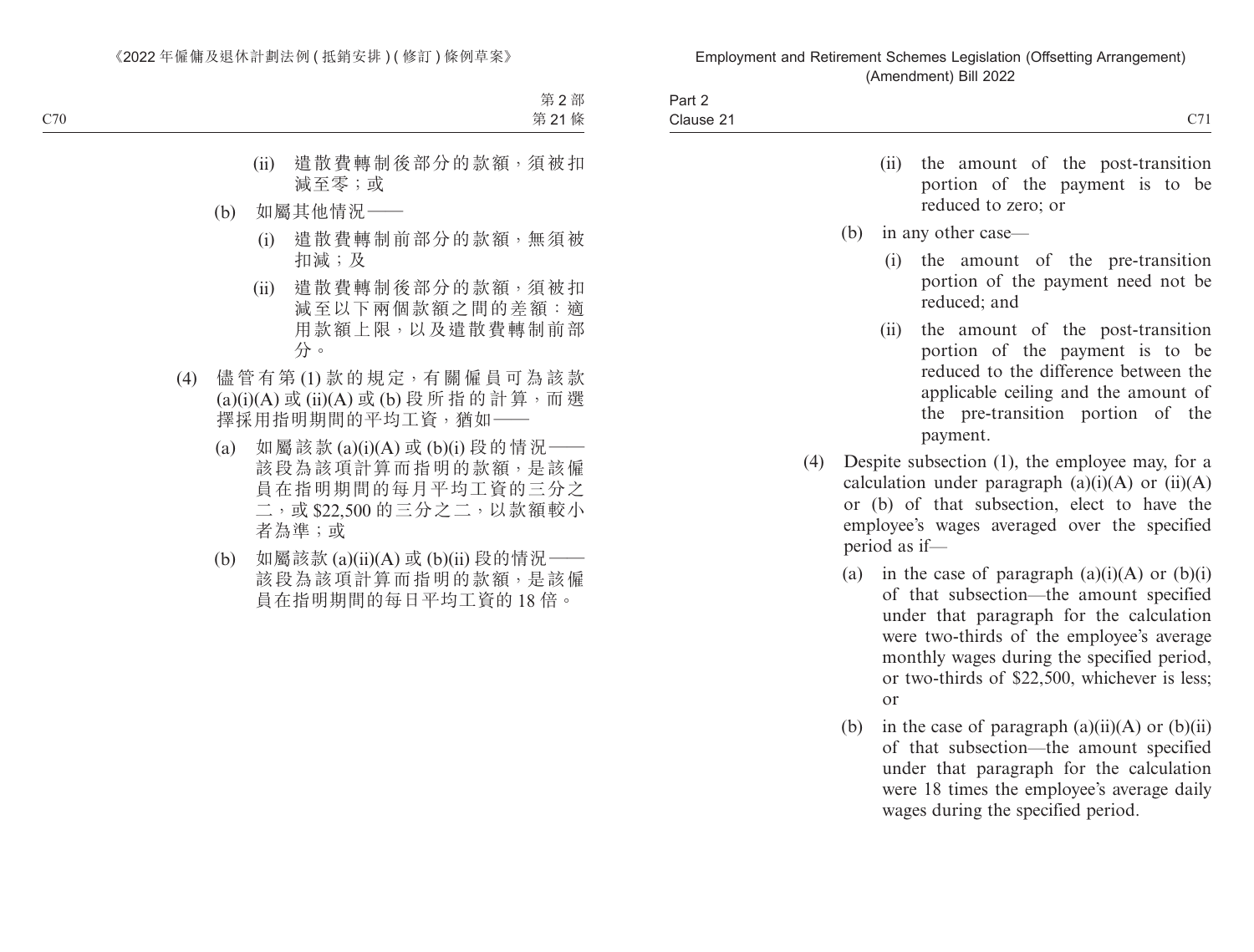| Part ∠                                                                                                                                 |                                       |
|----------------------------------------------------------------------------------------------------------------------------------------|---------------------------------------|
| $\sim$<br>Clause 21<br>the contract of the contract of the contract of the contract of the contract of the contract of the contract of | $\sim$ $\sim$ $\sim$<br>$\sim$ $\sim$ |

- (5) For calculating the average daily wages under subsection (4)(b), the total wages for the specified period must not exceed the number of months (and pro rata for an incomplete month) of the specified period times \$22,500.
- (6) In subsections (4) and  $(5)$ —

## *specified period* (指明期間)—

- (a) in relation to an election under subsection (4) for a calculation under subsection  $(1)(a)(i)(A)$  or  $(ii)(A)$ , means—
	- (i) if the employee's pre-transition employment period is not less than 12 months—the period of 12 months immediately preceding the transition date; or
	- (ii) if the employee's pre-transition employment period is less than 12 months—that employment period; or
- (b) in relation to an election under subsection (4) for a calculation under subsection (1)(b), means the period of 12 months immediately preceding the relevant date.
- (7) For the purposes of this section, in the case of a specified employee who was employed under a continuous contract otherwise than by way of manual labour and whose average monthly wages during the period of 12 months immediately preceding the commencement date of the Employment (Amendment) Ordinance 1990 (41 of 1990) exceed \$15,000, a reference to the employee's pre-transition employment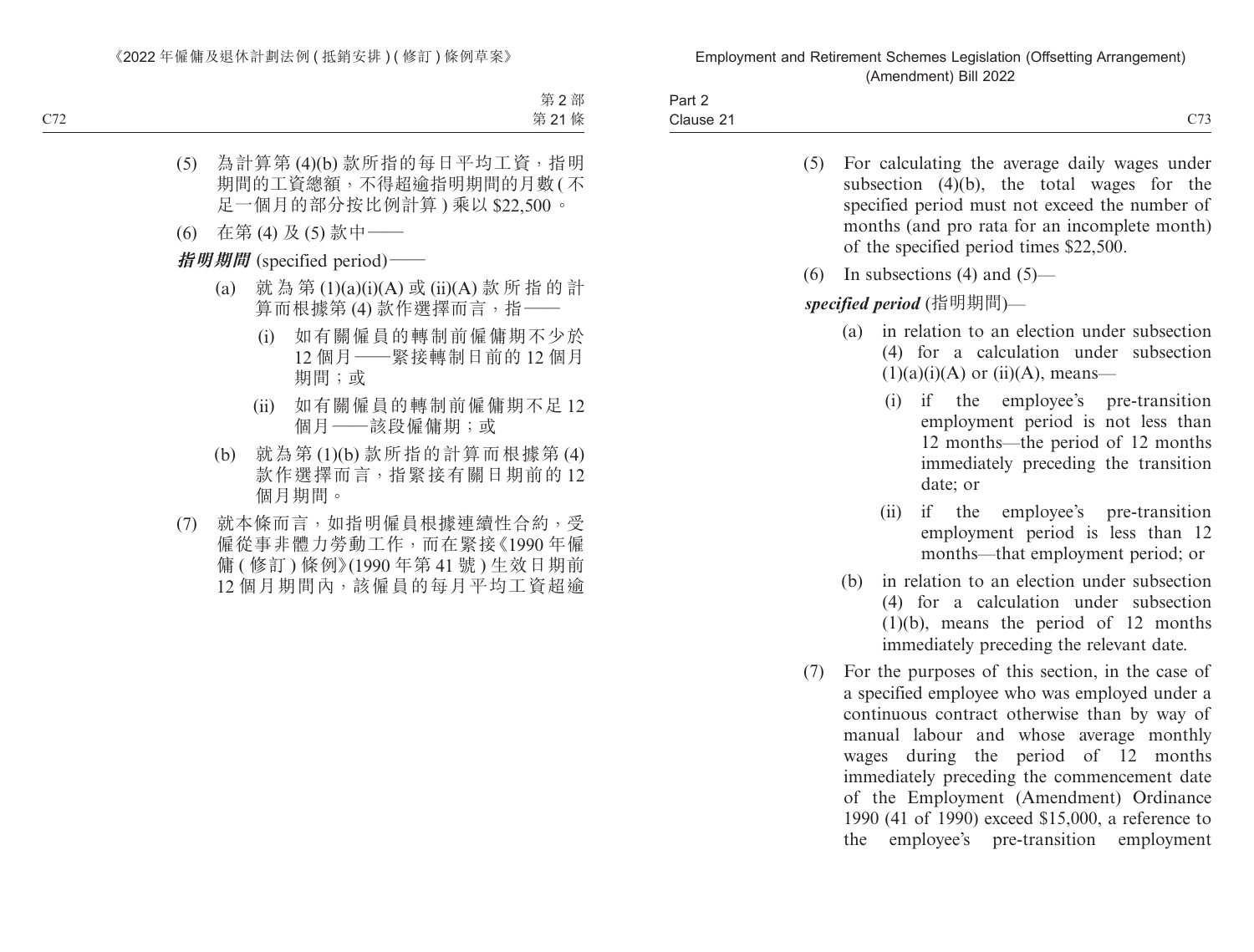| Part 2                         |                                |
|--------------------------------|--------------------------------|
| Clause 21<br>$\sim$ 0.4 $\sim$ | $\sqrt{75}$<br>$\sim$ 1 $\sim$ |

period does not include any period of the employment falling before 1 January 1980.".

#### **3. Sections 31I and 31IA modified**

Sections 31I and 31IA are modified to read as follows—

## "**31I. Severance payment to be reduced by amount of gratuities and benefits in certain cases**

- (1) This section applies if—
	- (a) a specified employee becomes entitled to payment of a severance payment under this Part; and
	- (b) any of the following conditions is met—
		- (i) because of the operation of the employee's contract of employment, one or more gratuities based on length of service have been paid to the employee;
		- (ii) because of the operation of that contract, one or more employerfunded ORS benefits have been paid to the employee;
		- (iii) one or more employer-funded MPFS benefits are being held in one or more mandatory provident fund schemes in respect of the employee, or have been paid to or in respect of the employee.
- (2) The pre-transition portion of the severance payment is to be reduced by the aggregate amount of the qualifying items specified under subsection  $(4)(a)$ ,  $(b)$ ,  $(c)$ ,  $(d)$  and  $(e)$  to the extent that—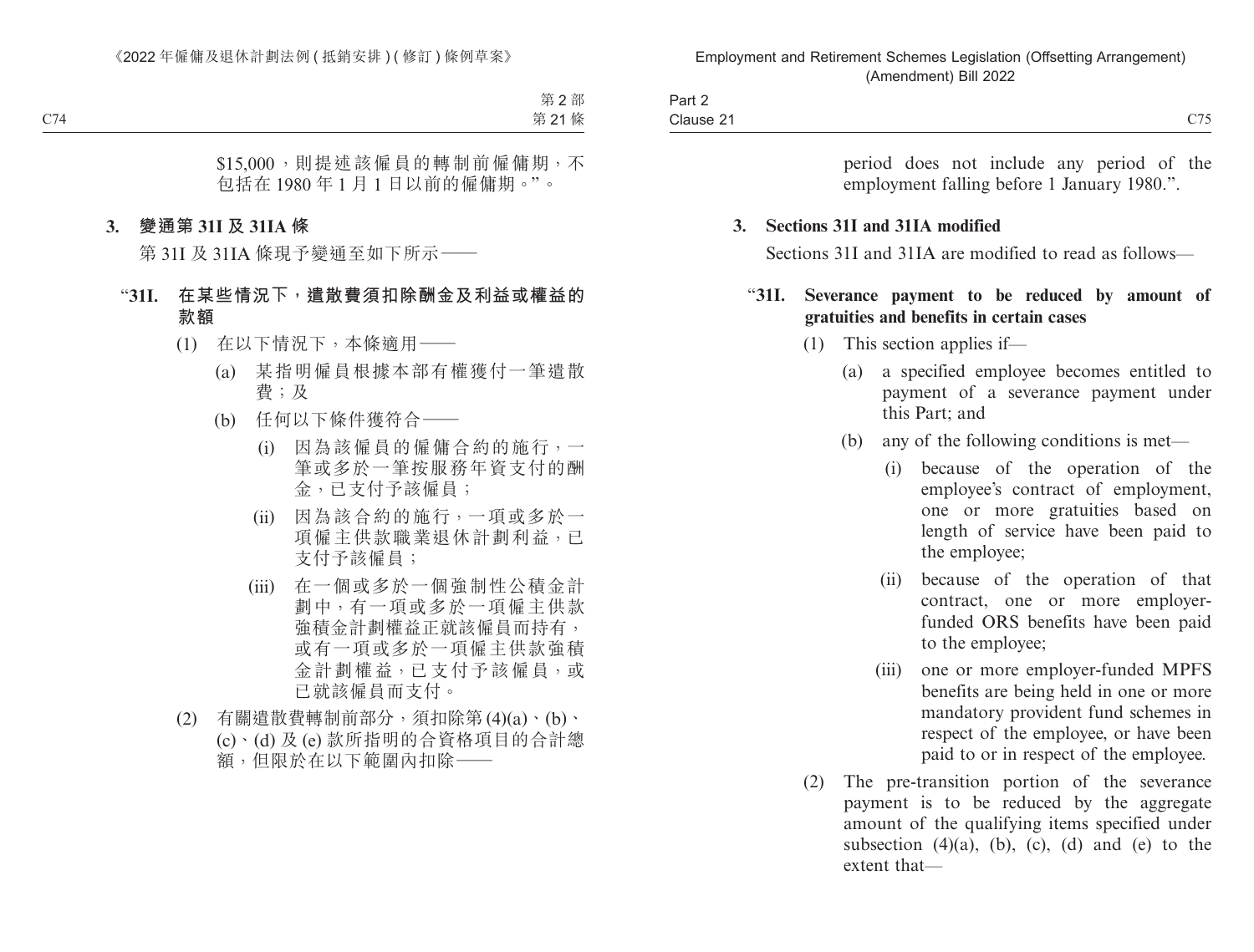| Part 2    |                             |
|-----------|-----------------------------|
| Clause 21 | $\sim$ $\sim$<br>$\sim$ , , |

| (a) | the gratuity or benefit relates to the      |
|-----|---------------------------------------------|
|     | employee's years of service for which the   |
|     | severance payment (including both the pre-  |
|     | transition portion and post-transition      |
|     | portion of the payment) is payable; and     |
| (b) | in the case of a qualifying item specified  |
|     | under subsection $(4)(a)$ , (b) or (c)—the  |
|     | gratuity or benefit has not been used for a |

(3) The post-transition portion of the severance payment is to be reduced by the aggregate amount of the qualifying items specified under subsection  $(4)(a)$ ,  $(b)$  and  $(c)$  to the extent that—

reduction under subsection (3).

- (a) the gratuity or benefit relates to the employee's years of service for which the severance payment (including both the pretransition portion and post-transition portion of the payment) is payable; and
- (b) the gratuity or benefit has not been used for a reduction under subsection (2).
- (4) The following items are qualifying items specified for the purposes of subsections (2) and  $(3)$ —
	- (a) every one of the gratuities referred to in subsection  $(1)(b)(i)$ ;
	- (b) every one of the employer-funded ORS benefits referred to in subsection  $(1)(b)(ii)$ that are employer-funded (specified) ORS benefits;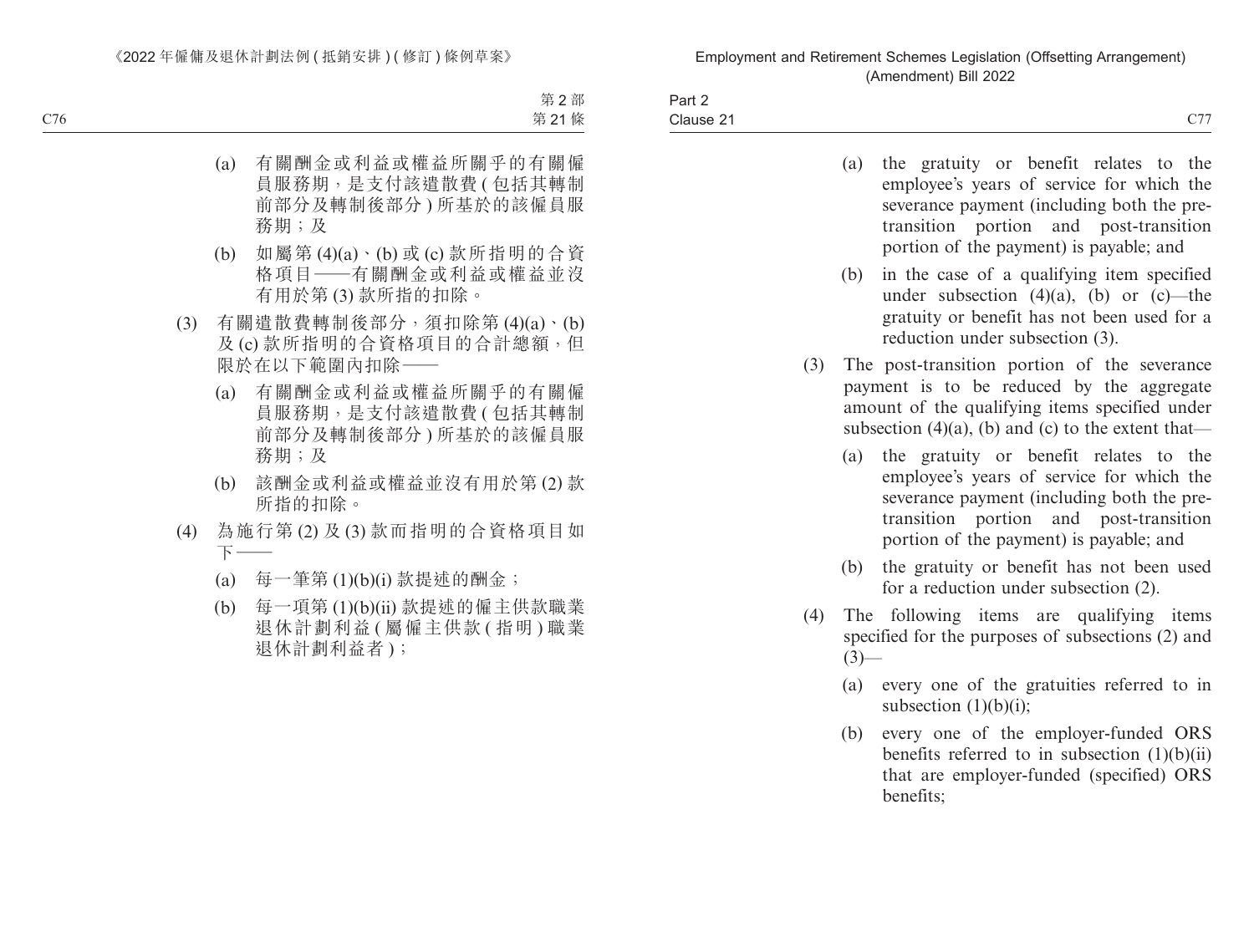| Part 2    |                                                         |
|-----------|---------------------------------------------------------|
| Clause 21 | $\sim$ $\sim$ $\sim$<br>$\overline{1}$<br>$\sim$ $\sim$ |

|  |                | (c) every one of the employer-funded MPFS        |  |
|--|----------------|--------------------------------------------------|--|
|  |                | benefits referred to in subsection $(1)(b)(iii)$ |  |
|  |                | that are employer-funded (voluntary)             |  |
|  | MPFS benefits; |                                                  |  |

- (d) every one of the employer-funded ORS benefits referred to in subsection  $(1)(b)(ii)$ that are employer-funded (basic portion) exempt ORS benefits;
- (e) every one of the employer-funded MPFS benefits referred to in subsection (1)(b)(iii) that are employer-funded (mandatory) MPFS benefits.

### **31IA. Gratuity or benefit to be reduced by amount of severance payment in certain cases**

- (1) This section applies if—
	- (a) any of the following conditions is met in relation to a specified employee—
		- (i) because of the operation of the employee's contract of employment, the employee becomes entitled to payment of one or more gratuities based on length of service;
		- (ii) because of the operation of that contract, the employee becomes entitled to payment of one or more employer-funded ORS benefits;
		- (iii) one or more employer-funded MPFS benefits are being held in one or more mandatory provident fund schemes in respect of the employee; and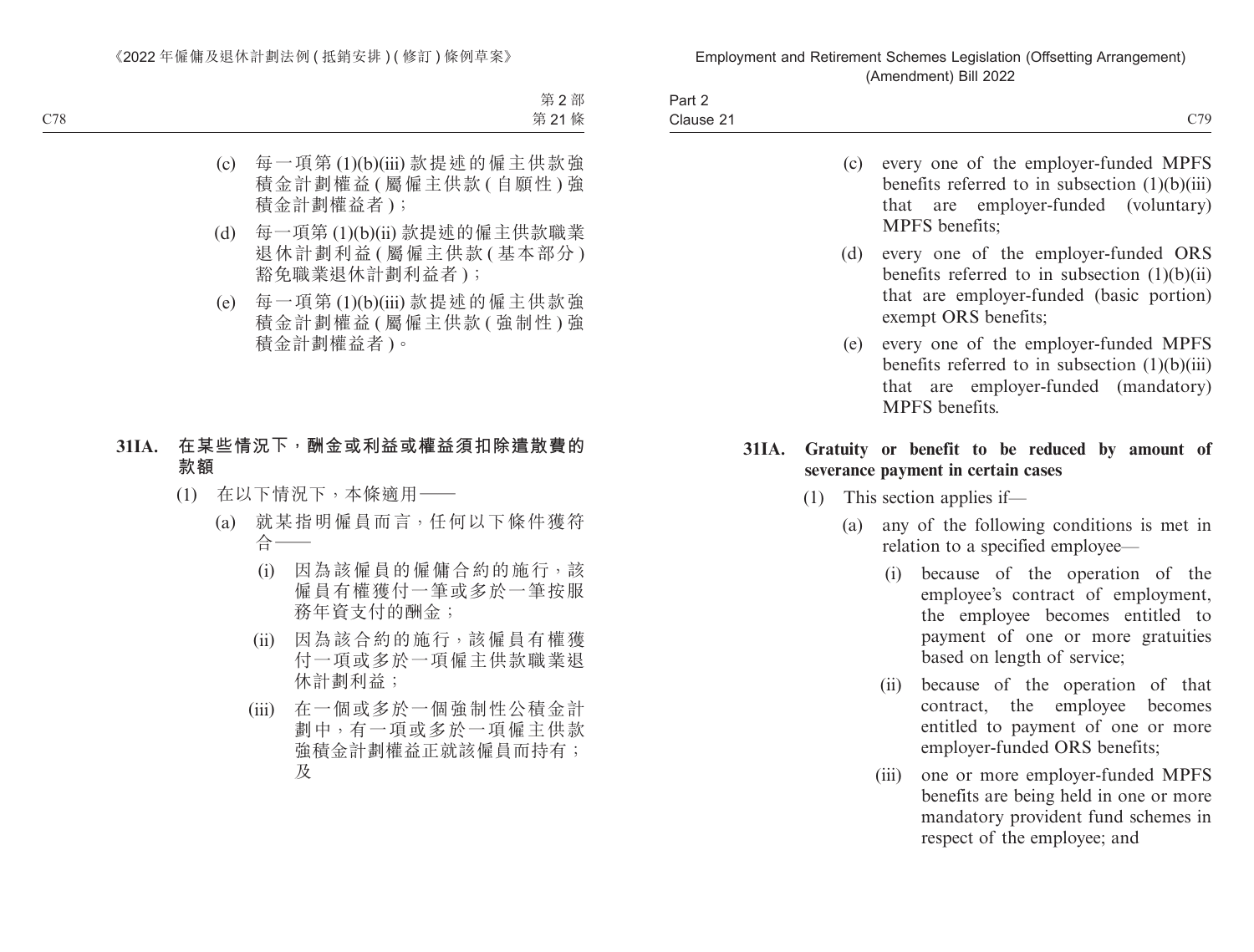| $\sim$ $\sim$<br>۱۵۱۱۹۵٬<br>אמנואר .<br>. | $\sim$<br><br>Dov<br>−ali L |  |
|-------------------------------------------|-----------------------------|--|
|                                           |                             |  |

- (b) the employee has been paid a severance payment under this Part.
- (1A) The aggregate amount of the qualifying items specified under subsection  $(1C)(a)$ ,  $(b)$ ,  $(c)$ ,  $(d)$ and (e) is to be reduced by the whole amount of the pre-transition portion of the severance payment to the extent that—
	- (a) the gratuity or benefit is attributable to the same years of service as those for which the severance payment (including both the pre-transition portion and post-transition portion of the payment) is payable; and
	- (b) in the case of a qualifying item specified under subsection  $(1C)(a)$ ,  $(b)$  or  $(c)$ —the gratuity or benefit has not been reduced under subsection (1B).
- (1B) The aggregate amount of the qualifying items specified under subsection  $(1C)(a)$ ,  $(b)$  and  $(c)$  is to be reduced by the whole amount of the posttransition portion of the severance payment to the extent that—
	- (a) the gratuity or benefit is attributable to the same years of service as those for which the severance payment (including both the pre-transition portion and post-transition portion of the payment) is payable; and
	- (b) the gratuity or benefit has not been reduced under subsection (1A).
- (1C) The following items are qualifying items specified for the purposes of subsections (1A) and  $(1B)$ —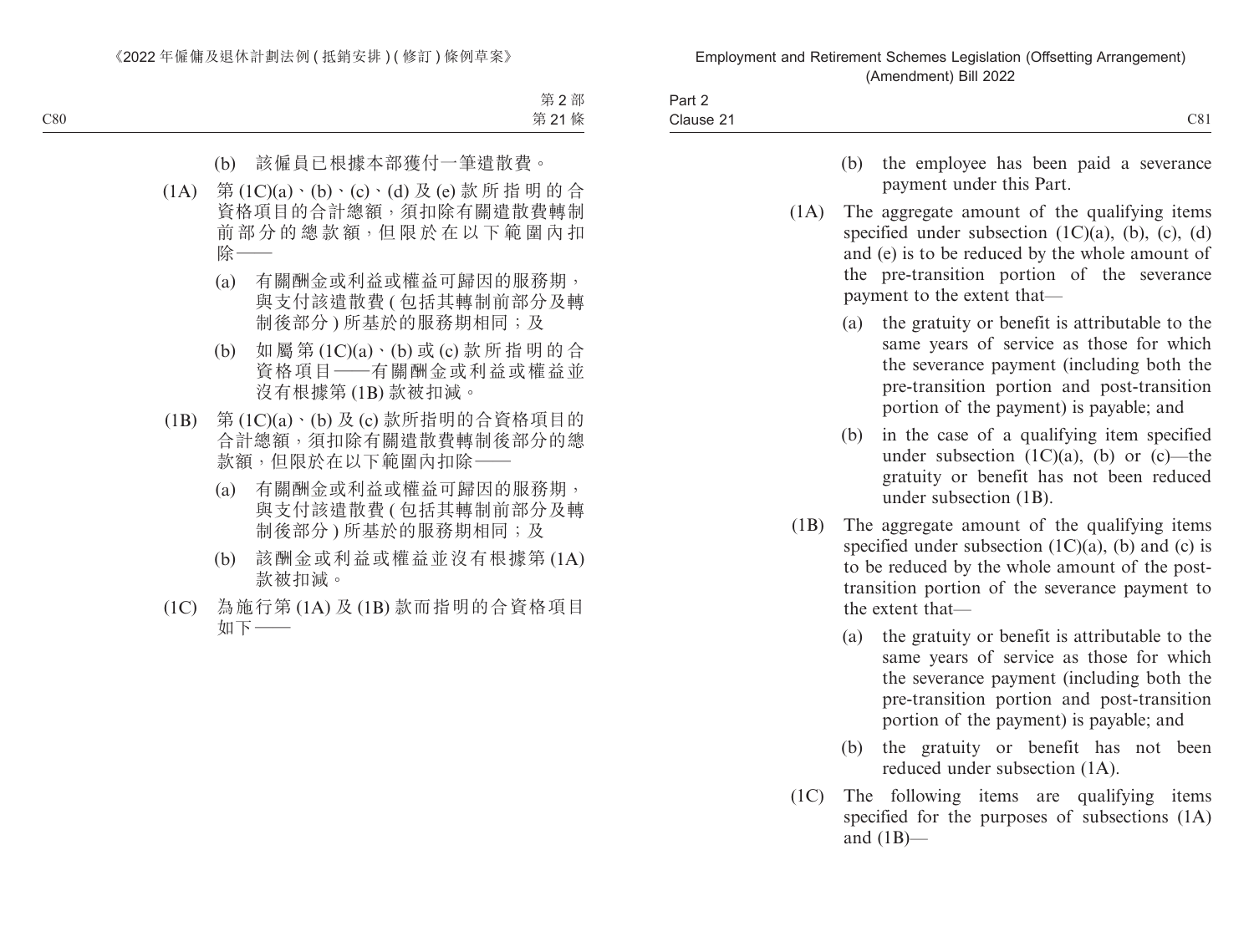|   | $1 - 1$<br>−all ∠                                                                                                                |                           |
|---|----------------------------------------------------------------------------------------------------------------------------------|---------------------------|
| ~ | -<br>Clause 2<br>the contract of the contract of the contract of the contract of the contract of the contract of the contract of | $\sim$ $\sim$<br>$\sim$ u |

- (a) every one of the gratuities referred to in subsection (1)(a)(i);
- (b) every one of the employer-funded ORS benefits referred to in subsection (1)(a)(ii) that are employer-funded (specified) ORS benefits;
- (c) every one of the employer-funded MPFS benefits referred to in subsection (1)(a)(iii) that are employer-funded (voluntary) MPFS benefits;
- (d) every one of the employer-funded ORS benefits referred to in subsection  $(1)(a)(ii)$ that are employer-funded (basic portion) exempt ORS benefits;
- (e) every one of the employer-funded MPFS benefits referred to in subsection  $(1)(a)(iii)$ that are employer-funded (mandatory) MPFS benefits.
- (2) Subsections (1A) and (1B) have effect even though the years of service for which the severance payment (including both the pretransition portion and post-transition portion of the payment) was made exceed those to which the gratuity or benefit is attributable.".

## **Part 3**

# **Modifications to Part VB**

**4. Section 31V modified** Section 31V is modified to read as follows—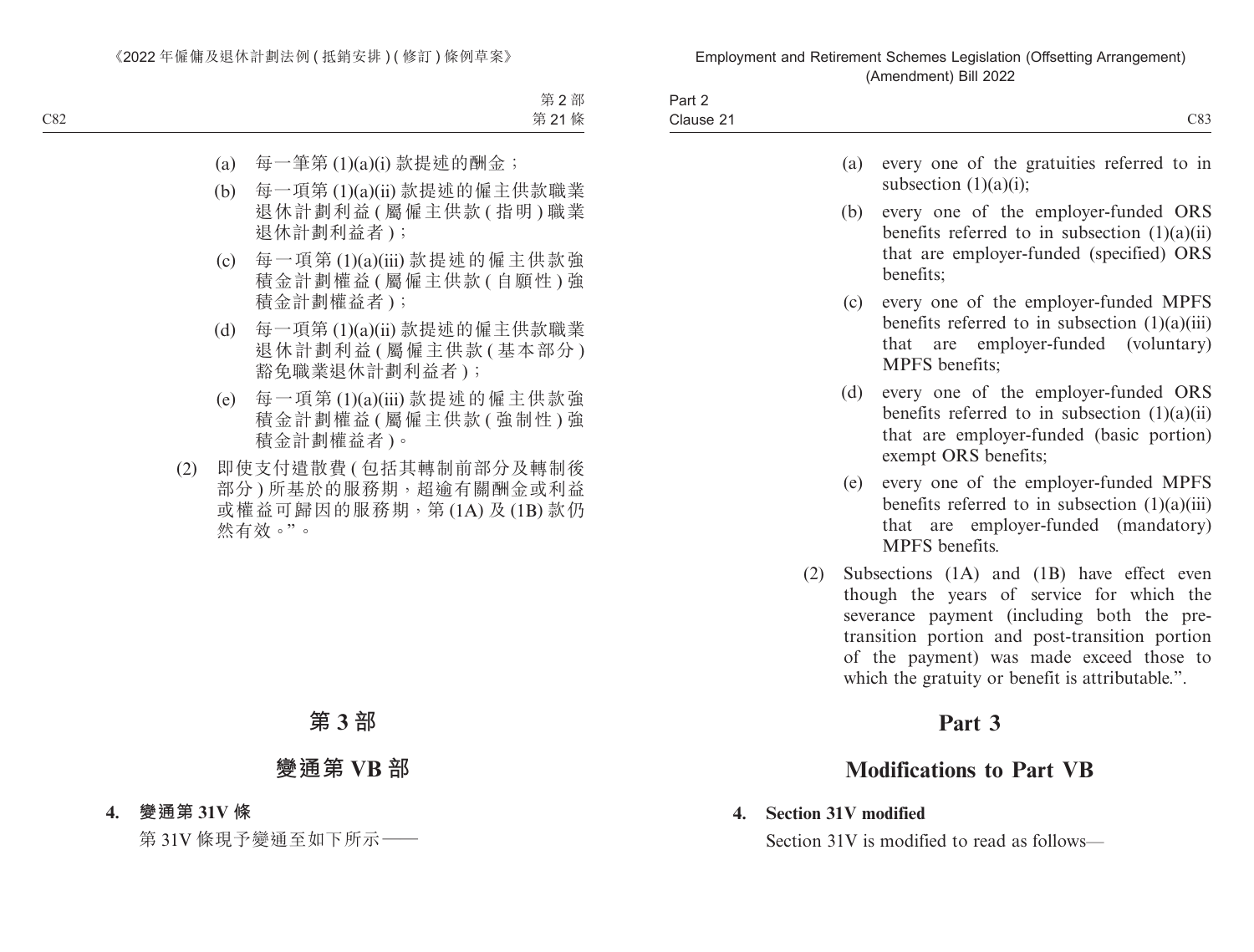| -<br>Part ∠ |             |
|-------------|-------------|
| Clause 2    | $\sim$<br>╯ |

#### "**31V. Amount of long service payment**

- (1) Subject to this Part, the amount of a long service payment payable under section 31R(1) or 31RA(1) is, in relation to a specified employee, the sum of the amounts under paragraphs (a) and (b)—
	- (a) an amount calculated by multiplying the number of years (and pro rata for an incomplete year) of the employee's pretransition employment period by—
		- (i) in the case of a monthly rated employee—
			- (A) if the employee's pre-transition employment period covers not less than a month—two-thirds of the employee's last full month's wages for the pretransition employment period, or two-thirds of \$22,500, whichever is less; or
			- (B) if the employee's pre-transition employment period covers less than a month—two-thirds of the employee's first full month's wages for the whole employment period, or two-thirds of \$22,500, whichever is less; or
		- (ii) in any other case—
			- (A) if the employee's pre-transition employment period covers not less than 30 normal working days—18 days' wages based on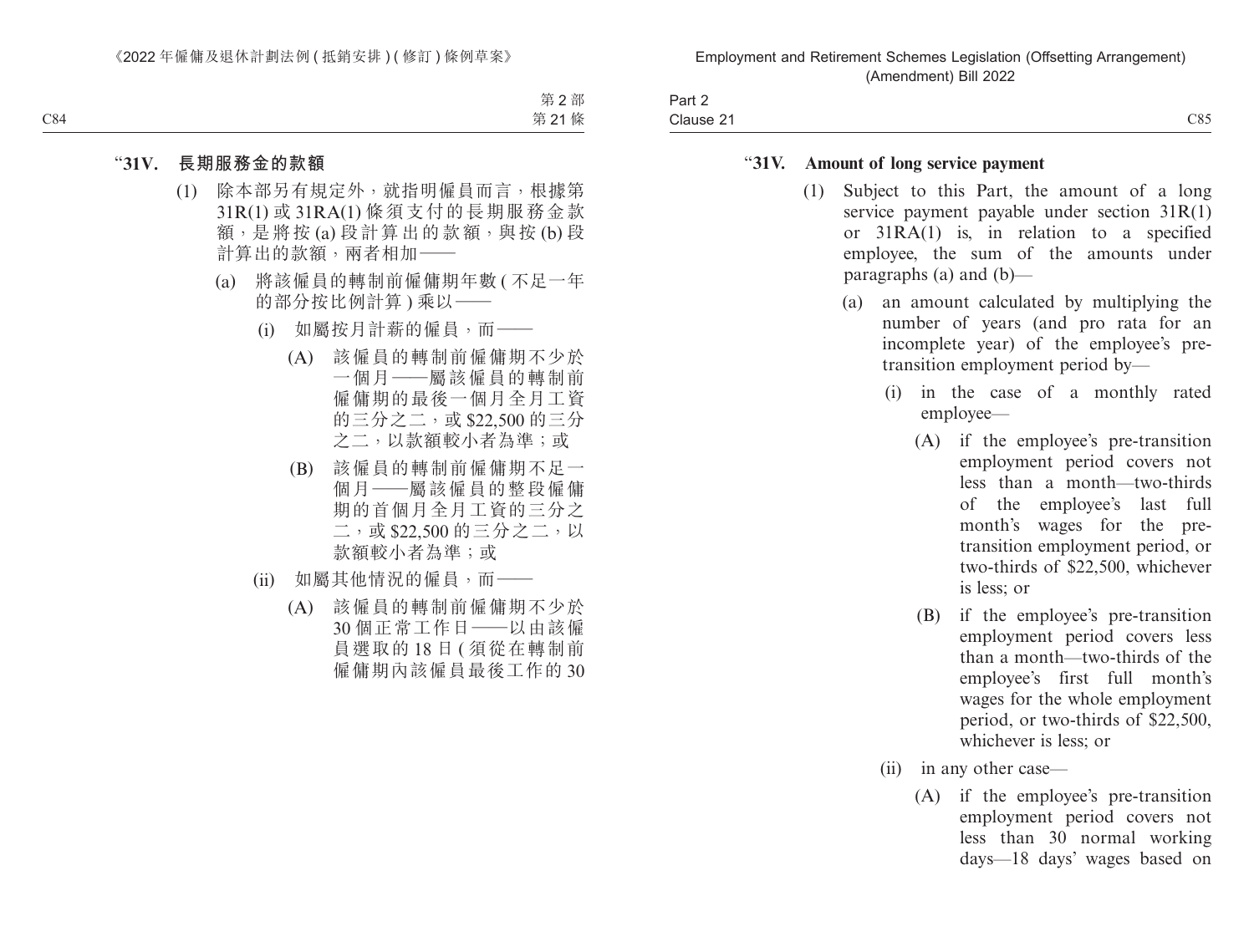Part 2 Clause 21  $\epsilon$  Clause 21  $\epsilon$  C87

> any 18 days chosen by the employee and occurring during the employee's last 30 normal working days in the pretransition employment period, or two-thirds of \$22,500, whichever is less; or

- (B) if the employee's pre-transition employment period covers less than 30 normal working days— 18 days' wages based on any 18 days chosen by the employee and occurring during the employee's first 30 normal working days in the whole employment period, or two-thirds of \$22,500, whichever is less;
- (b) an amount calculated by multiplying the number of years (and pro rata for an incomplete year) of the employee's posttransition employment period by—
	- (i) in the case of a monthly rated employee—two-thirds of the employee's last full month's wages for the whole employment period, or twothirds of \$22,500, whichever is less; or
	- (ii) in any other case—18 days' wages based on any 18 days chosen by the employee and occurring during the employee's last 30 normal working days in the whole employment period, or two-thirds of \$22,500, whichever is less.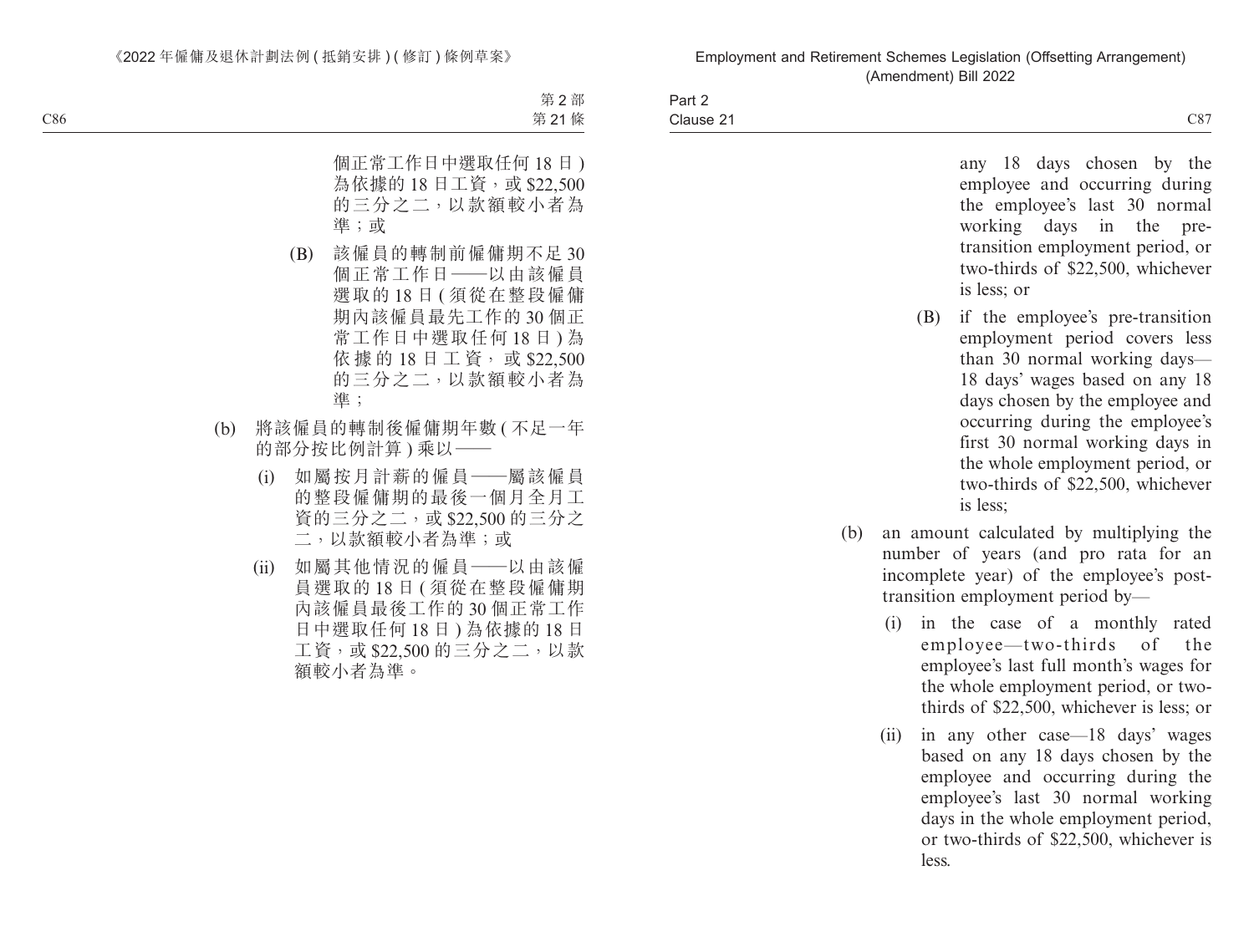| $\sim$<br>Part 2    |     |
|---------------------|-----|
| $\sim$<br>Clause 21 | C89 |

- (2) However, the amount of the long service payment must not exceed, where the relevant date occurs in a period specified in column 1 of Table A in the Seventh Schedule, the amount specified in column 2 of that table opposite to the period (*applicable ceiling*).
- (3) In case the amount of the long service payment would, but for subsection (2), exceed the applicable ceiling, then for removing the excess—
	- (a) if the amount of the pre-transition portion of the payment would, but for that subsection, exceed the applicable ceiling—
		- (i) the amount of the pre-transition portion of the payment is to be reduced to an amount equivalent to the applicable ceiling; and
		- (ii) the amount of the post-transition portion of the payment is to be reduced to zero; or
	- (b) in any other case—
		- (i) the amount of the pre-transition portion of the payment need not be reduced; and
		- (ii) the amount of the post-transition portion of the payment is to be reduced to the difference between the applicable ceiling and the amount of the pre-transition portion of the payment.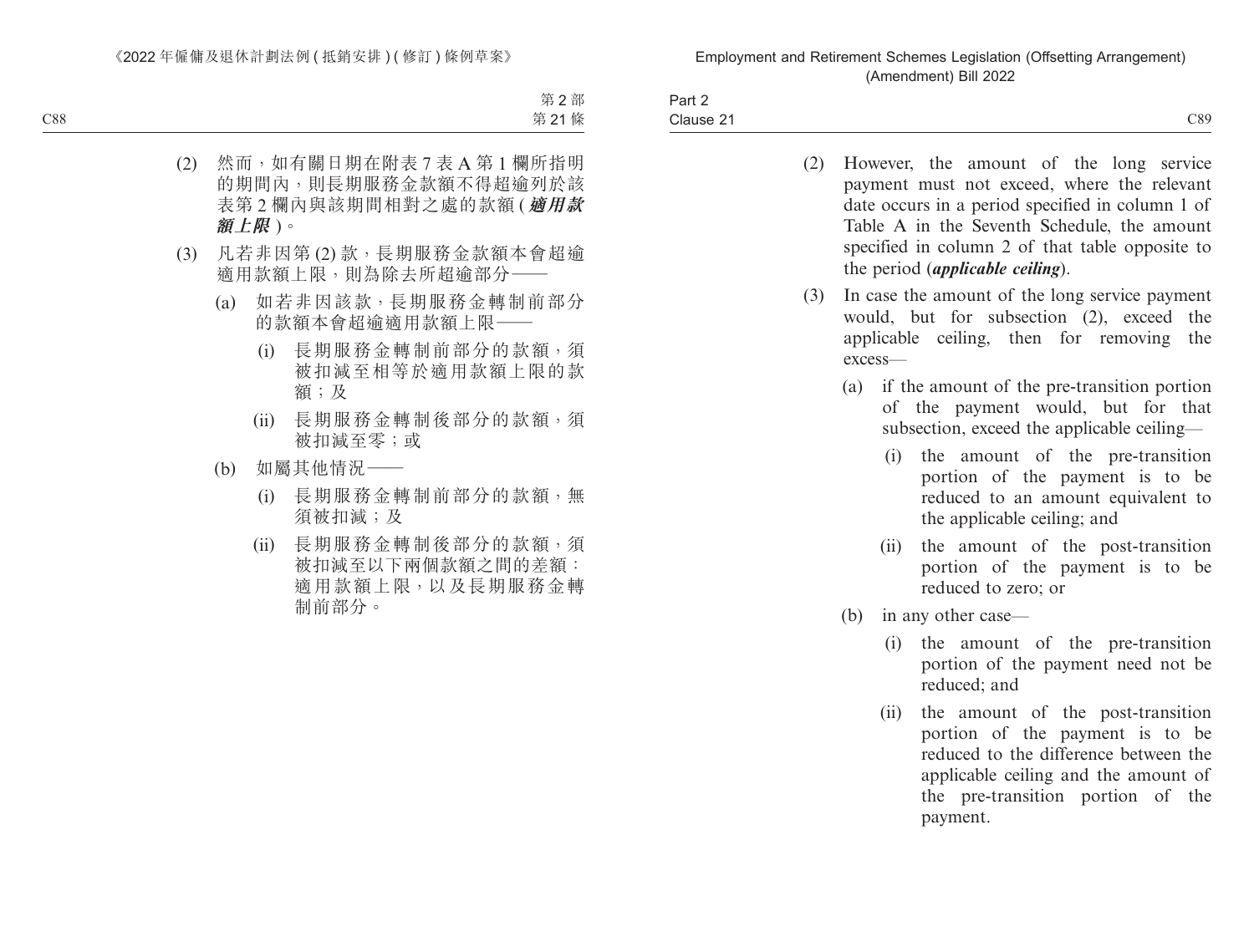| Part 2    |     |
|-----------|-----|
| Clause 21 | C91 |

- (4) Despite subsection (1), the employee may, for a calculation under paragraph  $(a)(i)(A)$  or  $(ii)(A)$ or (b) of that subsection, elect to have the employee's wages averaged over the specified period as if—
	- (a) in the case of paragraph  $(a)(i)(A)$  or  $(b)(i)$ of that subsection—the amount specified under that paragraph for the calculation were two-thirds of the employee's average monthly wages during the specified period, or two-thirds of \$22,500, whichever is less; or
	- (b) in the case of paragraph  $(a)(ii)(A)$  or  $(b)(ii)$ of that subsection—the amount specified under that paragraph for the calculation were 18 times the employee's average daily wages during the specified period.
- (5) For calculating the average daily wages under subsection (4)(b), the total wages for the specified period must not exceed the number of months (and pro rata for an incomplete month) of the specified period times \$22,500.
- (6) In subsections (4) and  $(5)$ —

*specified period* (指明期間)—

- (a) in relation to an election under subsection (4) for a calculation under subsection  $(1)(a)(i)(A)$  or  $(ii)(A)$ , means—
	- (i) if the employee's pre-transition employment period is not less than 12 months—the period of 12 months immediately preceding the transition date; or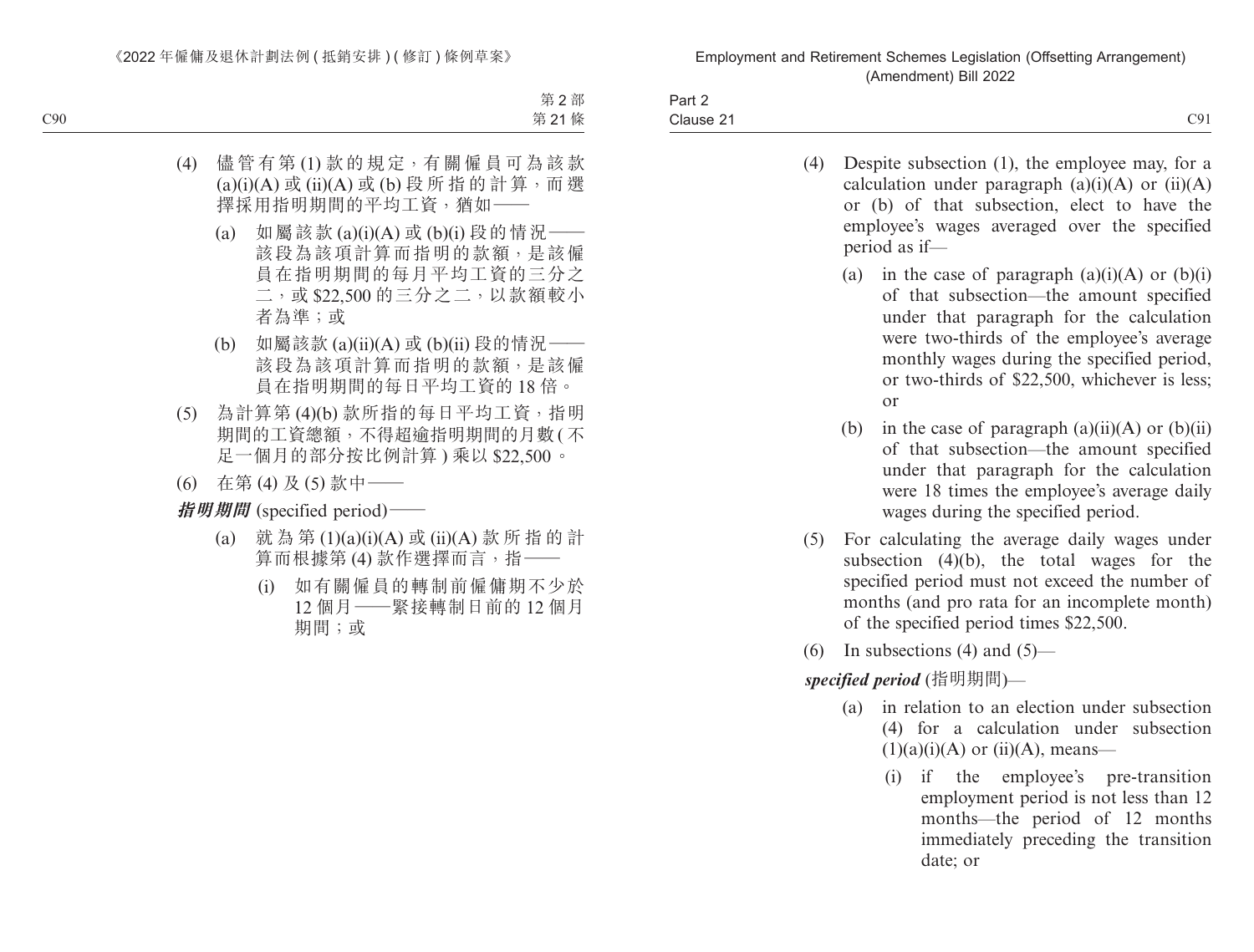| Part 2    |     |
|-----------|-----|
| Clause 21 | C93 |

- (ii) if the employee's pre-transition employment period is less than 12 months—that employment period; or
- (b) in relation to an election under subsection (4) for a calculation under subsection (1)(b), means the period of 12 months immediately preceding the relevant date.
- (7) For the purposes of this section, in the case of a specified employee who was employed under a continuous contract otherwise than by way of manual labour and whose average monthly wages during the period of 12 months immediately preceding the commencement date of the Employment (Amendment) Ordinance 1990 (41 of 1990) exceed \$15,000, a reference to the employee's pre-transition employment period does not include any period of the employment falling before 1 January 1980.".
- **5. Sections 31Y, 31YAA, 31YA, 31YB and 31YC modified** Sections 31Y, 31YAA, 31YA, 31YB and 31YC are modified to read as follows—

### "**31Y. Long service payment to be reduced by amount of gratuities and benefits in certain cases**

- (1) This section applies if—
	- (a) a specified employee becomes entitled to payment of a long service payment under this Part; and
	- (b) any of the following conditions is met—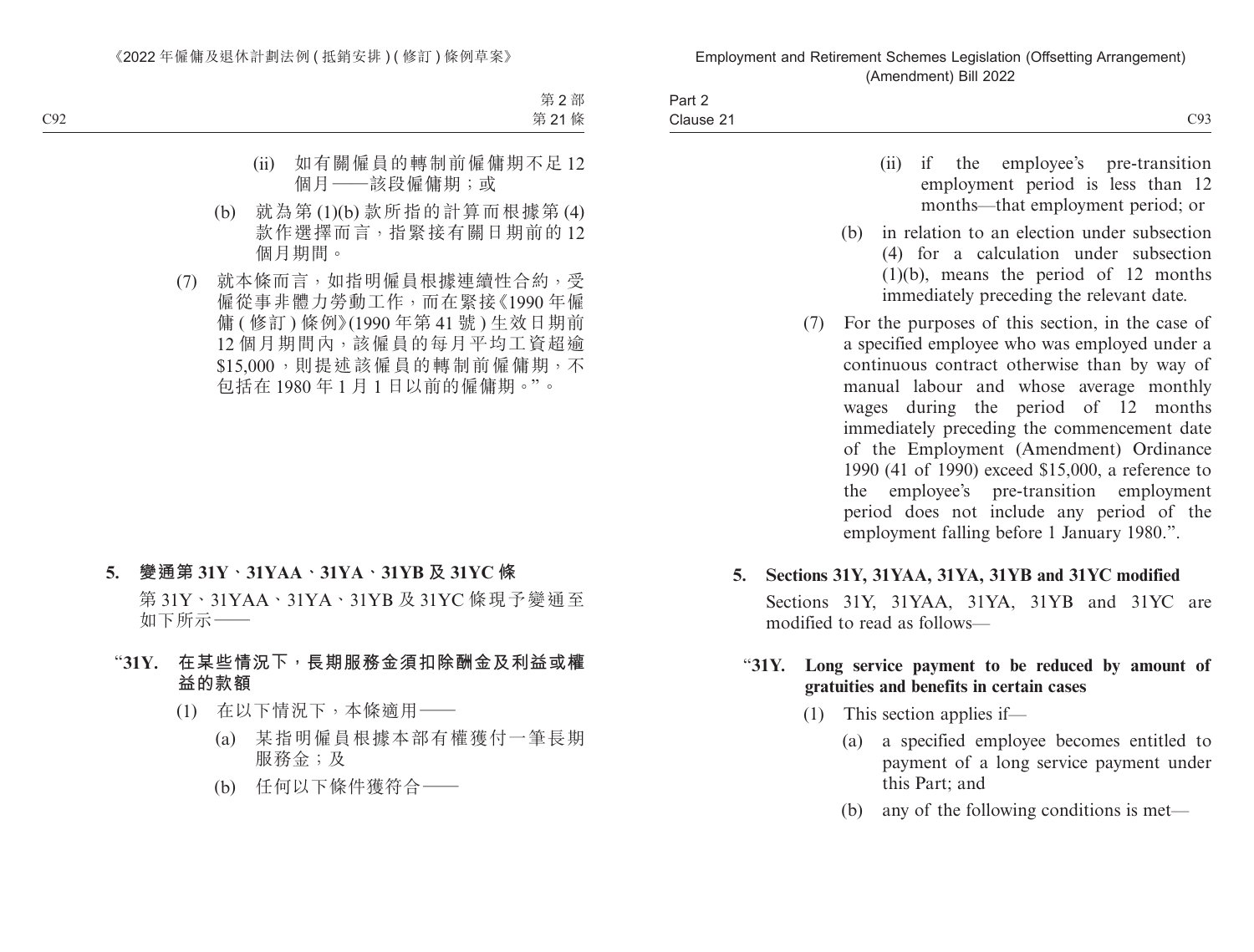| Part 2    |     |
|-----------|-----|
| Clause 21 | C95 |

- (i) because of the operation of the employee's contract of employment, one or more gratuities based on length of service have been paid to the employee;
- (ii) because of the operation of that contract, one or more employerfunded ORS benefits have been paid to the employee;
- (iii) one or more employer-funded MPFS benefits are being held in one or more mandatory provident fund schemes in respect of the employee, or have been paid to or in respect of the employee.
- (2) The pre-transition portion of the long service payment is to be reduced by the aggregate amount of the qualifying items specified under subsection  $(4)(a)$ ,  $(b)$ ,  $(c)$ ,  $(d)$  and  $(e)$  to the extent that—
	- (a) the gratuity or benefit relates to the employee's years of service for which the long service payment (including both the pre-transition portion and post-transition portion of the payment) is payable; and
	- (b) in the case of a qualifying item specified under subsection  $(4)(a)$ ,  $(b)$  or  $(c)$ —the gratuity or benefit has not been used for a reduction under subsection (3).
- (3) The post-transition portion of the long service payment is to be reduced by the aggregate amount of the qualifying items specified under subsection  $(4)(a)$ ,  $(b)$  and  $(c)$  to the extent that—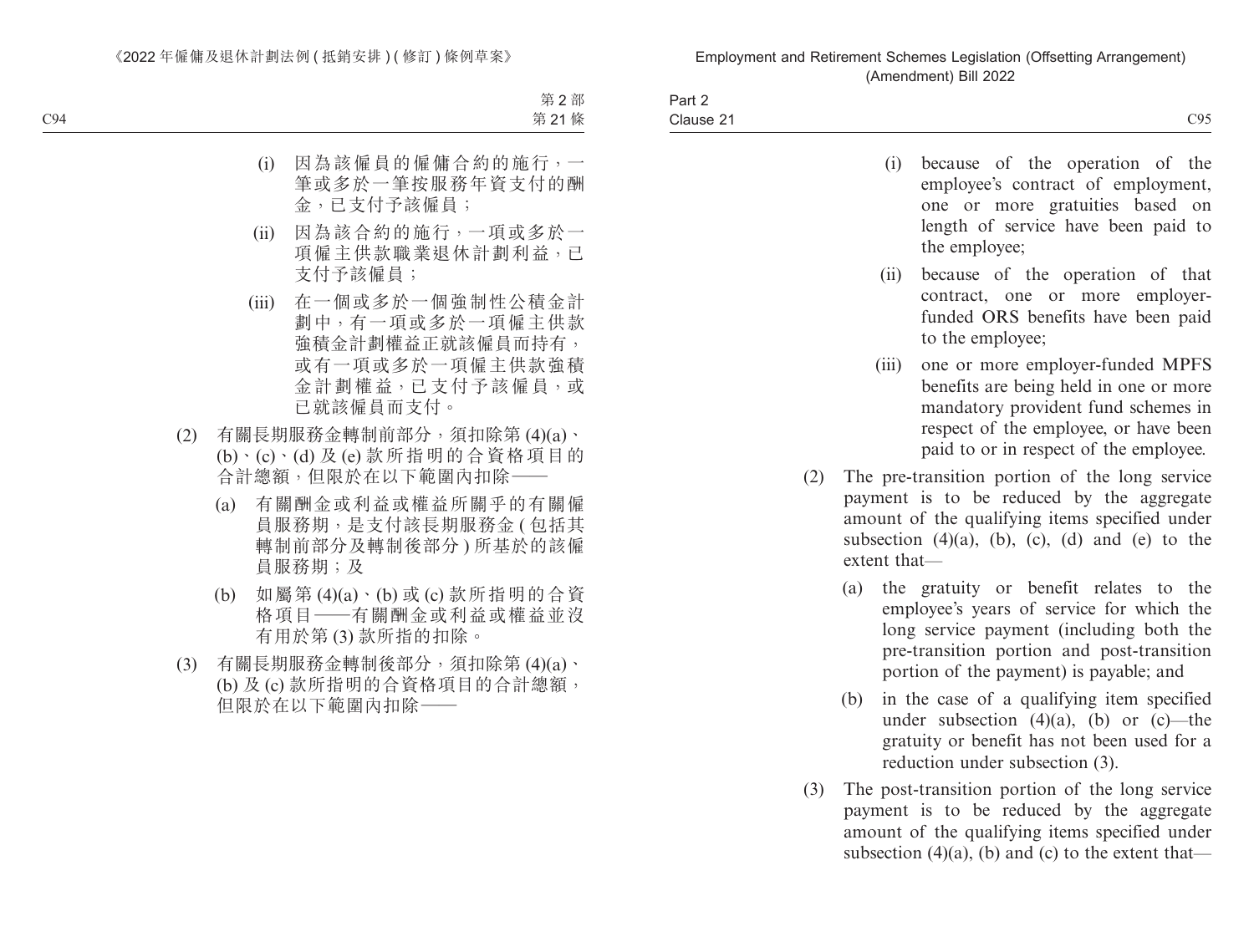| $\sim$ $\sim$<br>Part 2                                                                                                                |                            |
|----------------------------------------------------------------------------------------------------------------------------------------|----------------------------|
| $\sim$<br>Clause 21<br>the contract of the contract of the contract of the contract of the contract of the contract of the contract of | $\overline{C}97$<br>$\sim$ |

|     | (a)     | the gratuity or benefit relates to the<br>employee's years of service for which the<br>long service payment (including both the<br>pre-transition portion and post-transition<br>portion of the payment) is payable; and |
|-----|---------|--------------------------------------------------------------------------------------------------------------------------------------------------------------------------------------------------------------------------|
|     | (b)     | the gratuity or benefit has not been used<br>for a reduction under subsection (2).                                                                                                                                       |
| (4) | $(3)$ — | The following items are qualifying items<br>specified for the purposes of subsections (2) and                                                                                                                            |
|     | (a)     | every one of the gratuities referred to in<br>subsection $(1)(b)(i)$ ;                                                                                                                                                   |
|     | (b)     | every one of the employer-funded ORS<br>benefits referred to in subsection $(1)(b)(ii)$<br>that are employer-funded (specified) ORS<br>benefits;                                                                         |
|     | (c)     | every one of the employer-funded MPFS<br>benefits referred to in subsection $(1)(b)(iii)$<br>that are employer-funded (voluntary)<br>MPFS benefits;                                                                      |
|     | (d)     | every one of the employer-funded ORS<br>benefits referred to in subsection $(1)(b)(ii)$<br>that are employer-funded (basic portion)<br>exempt ORS benefits;                                                              |
|     | (e)     | every one of the employer-funded MPFS<br>benefits referred to in subsection $(1)(b)(iii)$<br>that are employer-funded (mandatory)<br>MPFS benefits.                                                                      |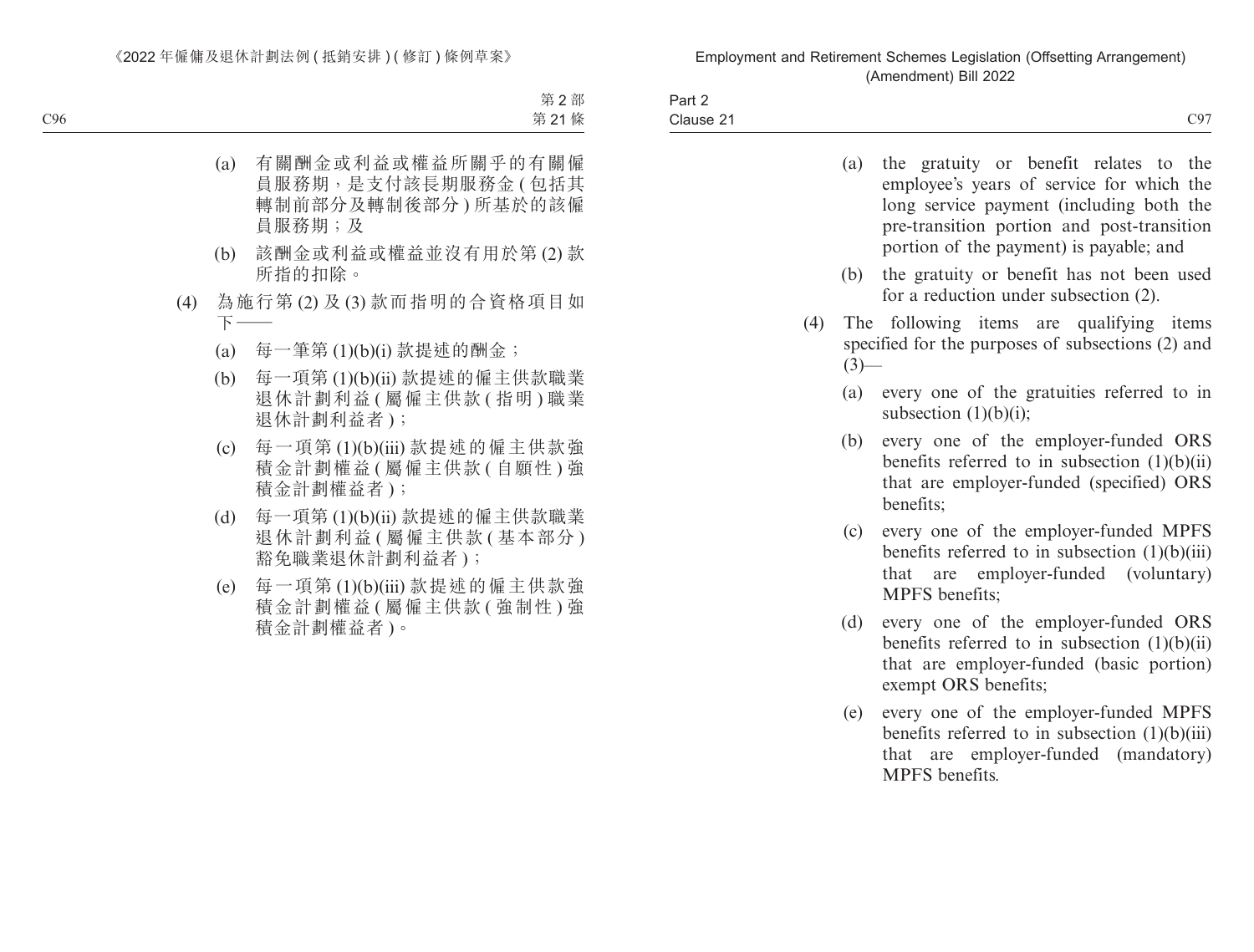| $\overline{\phantom{0}}$<br>Part $\geq$ |                          |
|-----------------------------------------|--------------------------|
| Clause 21                               | $\overline{C}$<br>$\cup$ |

#### **31YAA. Gratuity or benefit to be reduced by amount of long service payment in certain cases**

- (1) This section applies if—
	- (a) any of the following conditions is met in relation to a specified employee—
		- (i) because of the operation of the employee's contract of employment, the employee becomes entitled to payment of one or more gratuities based on length of service;
		- (ii) because of the operation of that contract, the employee becomes entitled to payment of one or more employer-funded ORS benefits;
		- (iii) one or more employer-funded MPFS benefits are being held in one or more mandatory provident fund schemes in respect of the employee; and
	- (b) the employee has been paid a long service payment under this Part.
- (1A) The aggregate amount of the qualifying items specified under subsection  $(1C)(a)$ ,  $(b)$ ,  $(c)$ ,  $(d)$ and (e) is to be reduced by the whole amount of the pre-transition portion of the long service payment to the extent that—
	- (a) the gratuity or benefit is attributable to the same years of service as those for which the long service payment (including both the pre-transition portion and posttransition portion of the payment) is payable; and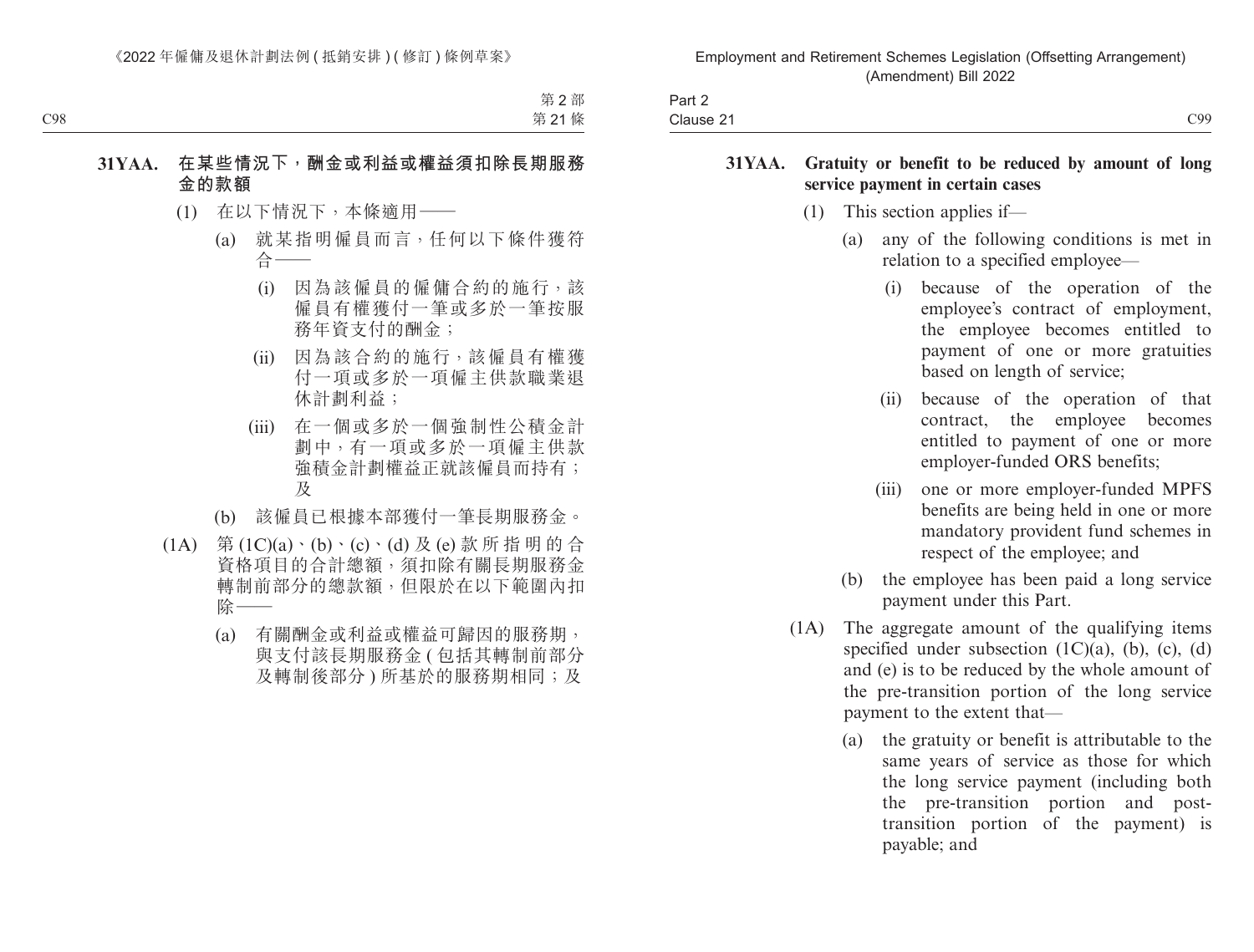| Part 2    |      |
|-----------|------|
| Clause 21 | C101 |

- (b) in the case of a qualifying item specified under subsection  $(1C)(a)$ ,  $(b)$  or  $(c)$ —the gratuity or benefit has not been reduced under subsection (1B).
- (1B) The aggregate amount of the qualifying items specified under subsection  $(1C)(a)$ ,  $(b)$  and  $(c)$  is to be reduced by the whole amount of the posttransition portion of the long service payment to the extent that—
	- (a) the gratuity or benefit is attributable to the same years of service as those for which the long service payment (including both the pre-transition portion and posttransition portion of the payment) is payable; and
	- (b) the gratuity or benefit has not been reduced under subsection (1A).
- (1C) The following items are qualifying items specified for the purposes of subsections (1A) and  $(1B)$ —
	- (a) every one of the gratuities referred to in subsection  $(1)(a)(i)$ ;
	- (b) every one of the employer-funded ORS benefits referred to in subsection (1)(a)(ii) that are employer-funded (specified) ORS benefits;
	- (c) every one of the employer-funded MPFS benefits referred to in subsection  $(1)(a)(iii)$ that are employer-funded (voluntary) MPFS benefits;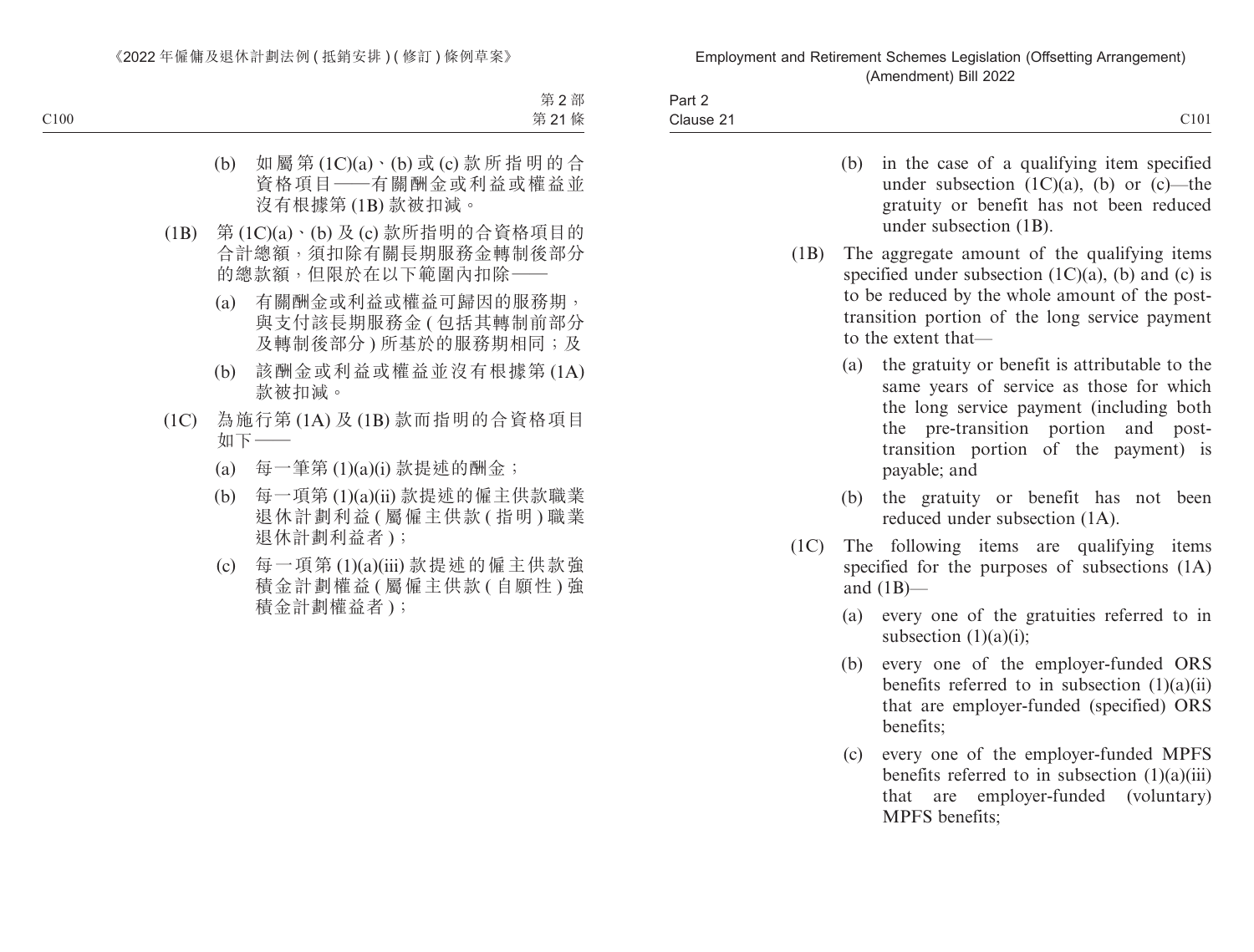| $\sim$<br>Part 2 |      |
|------------------|------|
| Clause 21        | C103 |

- (d) every one of the employer-funded ORS benefits referred to in subsection (1)(a)(ii) that are employer-funded (basic portion) exempt ORS benefits;
- (e) every one of the employer-funded MPFS benefits referred to in subsection (1)(a)(iii) that are employer-funded (mandatory) MPFS benefits.
- (2) Subsections (1A) and (1B) have effect even though the years of service for which the long service payment (including both the pretransition portion and post-transition portion of the payment) was made exceed those to which the gratuity or benefit is attributable.
- **31YA. Long service payment to be reduced by amount of gratuities and benefits on specified employee's death**
	- (1) This section applies if—
		- (a) a specified employee has died;
		- (b) as a result of the death, a person becomes entitled to payment of a long service payment under section 31RA; and
		- (c) any of the following conditions is met—
			- (i) because of the operation of the employee's contract of employment, one or more gratuities based on length of service have been paid to the person in respect of the employee;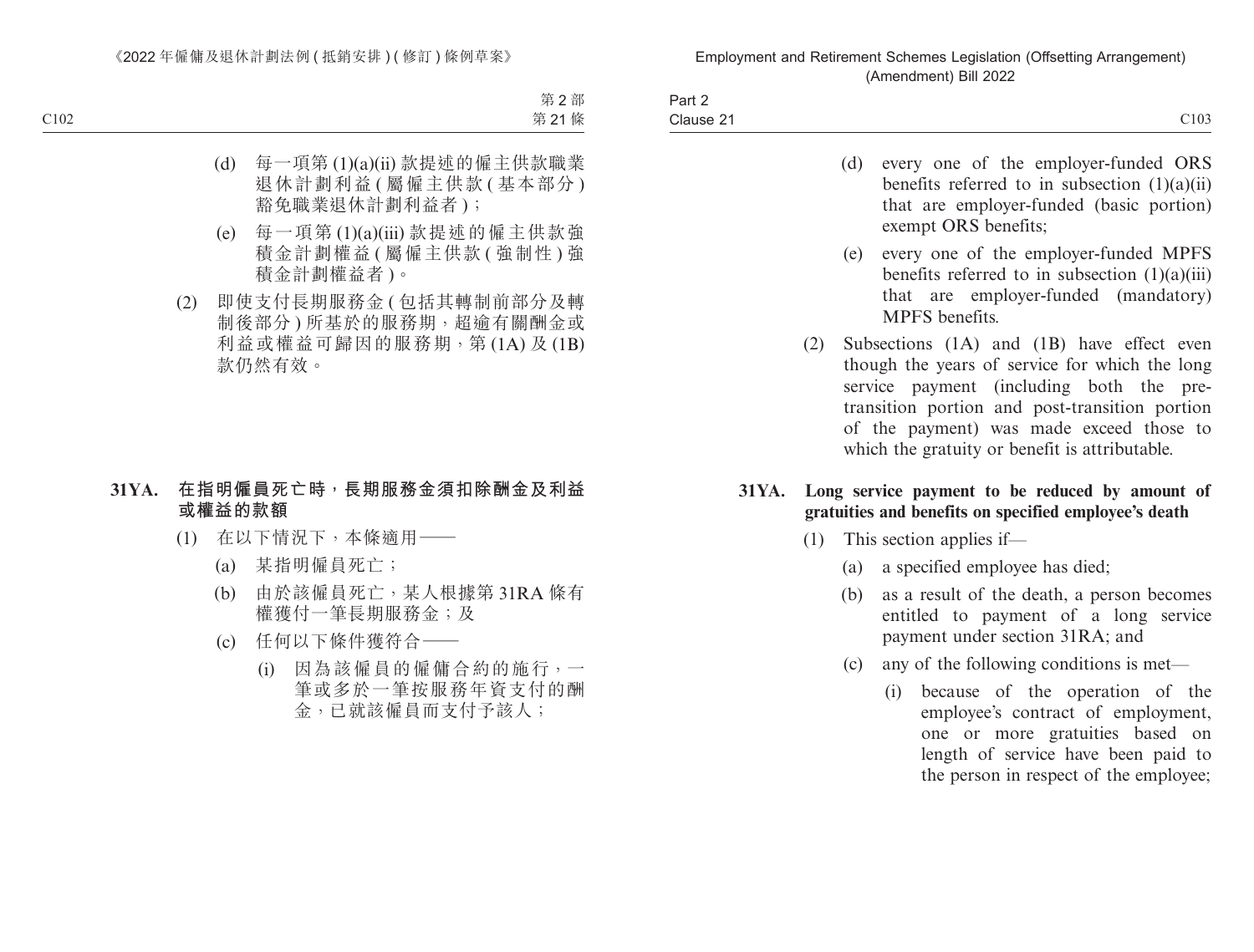| -<br>Part $\sim$                                                |      |
|-----------------------------------------------------------------|------|
| Clause 21<br>$\sim$ . $\sim$ $\sim$ $\sim$ $\sim$ $\sim$ $\sim$ | C105 |
|                                                                 |      |

- (ii) because of the operation of that contract, one or more employerfunded ORS benefits have been paid to the person in respect of the employee;
- (iii) one or more employer-funded MPFS benefits are being held in one or more mandatory provident fund schemes in respect of the employee, or have been paid to or in respect of the employee.
- (2) The pre-transition portion of the long service payment is to be reduced by the aggregate amount of the qualifying items specified under subsection  $(4)(a)$ ,  $(b)$ ,  $(c)$ ,  $(d)$  and  $(e)$  to the extent that—
	- (a) the gratuity or benefit relates to the employee's years of service for which the long service payment (including both the pre-transition portion and post-transition portion of the payment) is payable; and
	- (b) in the case of a qualifying item specified under subsection  $(4)(a)$ ,  $(b)$  or  $(c)$ —the gratuity or benefit has not been used for a reduction under subsection (3).
- (3) The post-transition portion of the long service payment is to be reduced by the aggregate amount of the qualifying items specified under subsection  $(4)(a)$ , (b) and (c) to the extent that—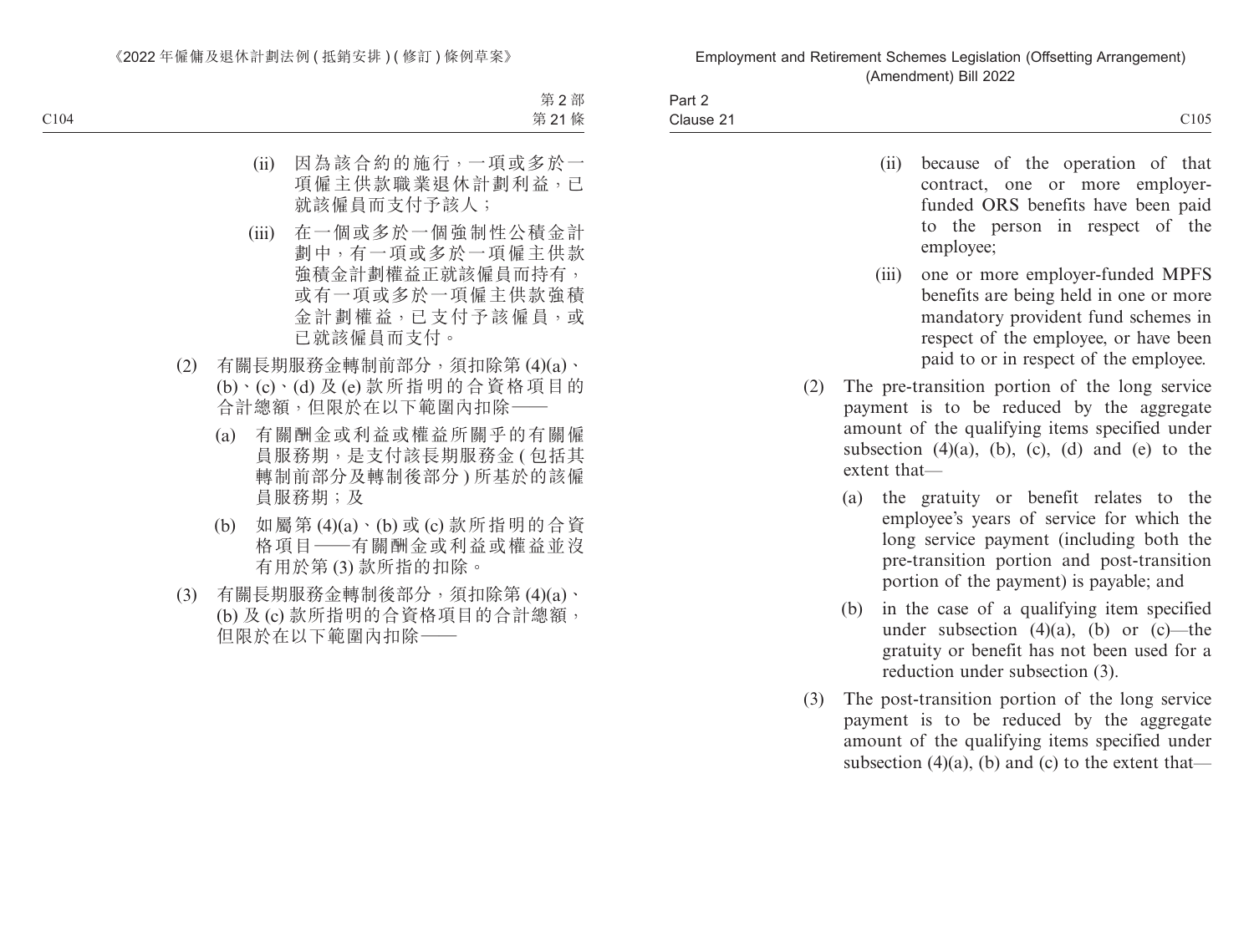| $\sim$<br>$\sim$<br>Part 2                                                                   |      |
|----------------------------------------------------------------------------------------------|------|
| Clause 21<br>the contract of the contract of the contract of the contract of the contract of | C107 |

| (a)<br>the gratuity or benefit relates to the<br>employee's years of service for which the<br>long service payment (including both the<br>pre-transition portion and post-transition<br>portion of the payment) is payable; and |  |
|---------------------------------------------------------------------------------------------------------------------------------------------------------------------------------------------------------------------------------|--|
| (b)<br>the gratuity or benefit has not been used<br>for a reduction under subsection (2).                                                                                                                                       |  |
| (4)<br>The following items are qualifying items<br>specified for the purposes of subsections (2) and<br>$(3)$ —                                                                                                                 |  |
| (a)<br>every one of the gratuities referred to in<br>subsection $(1)(c)(i)$ ;                                                                                                                                                   |  |
| every one of the employer-funded ORS<br>(b)<br>benefits referred to in subsection $(1)(c)(ii)$<br>that are employer-funded (specified) ORS<br>benefits;                                                                         |  |
| every one of the employer-funded MPFS<br>(c)<br>benefits referred to in subsection $(1)(c)(iii)$<br>are employer-funded (voluntary)<br>that<br><b>MPFS</b> benefits;                                                            |  |
| (d)<br>every one of the employer-funded ORS<br>benefits referred to in subsection $(1)(c)(ii)$<br>that are employer-funded (basic portion)<br>exempt ORS benefits;                                                              |  |
| every one of the employer-funded MPFS<br>(e)<br>benefits referred to in subsection $(1)(c)(iii)$<br>are employer-funded (mandatory)<br>that<br>MPFS benefits.                                                                   |  |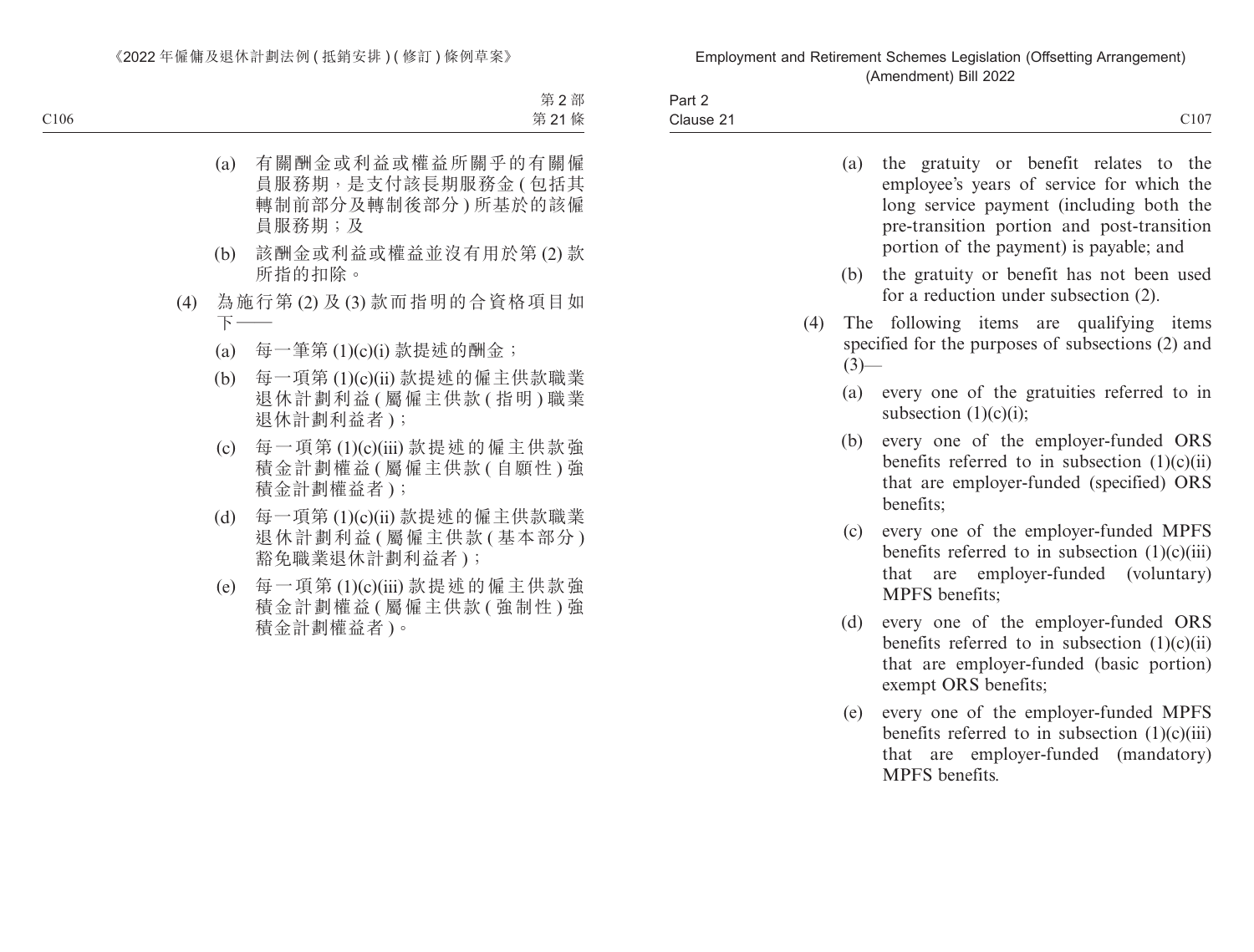| $\sim$ $\sim$<br>$\sim$<br>Part 2 |      |
|-----------------------------------|------|
| Clause 2                          | C109 |

#### **31YB. Gratuity or benefit to be reduced by amount of long service payment on specified employee's death**

- (1) This section applies if—
	- (a) a specified employee has died;
	- (b) any of the following conditions is met in relation to a person—
		- (i) as a result of the death, the person, because of the operation of the employee's contract of employment, becomes entitled to payment of one or more gratuities based on length of service;
		- (ii) as a result of the death, the person, because of the operation of that contract, becomes entitled to payment of one or more employer-funded ORS benefits;
		- (iii) as a result of the death, the person becomes entitled to payment of one or more employer-funded MPFS benefits; and
	- (c) a long service payment has been paid under section 31RA to the person in respect of the employee.
- (2) The aggregate amount of the qualifying items specified under subsection  $(4)(a)$ ,  $(b)$ ,  $(c)$ ,  $(d)$ and (e) is to be reduced by the whole amount of the pre-transition portion of the long service payment to the extent that—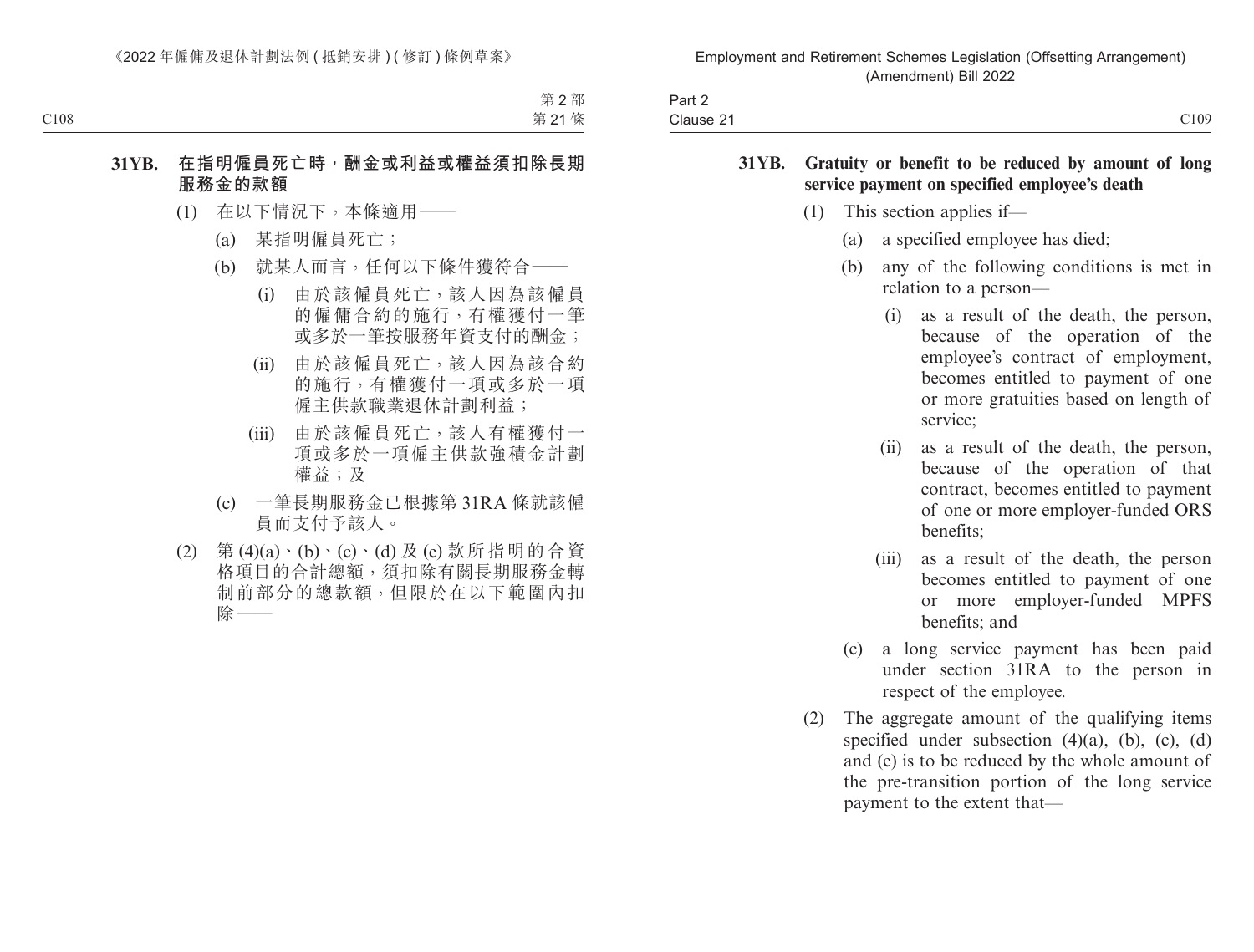| Part 2    |      |
|-----------|------|
| Clause 21 | C111 |

| (a) | the gratuity or benefit is attributable to the |
|-----|------------------------------------------------|
|     | same years of service as those for which       |
|     | the long service payment (including both       |
|     | the pre-transition portion and post-           |
|     | transition portion of the payment) is          |
|     | payable; and                                   |

- (b) in the case of a qualifying item specified under subsection  $(4)(a)$ ,  $(b)$  or  $(c)$ —the gratuity or benefit has not been reduced under subsection (3).
- (3) The aggregate amount of the qualifying items specified under subsection  $(4)(a)$ ,  $(b)$  and  $(c)$  is to be reduced by the whole amount of the posttransition portion of the long service payment to the extent that—
	- (a) the gratuity or benefit is attributable to the same years of service as those for which the long service payment (including both the pre-transition portion and posttransition portion of the payment) is payable; and
	- (b) the gratuity or benefit has not been reduced under subsection (2).
- (4) The following items are qualifying items specified for the purposes of subsections (2) and  $(3)$ —
	- (a) every one of the gratuities referred to in subsection  $(1)(b)(i)$ ;
	- (b) every one of the employer-funded ORS benefits referred to in subsection  $(1)(b)(ii)$ that are employer-funded (specified) ORS benefits;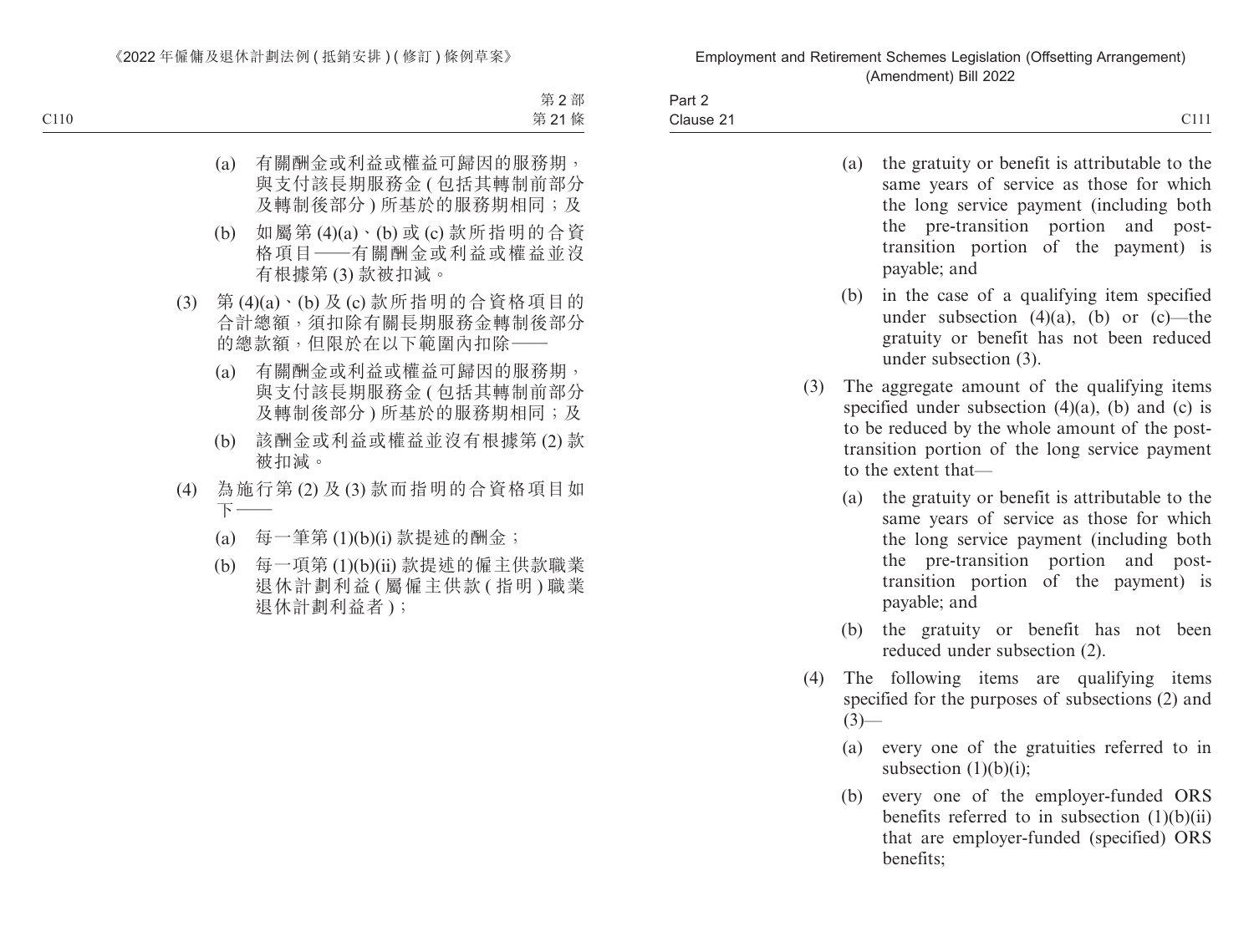| Part ∠                  |                                        |
|-------------------------|----------------------------------------|
| ∽<br>Clause<br><u>_</u> | $\sim$ 1.1 $\sim$<br>$\sim$ 1 1 $\sim$ |

- (c) every one of the employer-funded MPFS benefits referred to in subsection (1)(b)(iii) that are employer-funded (voluntary) MPFS benefits;
- (d) every one of the employer-funded ORS benefits referred to in subsection  $(1)(b)(ii)$ that are employer-funded (basic portion) exempt ORS benefits;
- (e) every one of the employer-funded MPFS benefits referred to in subsection (1)(b)(iii) that are employer-funded (mandatory) MPFS benefits.
- (5) Subsections (2) and (3) have effect even though the years of service for which the long service payment (including both the pre-transition portion and post-transition portion of the payment) was made exceed those to which the gratuity or benefit is attributable.

#### **31YC. Certain persons' entitlements to gratuities or benefits on specified employee's death**

- (1) This section applies if—
	- (a) a specified employee has died;
	- (b) as a result of the death, the employer is required to pay a long service payment under section 31RA to a person (*Person A*); and
	- (c) any of the following conditions is met in relation to another person (*Person B*)—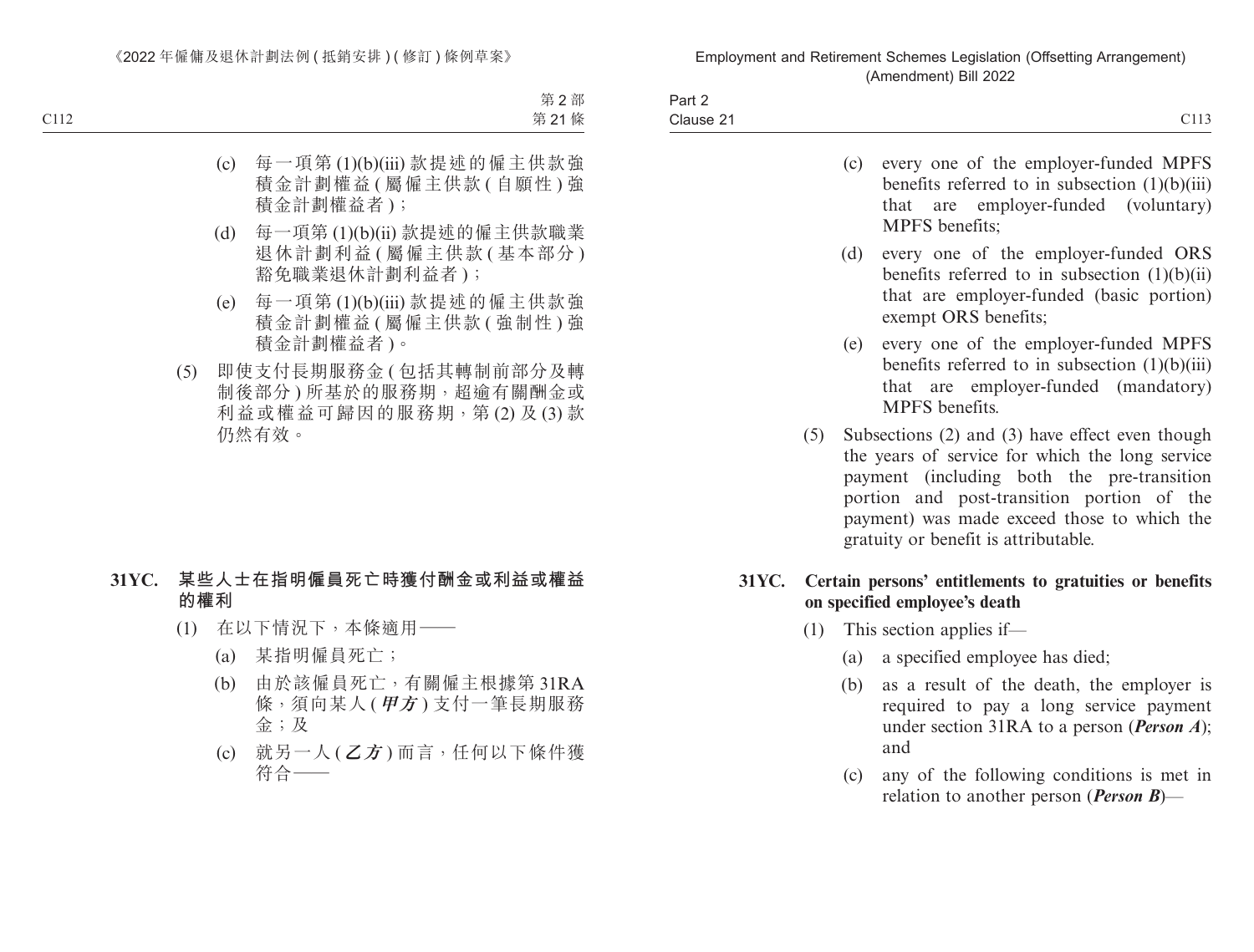| Part 2    |                               |
|-----------|-------------------------------|
| Clause 21 | $\sim$ 1.1 $\sim$<br><u>.</u> |

- (i) as a result of the death, Person B, because of the operation of the employee's contract of employment, becomes entitled to payment of one or more gratuities based on length of service;
- (ii) as a result of the death, Person B, because of the operation of that contract, becomes entitled to payment of one or more employer-funded ORS benefits;
- (iii) as a result of the death, Person B becomes entitled to payment of one or more employer-funded MPFS benefits.
- (2) A reference to a gratuity based on length of service, employer-funded ORS benefit or employer-funded MPFS benefit in subsection (1)(c) is a reference to such a gratuity or benefit relating to the employee's years of service for which the long service payment is payable.
- (3) Person B is entitled to payment of any gratuities or benefits mentioned in subsection (1)(c) only to the extent of the aggregate amount of every one of such gratuities and benefits that would remain if such gratuities and benefits were to be reduced under section 31YB that applies on the basis that Person B were entitled to payment of, and had been paid, the amount of the long service payment.
- (4) Subsection (5) applies if—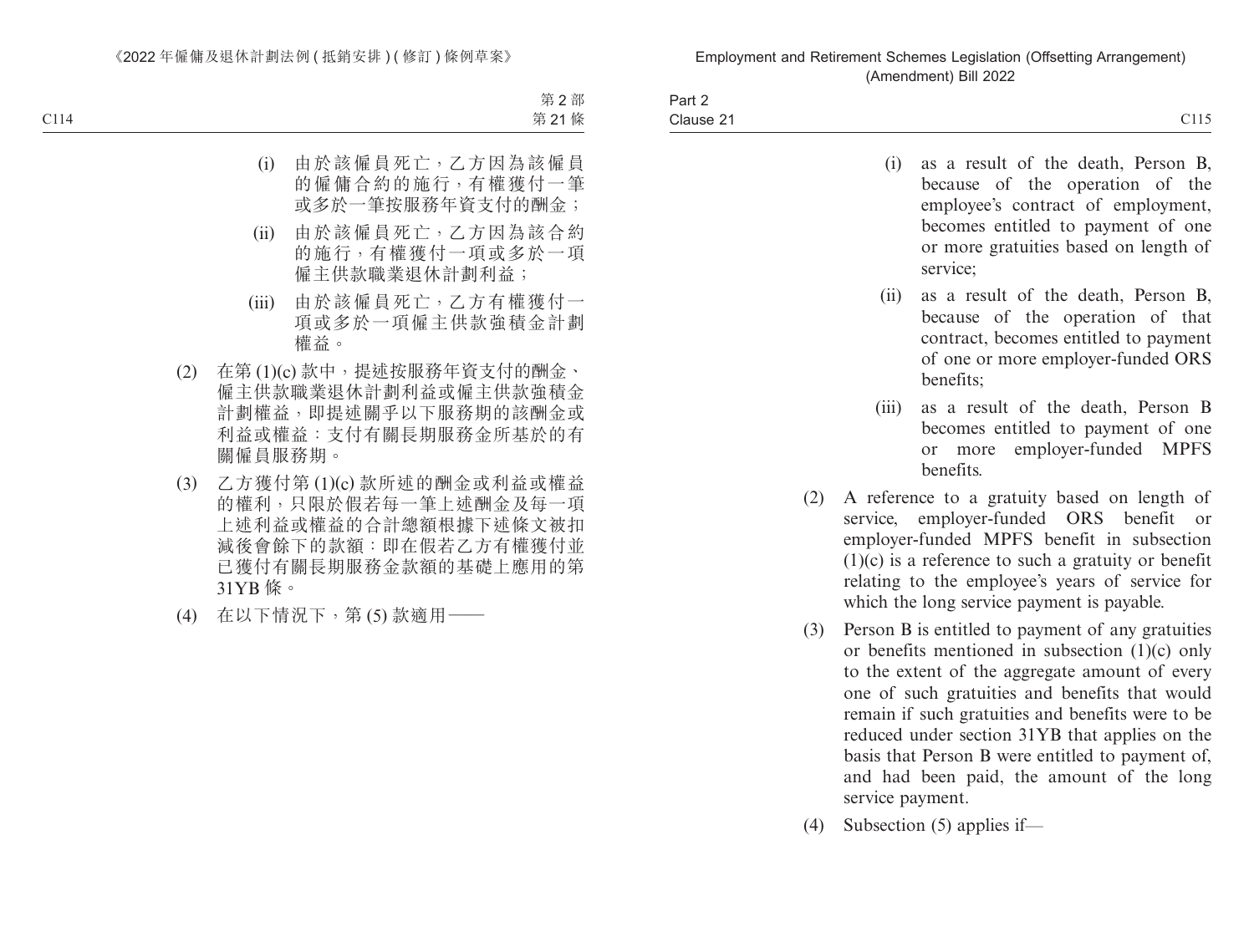| Part 2<br>Clause 21 |
|---------------------|
|                     |
|                     |
|                     |
|                     |
|                     |

<u> 1989 - Johann Barbara, martxa a</u>

(6) On being repaid the benefit, the administrator or trustee must pay it to the employer concerned.".".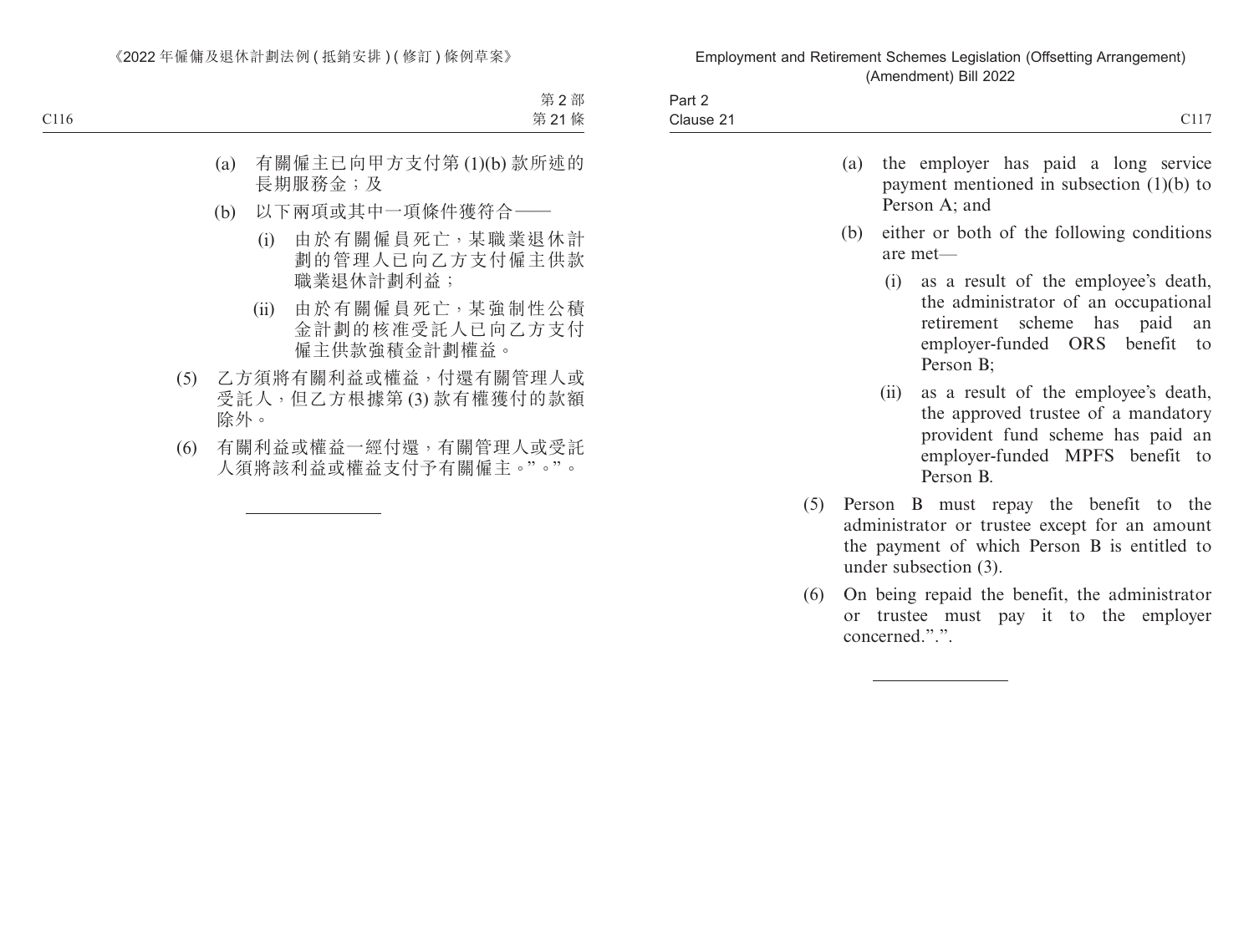# **Part 3**

# **Amendments to Other Legislation Concerning Employment and Retirement Schemes**

# **Division 1—Inland Revenue Ordinance (Cap. 112)**

### **22. Section 8 amended (charge of salaries tax)**

(1) After section  $8(2)(cc)$ —

**Add**

- "(cd) a payment—
	- (i) received by the person on the dismissal or layoff of the person in the circumstances described in section 31B of the Employment Ordinance (Cap. 57); and
	- (ii) calculated in accordance with section 31G of that Ordinance;
	- (ce) a payment—
		- (i) received by the person on the dismissal, or termination of the contract of employment, of the person in the circumstances described in section 31R of the Employment Ordinance (Cap. 57); and
		- (ii) calculated in accordance with section 31V of that Ordinance;
	- (cf) a payment—
		- (i) received in respect of the person on his or her death in the circumstances described in section 31RA of the Employment Ordinance (Cap. 57); and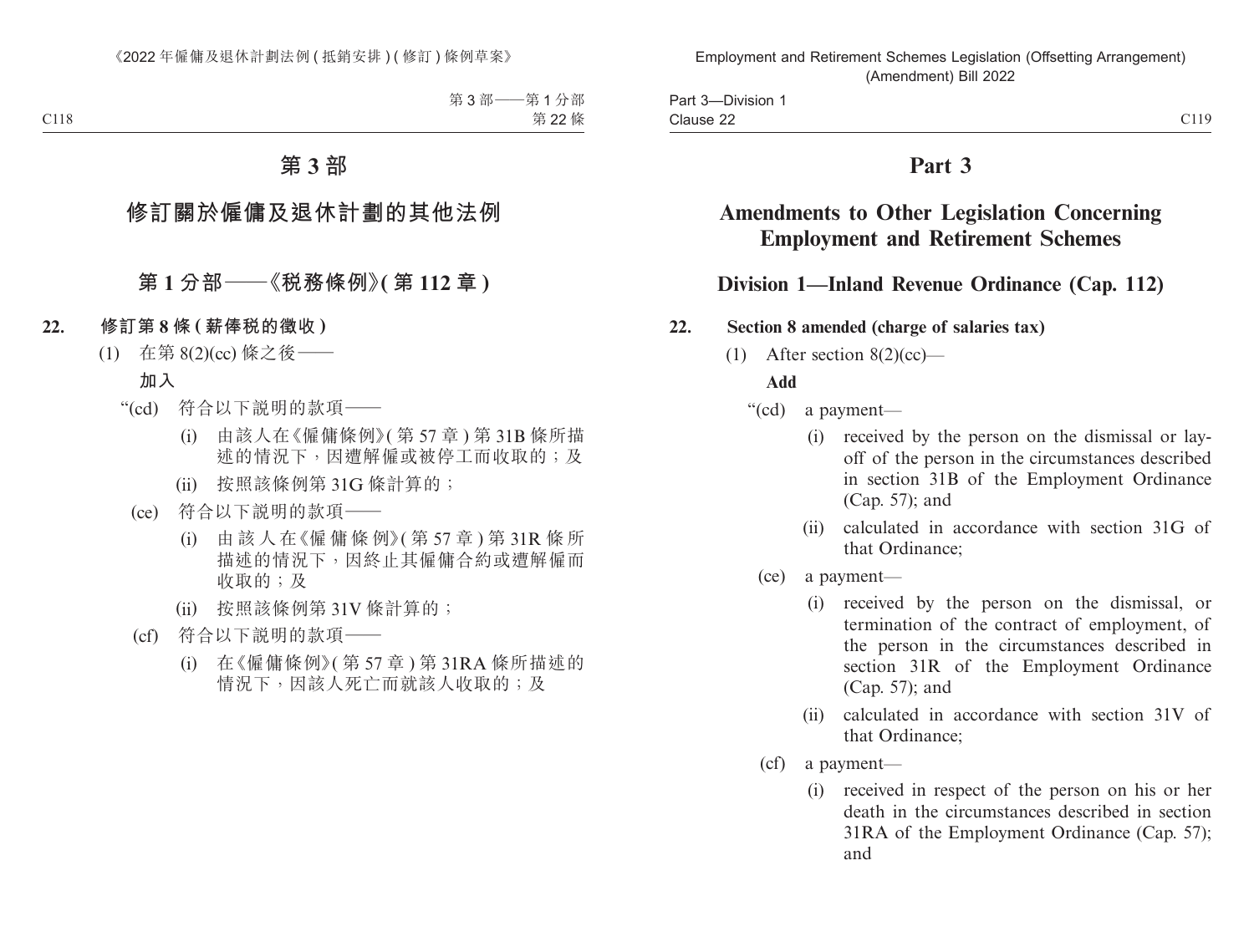| $\sim$<br>120r<br>Division<br>ʻdl<br>. |                  |
|----------------------------------------|------------------|
| $\sim$ $\sim$<br>Clause<br>$-$         | $\bigcap$<br>◡⊥∠ |

- (ii) calculated in accordance with section 31V of that Ordinance;".
- (2) After section 8(2A)—

### **Add**

- "(2B) For determining whether any sum, benefit or payment falls within subsection  $(2)(c)(i)$ ,  $(cb)$ ,  $(cc)(i)$ or (ii), (cd), (ce) or (cf), it is immaterial whether or not the sum, benefit or payment was to any extent available to be reduced under—
	- (a) in relation to subsection  $(2)(c)(i)$ ,  $(cb)$  or  $(cc)(i)$ or (ii)—section 31IA, 31YAA or 31YB of the Employment Ordinance (Cap. 57);
	- (b) in relation to subsection (2)(cd)—section 31I of that Ordinance;
	- (c) in relation to subsection  $(2)(ce)$ —section 31Y of that Ordinance; or
	- (d) in relation to subsection (2)(cf)—section 31YA of that Ordinance.".

#### **23. Section 9 amended (definition of income from employment)**

After section 9(1)(ae)—

### **Add**

"(af) so much of any payment—

- (i) received by an employee on the dismissal, or termination of the contract of employment, of the employee in the circumstances described in section 31R of the Employment Ordinance (Cap. 57); and
- (ii) calculated based on the period of employment of the employee,

that exceeds a payment falling within section  $8(2)(ce)$ ;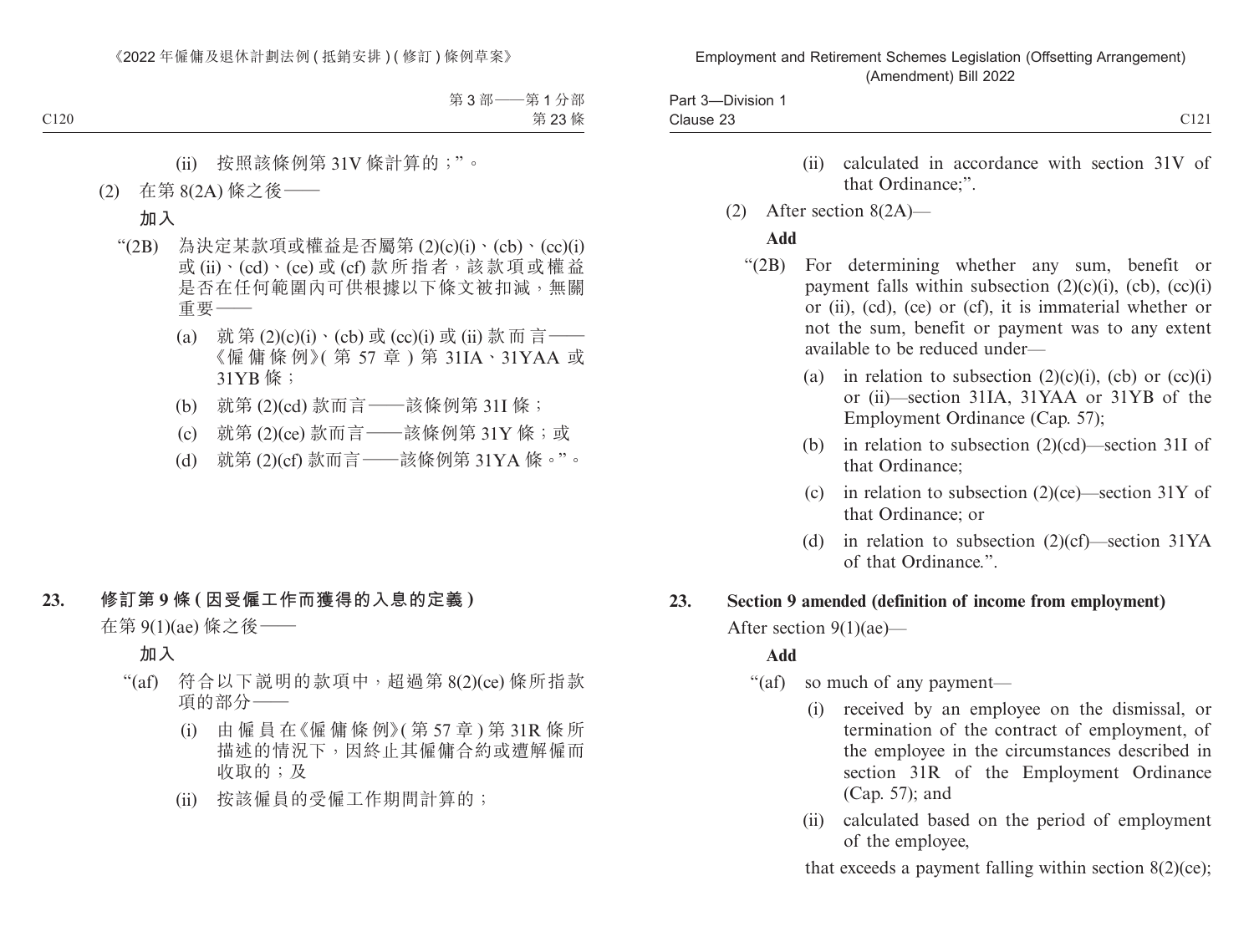| $-$<br>Part<br>Division- |                  |
|--------------------------|------------------|
| -<br>Clause 24           | 0.102<br>- - - - |

- (ag) so much of any payment—
	- (i) received in respect of an employee on his or her death in the circumstances described in section 31RA of the Employment Ordinance (Cap. 57); and
	- (ii) calculated based on the period of employment of the employee,

that exceeds a payment falling within section  $8(2)(cf)$ ;".

## **Division 2—Grant Schools Provident Fund Rules (Cap. 279 sub. leg. C)**

- **24. Rule 13 amended (benefits)**
	- (1) Rule 13(7)(a)—

#### **Repeal**

"and has re-commenced employment in a subsidized school or a grant school"

#### **Substitute**

"(*Cap. 57*) and has re-commenced employment in a subsidized school, grant school or DSS school".

(2) Rule 13(7)(b)—

#### **Repeal**

everything after "closed"

#### **Substitute**

", and subject to paragraph (8), the amount standing to the credit of that account at the date of the relevant cessation of the contributor's employment (*fund benefit*) must be paid to the contributor.".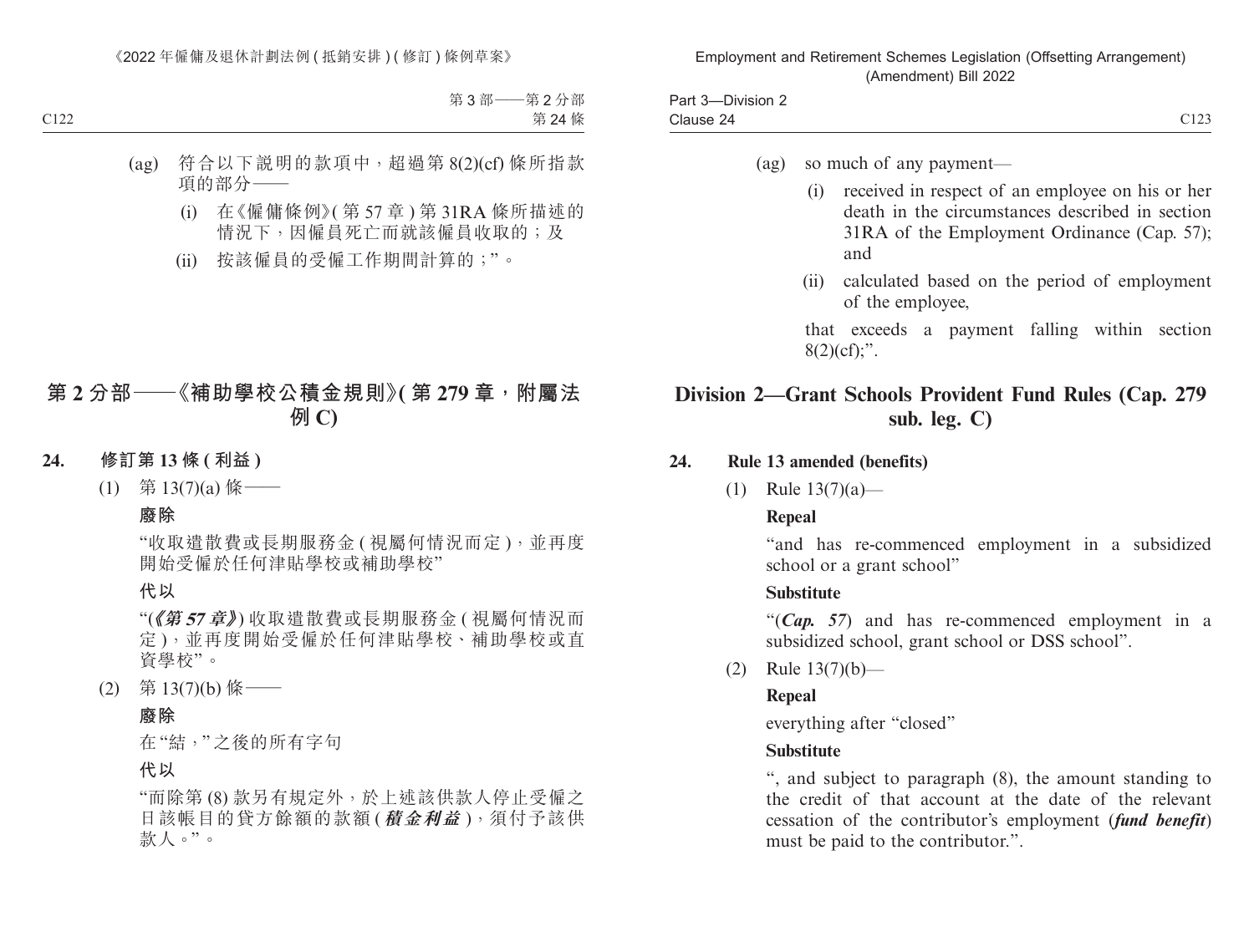| ⊔ort<br>-Division 2<br>aı.<br>. .     |                                |
|---------------------------------------|--------------------------------|
| 24 Clause<br>$\overline{\phantom{a}}$ | $\sim$ 1 $\sim$ $\sim$<br>---- |

(3) After rule 13(7)—

### **Add**

- "(8) The portion of the fund benefit that is attributable neither to the contributor's contributions nor to dividends declared on such contributions (*specified fund benefit*) must, to the extent that it is available to be reduced by an amount of a severance payment or long service payment mentioned in paragraph  $(7)(a)$ —
	- (a) subject to subparagraph (b), be paid to the Government; or
	- (b) if the severance payment or long service payment was paid by a DSS school—be paid to the school.
	- (9) For the purposes of paragraph (8), the extent to which a specified fund benefit is available to be reduced by an amount of a severance payment or long service payment is determined in accordance with Cap. 57.
- (10) In applying Cap. 57 to a determination under paragraph (9) in relation to a specified fund benefit of a contributor—
	- (a) the benefit is taken to be an employer-funded exempt ORS benefit (within the meaning of section 2 of Cap. 57) of the contributor;
	- (b) the contributor is taken to have become entitled to the payment of the benefit because of the operation of the contributor's contract of employment;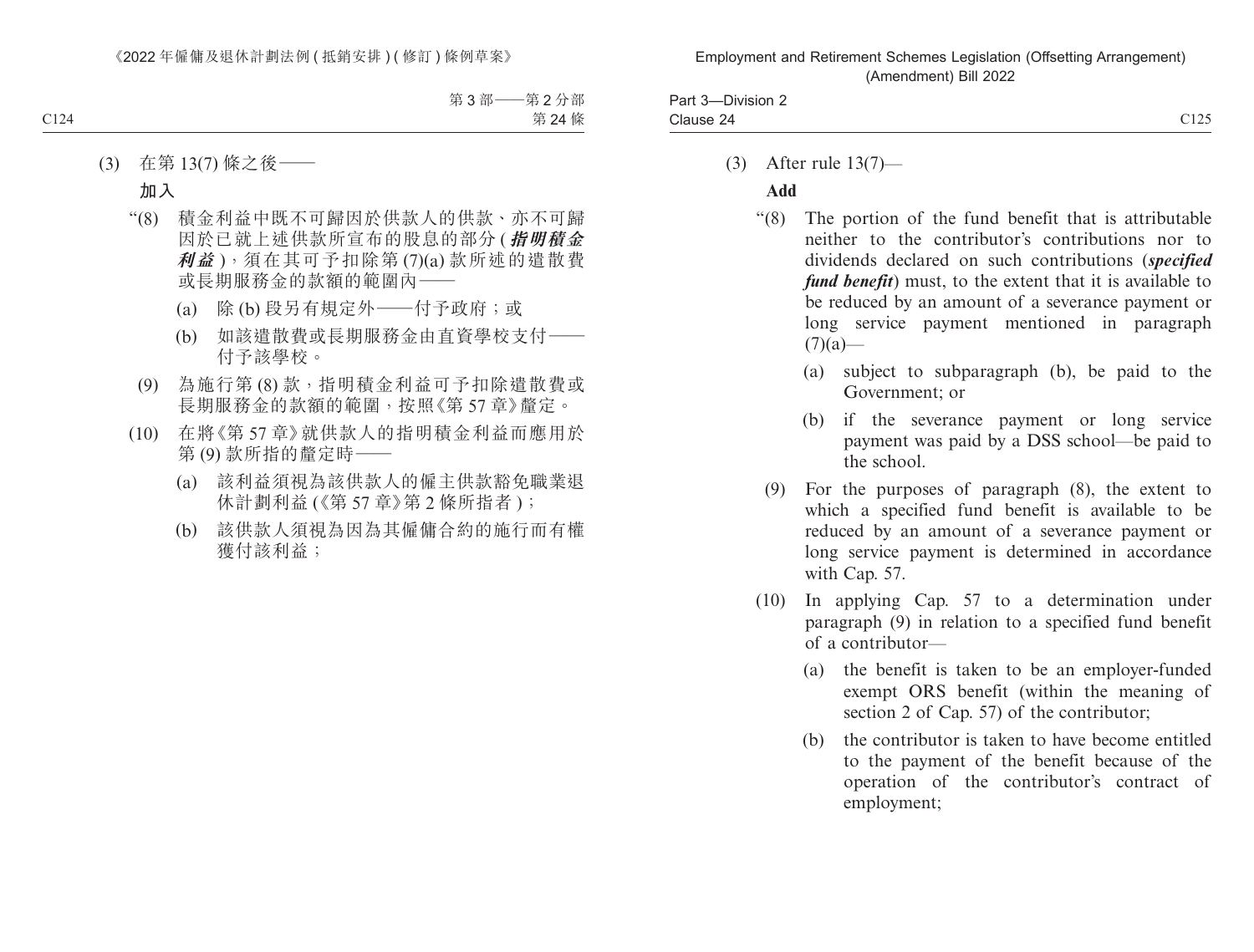Part 3—Division 2 Clause 24  $C127$  Clause 24

- 
- (c) the reference to the employee's final average monthly relevant income in the formula in section 2(5) of Cap. 57 is taken to be a reference to the contributor's salary per month averaged over the period of 12 months immediately preceding the date of the relevant cessation of the contributor's employment; and
- (d) section  $31ZEA(2)(c)$  of Cap. 57 is to be disregarded, and accordingly, if section  $31ZEA(2)(a)$  and (b) of Cap. 57 is satisfied in relation to the relevant employment of the contributor, then Parts VA and VB of Cap. 57 have effect in relation to the contributor with the modifications set out in Schedule 11 to Cap. 57.
- (11) In paragraph  $(10)(c)$ , the reference to the contributor's salary—
	- (a) subject to subparagraph (b), is a reference to the contributor's basic salary, including any allowances approved for that purpose by the Permanent Secretary; or
	- (b) to the extent that the relevant employment of the contributor is an employment in a DSS school—is a reference to the contributor's salary under the contributor's contract of employment.
- (12) If the date of the relevant cessation of a contributor's employment mentioned in paragraph (7) precedes the date on which the Employment and Retirement Schemes Legislation (Offsetting Arrangement)  $(Amendment)$  Ordinance 2022  $($  of 2022) comes into operation (*transition date*), then this rule as in force immediately before the transition date continues to have effect in relation to the contributor as if the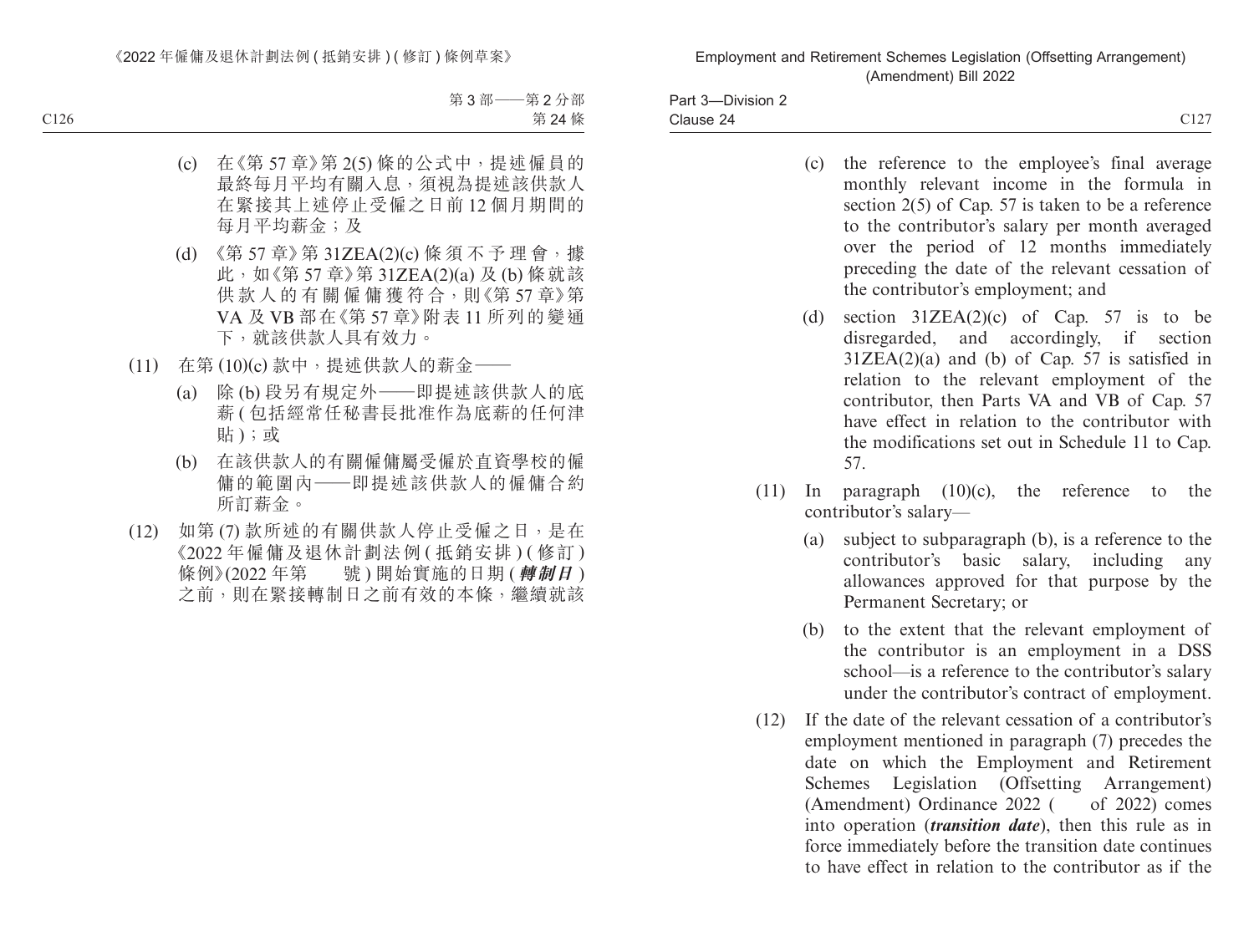| $\sim$<br>-Division 3<br>$D$ ort<br>-art ၁ |                                                |
|--------------------------------------------|------------------------------------------------|
| $\sim$<br>Clause 25                        | $\sim$ 1.00<br>$\overline{\phantom{a}}$<br>◡▴▵ |

amendments to this rule made by that Ordinance had not been made.".

# **Division 3—Subsidized Schools Provident Fund Rules (Cap. 279 sub. leg. D)**

#### **25. Rule 13 amended (benefits)**

(1) Rule 13(7)(a), after "(Cap. 57)"— **Add**

"(*Cap. 57*)".

(2) Rule 13(7)(b)—

#### **Repeal**

everything after "closed"

#### **Substitute**

", and subject to paragraph (8), the amount standing to the credit of that account at the date of the relevant cessation of the contributor's employment (*fund benefit*) must be paid to the contributor.".

(3) After rule 13(7)—

#### **Add**

- "(8) The portion of the fund benefit that is attributable neither to the contributor's contributions nor to dividends declared on such contributions (*specified fund benefit*) must, to the extent that it is available to be reduced by an amount of a severance payment or long service payment mentioned in paragraph  $(7)(a)$ —
	- (a) subject to subparagraph (b), be paid to the Government; or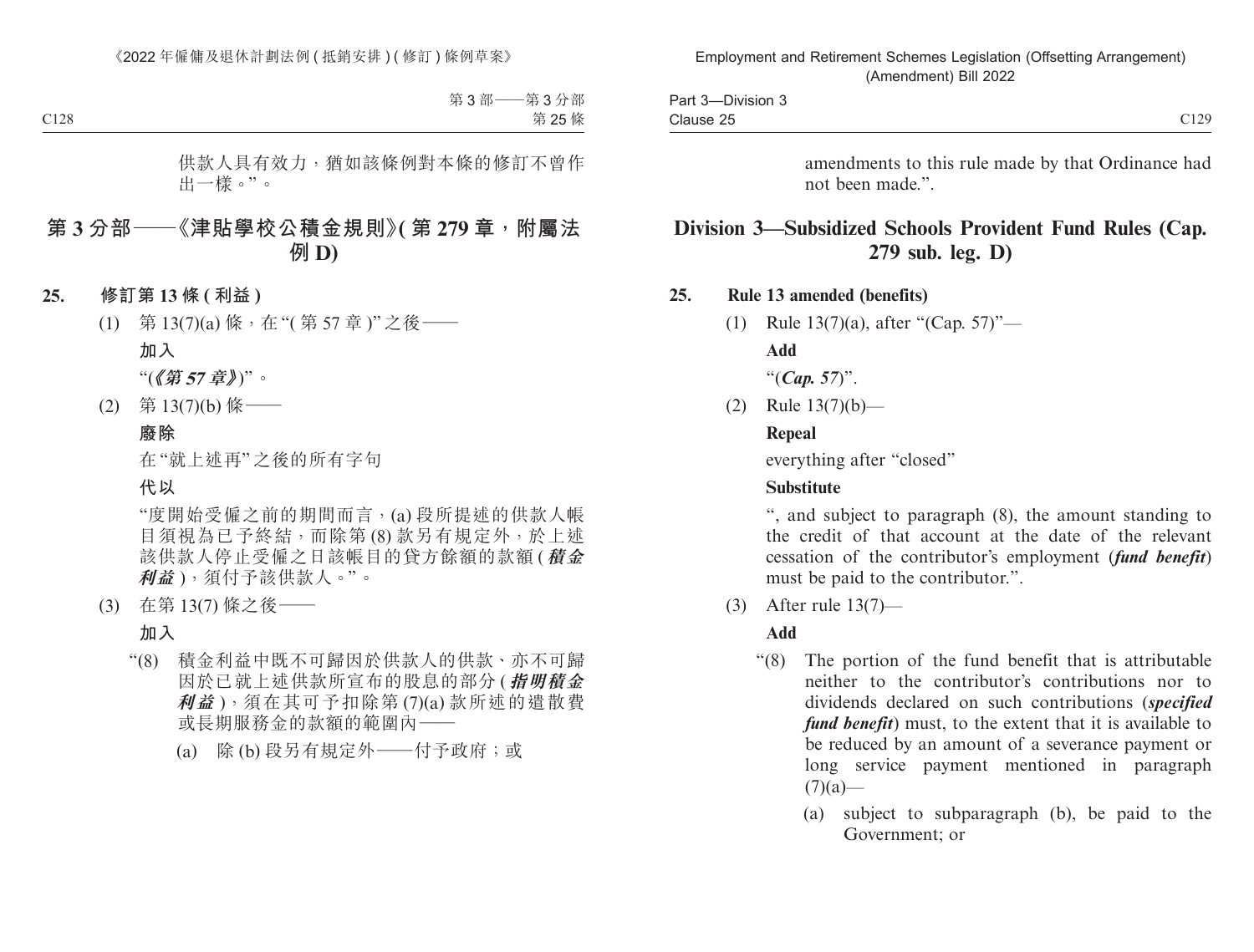| ___<br>$12e^{t}$<br>-Division 3<br>-art ၁ |                       |
|-------------------------------------------|-----------------------|
| $\sim$<br>Clause 25                       | $\bigcap$ 10'<br>◡⊥◡⊥ |

- (b) if the severance payment or long service payment was paid by a DSS school—be paid to the school.
- (9) For the purposes of paragraph (8), the extent to which a specified fund benefit is available to be reduced by an amount of a severance payment or long service payment is determined in accordance with Cap. 57.
- (10) In applying Cap. 57 to a determination under paragraph (9) in relation to a specified fund benefit of a contributor—
	- (a) the benefit is taken to be an employer-funded exempt ORS benefit (within the meaning of section 2 of Cap. 57) of the contributor;
	- (b) the contributor is taken to have become entitled to the payment of the benefit because of the operation of the contributor's contract of employment;
	- (c) the reference to the employee's final average monthly relevant income in the formula in section 2(5) of Cap. 57 is taken to be a reference to the contributor's salary per month averaged over the period of 12 months immediately preceding the date of the relevant cessation of the contributor's employment; and
	- (d) section  $31ZEA(2)(c)$  of Cap. 57 is to be disregarded, and accordingly, if section  $31ZEA(2)(a)$  and (b) of Cap. 57 is satisfied in relation to the relevant employment of the contributor, then Parts VA and VB of Cap. 57 have effect in relation to the contributor with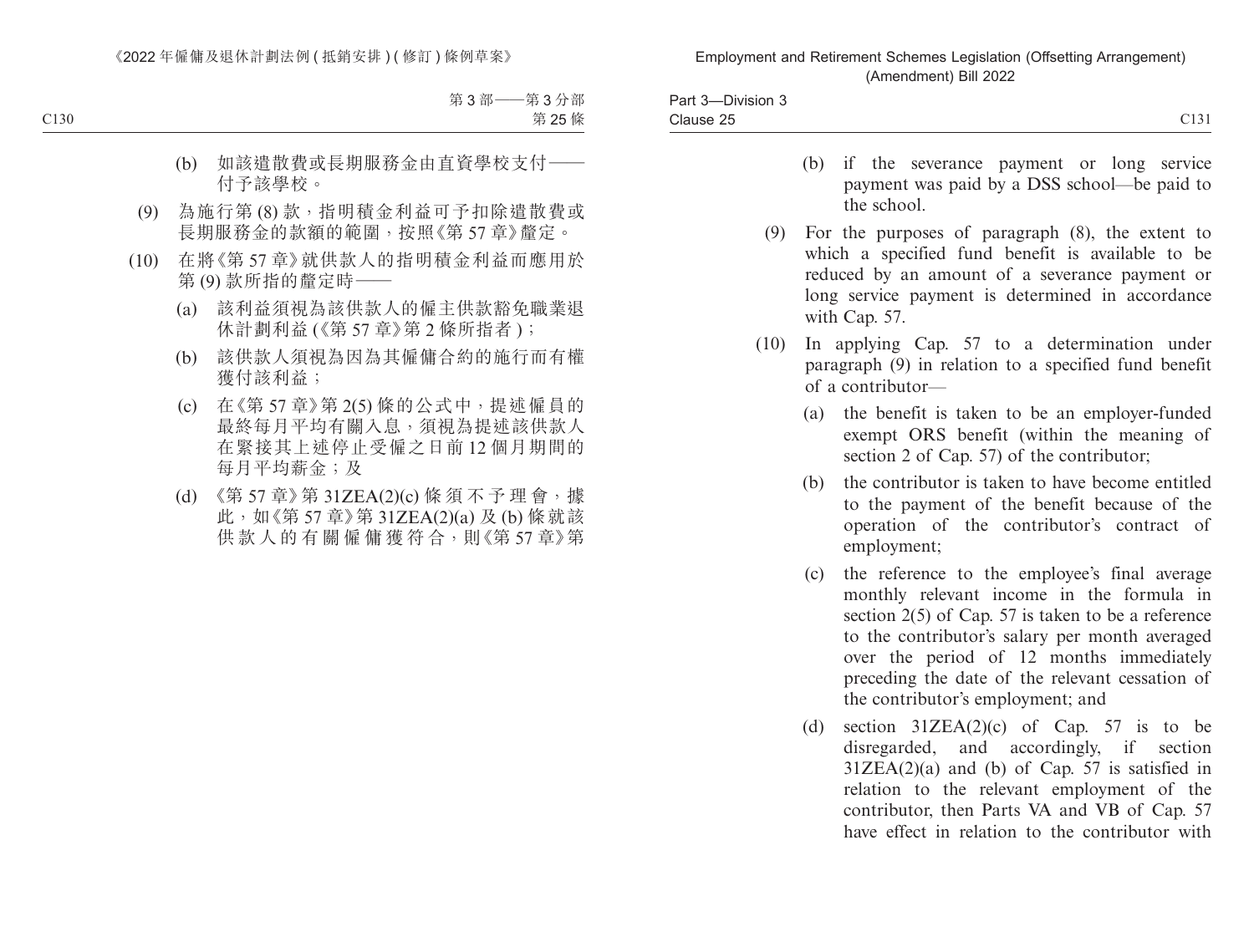| C <sub>133</sub>                                                                                                                                                                                                                                                                                                                                                                                                                                                                                                                     |      | Part 3-Division 4<br>Clause 26 |
|--------------------------------------------------------------------------------------------------------------------------------------------------------------------------------------------------------------------------------------------------------------------------------------------------------------------------------------------------------------------------------------------------------------------------------------------------------------------------------------------------------------------------------------|------|--------------------------------|
| the modifications set out in Schedule 11 to Cap.<br>57.                                                                                                                                                                                                                                                                                                                                                                                                                                                                              |      |                                |
| paragraph $(10)(c)$ ,<br>the reference to<br>the<br>$\ln$<br>contributor's salary-                                                                                                                                                                                                                                                                                                                                                                                                                                                   | (11) |                                |
| subject to subparagraph (b), is a reference to the<br>(a)<br>contributor's basic salary, including<br>any<br>allowances approved for that purpose by the<br>Permanent Secretary; or                                                                                                                                                                                                                                                                                                                                                  |      |                                |
| to the extent that the relevant employment of<br>(b)<br>the contributor is an employment in a DSS<br>school—is a reference to the contributor's salary<br>under the contributor's contract of employment.                                                                                                                                                                                                                                                                                                                            |      |                                |
| If the date of the relevant cessation of a contributor's<br>employment mentioned in paragraph (7) precedes the<br>date on which the Employment and Retirement<br>Schemes Legislation (Offsetting Arrangement)<br>(Amendment) Ordinance 2022 (<br>of $2022$ ) comes<br>into operation ( <i>transition date</i> ), then this rule as in<br>force immediately before the transition date continues<br>to have effect in relation to the contributor as if the<br>amendments to this rule made by that Ordinance had<br>not been made.". | (12) |                                |
| Division 4—Protection of Wages on Insolvency Ordinance<br>(Cap. 380)                                                                                                                                                                                                                                                                                                                                                                                                                                                                 |      |                                |

- **26. Section 3 amended (establishment and incorporation of Wages on Insolvency Fund Board)**
	- (1) Section 3(2)—

**Repeal**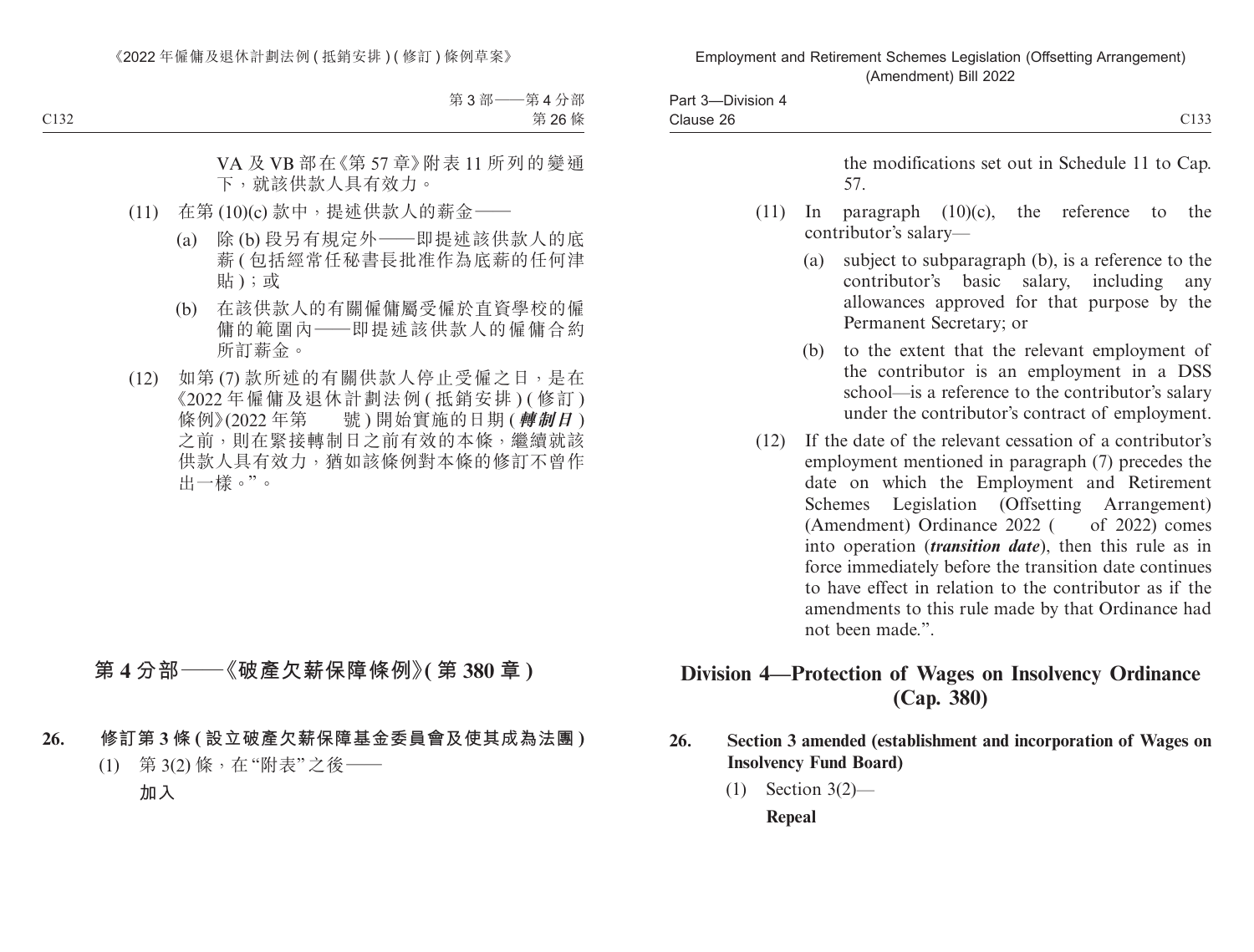Part 3—Division 4 Clause 27 Clause 27 Clause 27 Clause 27 Clause 27 Clause 27 Clause 27 Clause 27 Clause 27 Clause 27 Clause 27 Clause 27

"the Schedule"

## **Substitute**

"Schedule 1".

(2) Section 3(4)—

**Repeal**

"The Schedule"

**Substitute**

"Schedule 1".

## **27. Section 16 amended (payment)**

(1) Section 16(2B)(a)—

## **Repeal subparagraph (A) Substitute**

"(A) in accordance with Schedule 2; or".

(2) Section 16(2B)—

**Repeal paragraph (c).**

(3) Section 16(2B)(d)—

## **Repeal**

everything after "off"

## **Substitute**

", the reference to the undertaking in paragraph (a)(B) is to be construed as a reference to the undertaking that is the most favourable to the applicant among those given to the applicant during that period.".

## **28. Section 24 amended (subrogation)**

Section 24—

**Repeal subsections (2B) and (2C) Substitute**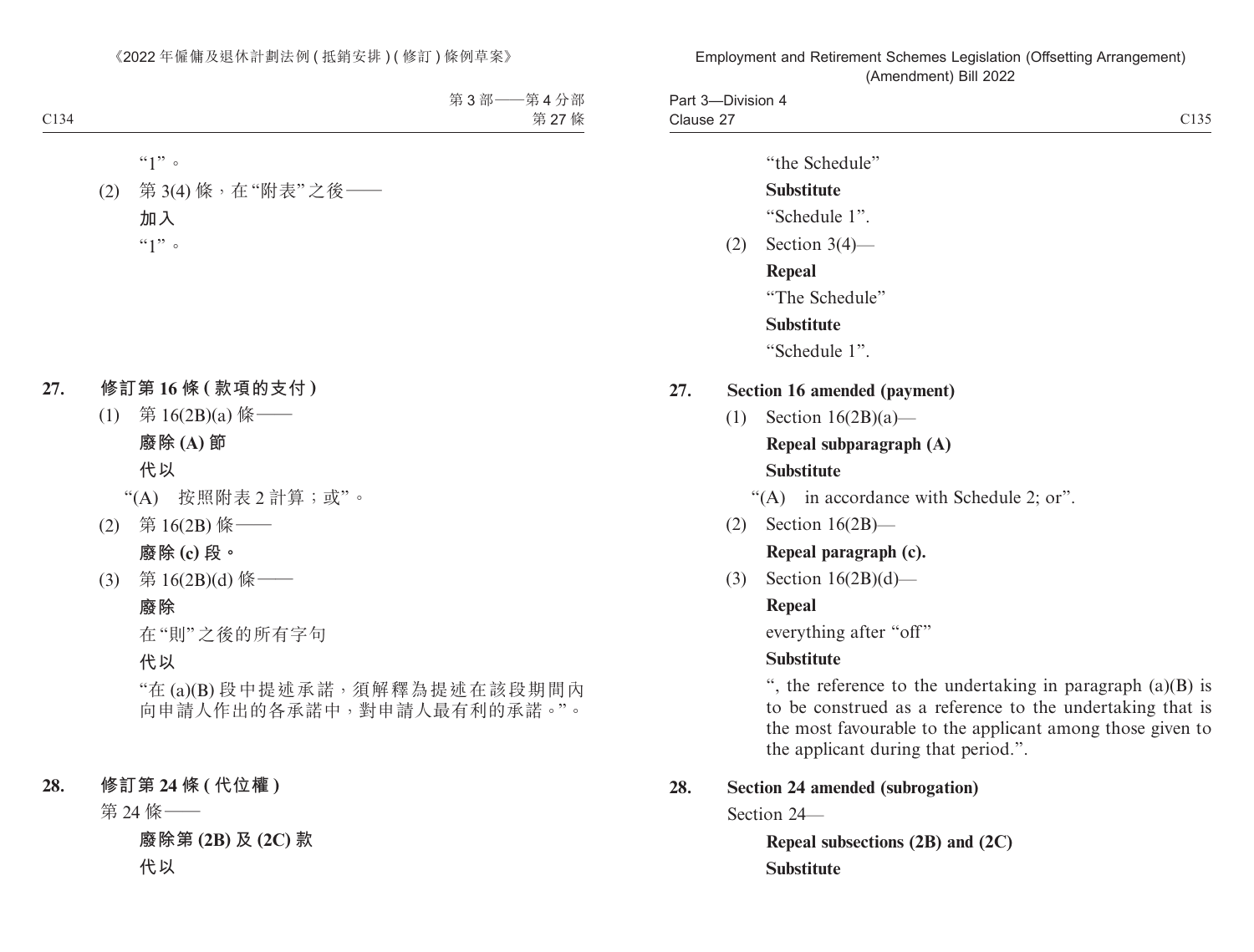| -<br>$Part \circ$<br>-Division |                               |
|--------------------------------|-------------------------------|
| Clause                         | $\sim$ 1.0 $\sim$<br>-4<br>ັ້ |

- " $(2B)$  If—
	- (a) an applicant is entitled to a payment of benefits under an occupational retirement scheme or is a person for whom accrued benefits in a mandatory provident fund scheme are held; and
	- (b) an ex gratia payment is made to the applicant under section 16 in respect of a severance payment that the employer has failed to pay,

the applicant's rights and remedies in respect of the benefits (*specified benefits*) are, to the extent of the subrogation amount specified under subsection (2C), transferred to, and vested in, the Board for the benefit of the Fund. The Board may take such steps as it considers necessary to enforce those rights and remedies.

- (2C) For the purposes of subsection (2B), the subrogation amount is the amount of the specified benefits that would be available to be reduced under section 31IA of the Employment Ordinance (Cap. 57).
- (2D) For applying section 31IA of the Employment Ordinance (Cap. 57) for the purposes of subsection (2C), a reference in that section to a severance payment paid under Part VA of that Ordinance is taken to be a reference to an ex gratia payment mentioned in subsection (2B)(b).".

### **29. Section 28 amended (power of Chief Executive to amend Schedule)**

(1) Section 28, heading, after "**Schedule**"—

**Add**

"**1**".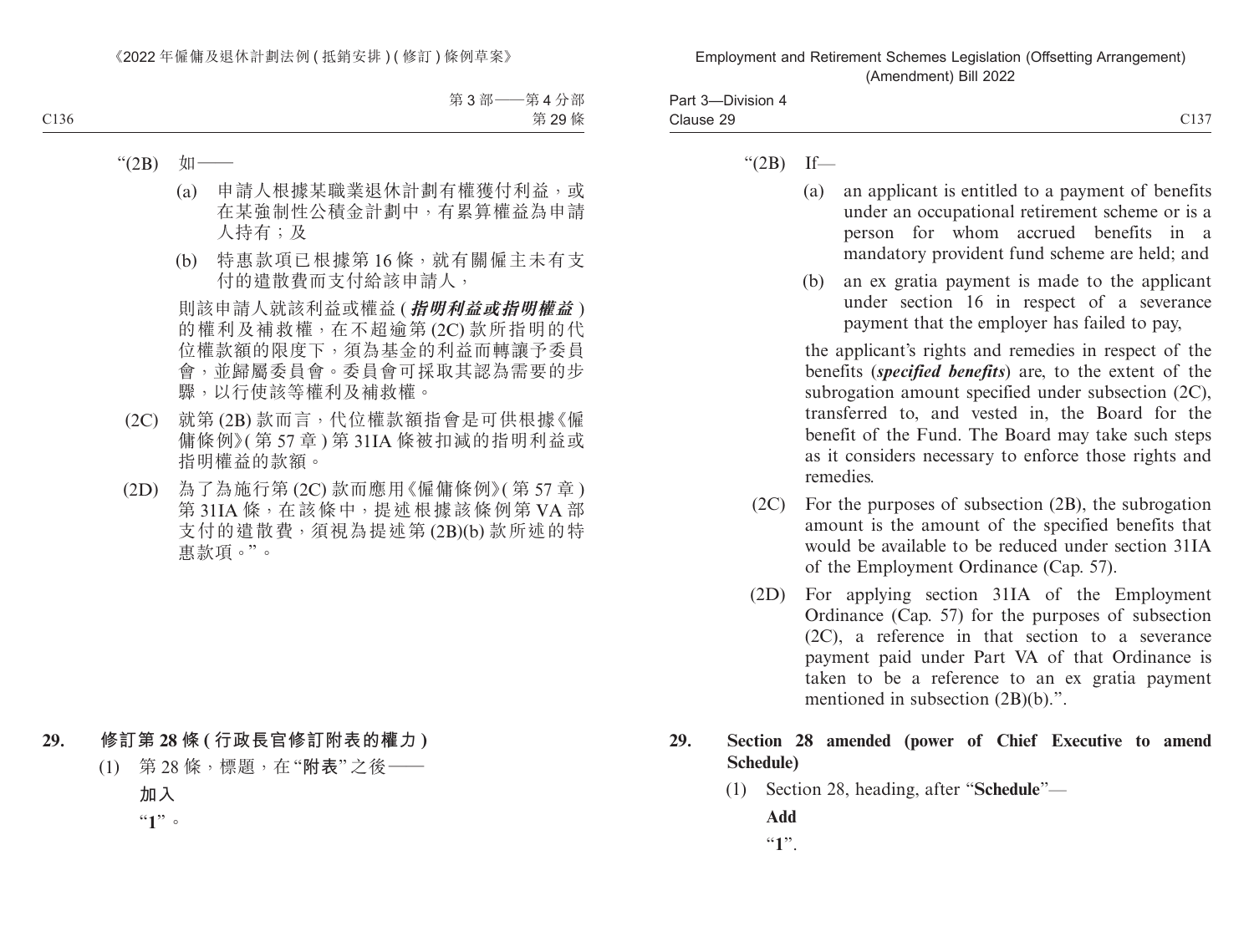Part 3—Division 4 Clause 30 Clause 30 C139

- (2) Section 28— **Repeal** "the Schedule" **Substitute** "Schedule 1".
- **30. Schedule renumbered (Protection of Wages on Insolvency Fund Board)**

The Schedule—

**Renumber the Schedule as Schedule 1.**

**31. Schedule 2 added**

After Schedule 1—

**Add**

# "**Schedule 2**

[s. 16]

# **Calculation of More Favourable Severance Payment under Section 16(2B)(a)(A)**

# **Part 1**

# **Preliminary**

### **1. Interpretation**

In this Schedule—

*Cap. 57* (《第 57 章》) means the Employment Ordinance (Cap. 57);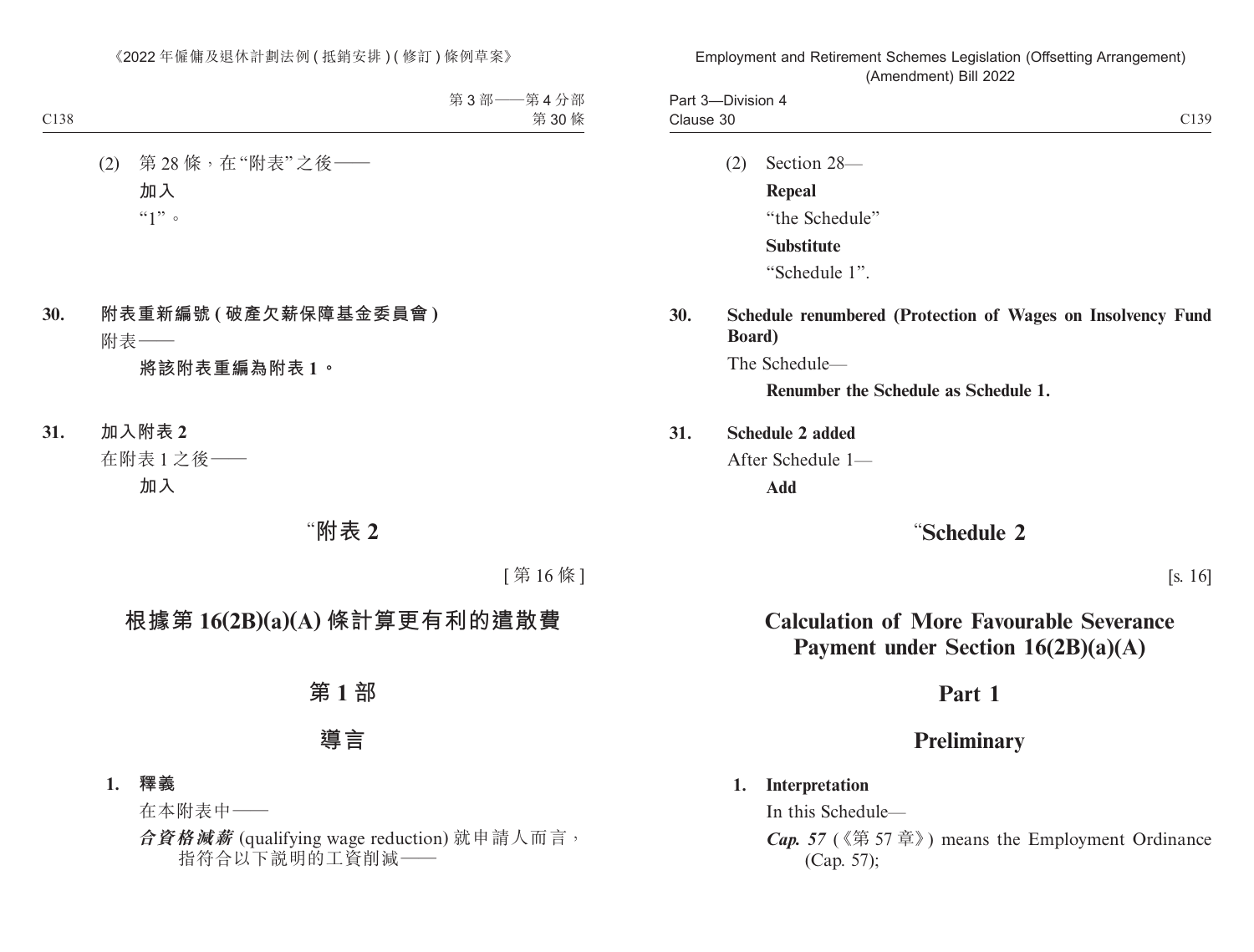| ___<br>Part 3-<br><b>Division</b><br>` |                                      |
|----------------------------------------|--------------------------------------|
| -<br>Clause 31                         | $\sim$ 1 4 1<br>$\mathbf{1}$<br>U141 |

- *pre-reduction employment period* (減薪前僱傭期), in relation to an applicant, means the period of the applicant's employment under the contract of employment concerned that falls before the date on which the specified wage reduction took effect in relation to the applicant;
- *qualifying wage reduction* (合資格減薪), in relation to an applicant, means a wage reduction—
	- (a) that has occurred in relation to the applicant during the period of 12 months immediately before the applicant is dismissed or laid off; and
	- (b) in respect of which an undertaking as described in section  $16(2B)(a)(ii)$  has been given;
- *specified applicant* (指明申請人) means an applicant who is a specified employee as defined by section 2(1) of Cap. 57;
- *specified wage reduction* (指明減薪), in relation to an applicant, means—
	- (a) if it appears to the Commissioner that only one qualifying wage reduction has occurred in relation to the applicant—that reduction; or
	- (b) if it appears to the Commissioner that more than one qualifying wage reduction has occurred in relation to the applicant—the qualifying wage reduction in respect of the highest wage.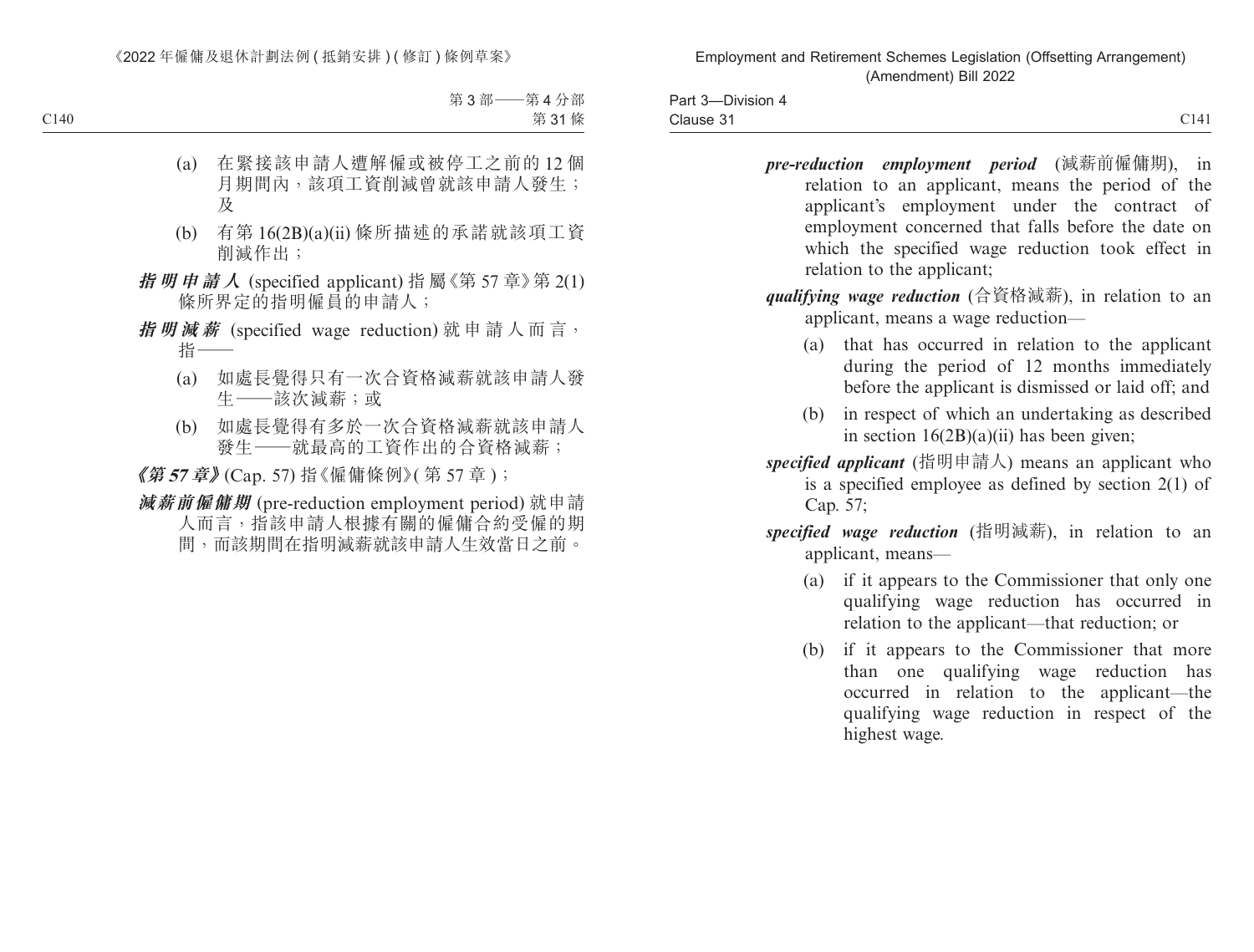# **Part 2**

# **Calculation for Applicants other than Specified Applicants**

## **2. Application of Part 2**

This Part applies in relation to the calculation under section  $16(2B)(a)(A)$  of the entitlement to severance payment of an applicant who is not a specified applicant.

### **3. Calculation of entitlement to severance payment: application of section 31G of Cap. 57**

The applicant's entitlement is calculated in accordance with section 31G of Cap. 57 subject to the following—

- (a) the reference to the applicant's last full month's wages in subsection  $(1)(a)$  of that section is to be construed as a reference to the applicant's last full month's wages for the applicant's prereduction employment period;
- (b) the reference to the applicant's last 30 normal working days in subsection (1)(b) of that section is to be construed as a reference to the applicant's last 30 normal working days in the applicant's pre-reduction employment period; and
- (c) the reference to the relevant date in subsection (2) of that section is to be construed as a reference to the date on which the specified wage reduction took effect in relation to the applicant.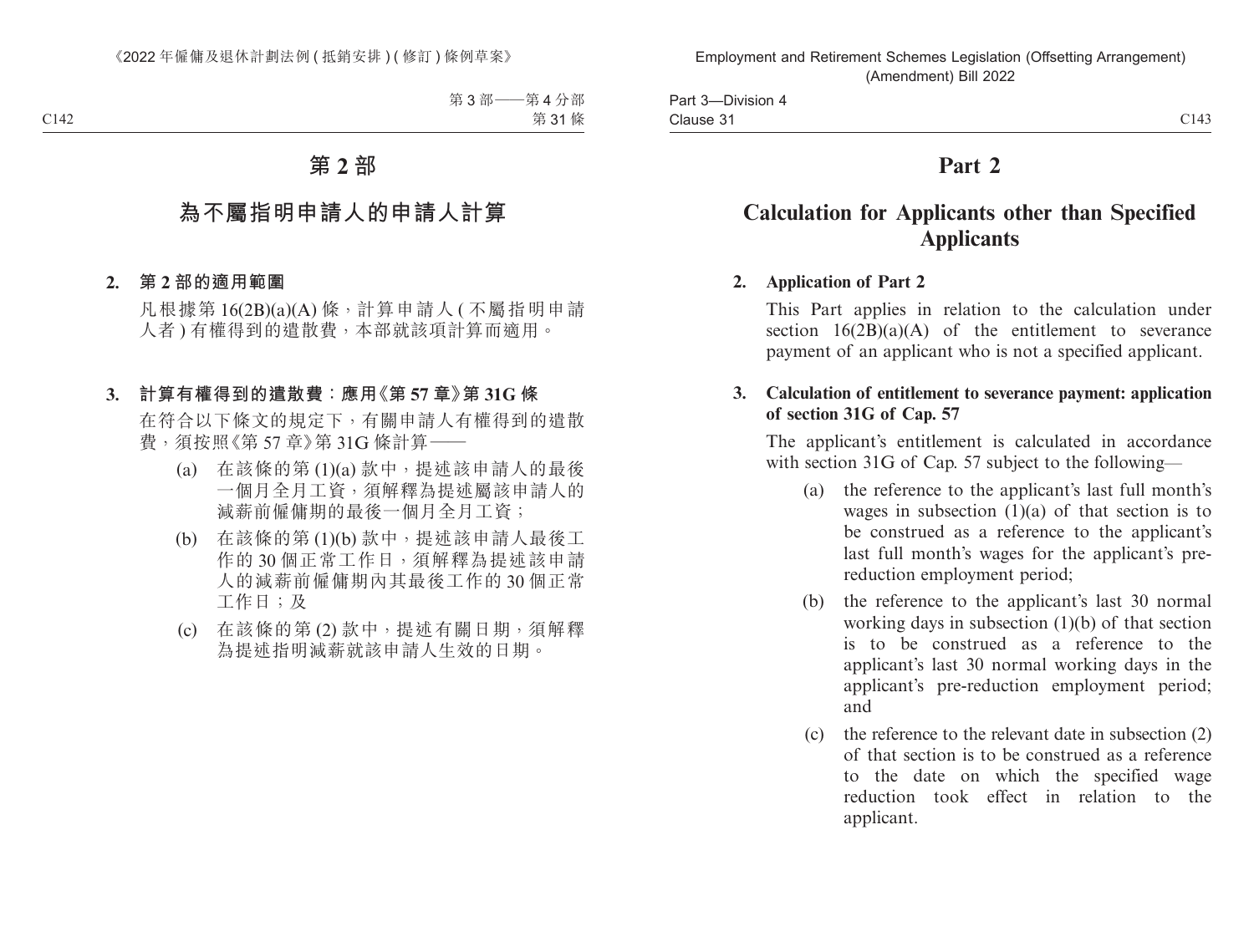# **Part 3**

# **Calculation for Specified Applicants**

## **Division 1—General Provisions**

### **4. Application of Part 3**

This Part applies in relation to the calculation under section  $16(2B)(a)(A)$  of the entitlement to severance payment of a specified applicant.

## **5. Interpretation (Part 3)**

- (1) In this Part—
- *pre-transition (pre-reduction) employment period* (轉制前 (減薪前) 僱傭期), in relation to a specified applicant mentioned in sections 7 and 9 of this Schedule, means the period—
	- (a) beginning on the day on which the applicant's employment under the contract of employment concerned commenced; and
	- (b) ending on the expiry of the day immediately preceding the date on which the specified (pretransition) wage reduction took effect in relation to the applicant;
- *qualifying (pre-transition) wage reduction* (合資格 (轉制 前) 減薪) means a qualifying wage reduction that has occurred before the date on which the Employment and Retirement Schemes Legislation (Offsetting Arrangement) (Amendment) Ordinance 2022 ( of 2022) comes into operation;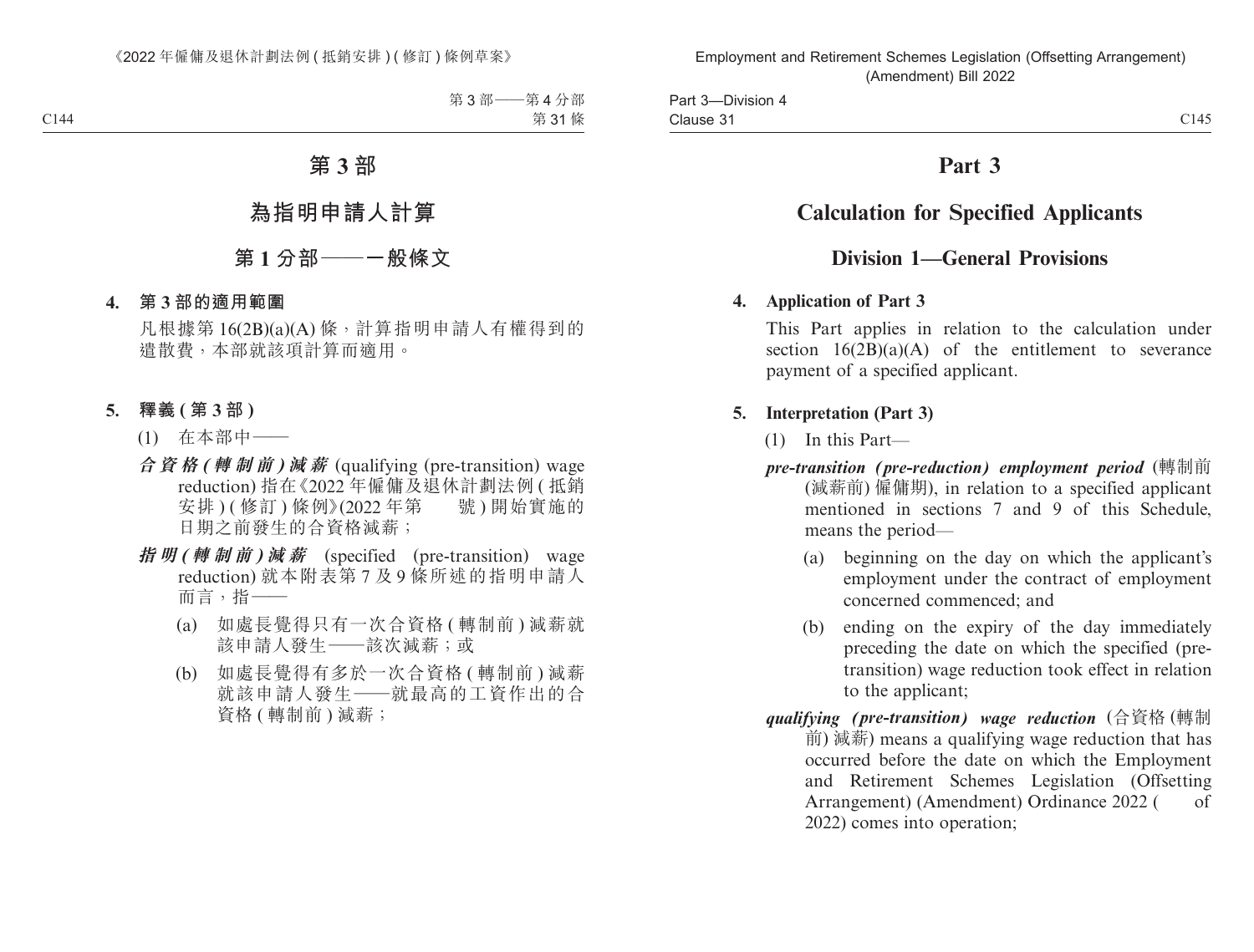| Division<br>Part 3-<br>171 |                    |
|----------------------------|--------------------|
| -<br>Clause 31             | $\cap$ 147<br>U14, |

- section 31G of Cap. 57 (《第57章》第31G條)—see subsection (2);
- *specified (pre-transition) wage reduction* (指明 (轉制前) 減薪), in relation to a specified applicant mentioned in sections 7 and 9 of this Schedule, means—
	- (a) if it appears to the Commissioner that only one qualifying (pre-transition) wage reduction has occurred in relation to the applicant—that reduction; or
	- (b) if it appears to the Commissioner that more than one qualifying (pre-transition) wage reduction has occurred in relation to the applicant—the qualifying (pre-transition) wage reduction in respect of the highest wage.
- (2) In this Part, a reference to section 31G of Cap. 57 is to be construed as a reference to that section as modified by section 2 of Schedule 11 to Cap. 57 (as required by section 31ZEA of Cap. 57).
- **6. Calculation of entitlement to severance payment: application of section 31G of Cap. 57**

Subject to Division 2 of this Part, the specified applicant's entitlement is calculated in accordance with section 31G of Cap. 57.

# **Division 2—Application of Section 31G of Cap. 57 for Specified Applicants**

- **7. Application of section 31G of Cap. 57: subsection (1)(a)**
	- (1) This section applies if it appears to the Commissioner that a qualifying (pre-transition) wage reduction has occurred in relation to a specified applicant.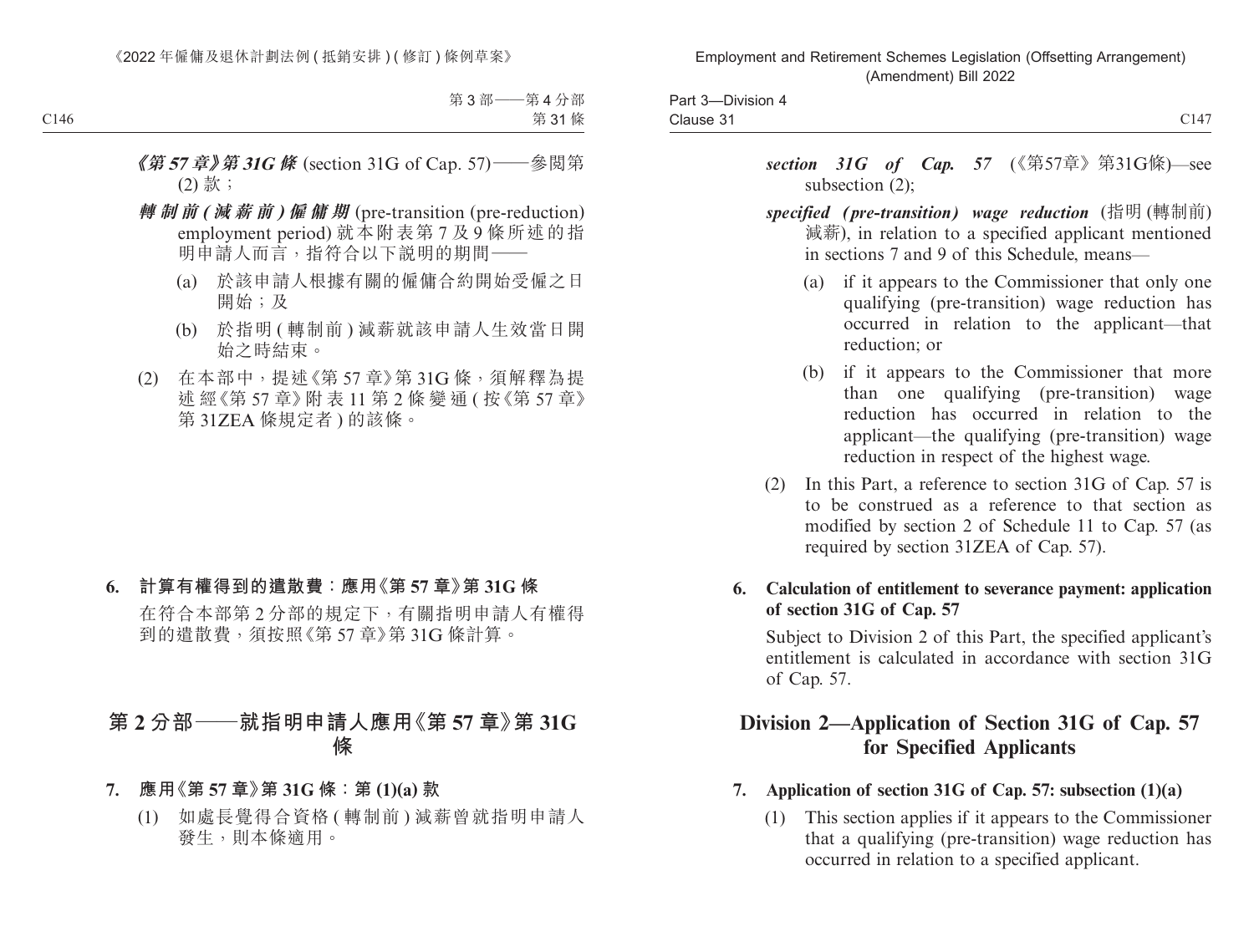Part 3—Division 4 Clause 31 Clause 31 Clause 31

- (2) For applying section 31G of Cap. 57 in relation to the applicant, the amount specified under subsection (1)(a) of that section in relation to the applicant is to be construed as an amount calculated by multiplying the number of years (and pro rata for an incomplete year) of the applicant's pre-transition employment period by—
	- (a) if the applicant is a monthly rated employee two-thirds of the applicant's last full month's wages for the applicant's pre-transition (prereduction) employment period, or two-thirds of \$22,500, whichever is less; or
	- (b) in any other case—18 days' wages based on any 18 days chosen by the applicant and occurring during the applicant's last 30 normal working days in the applicant's pre-transition (prereduction) employment period, or two-thirds of \$22,500, whichever is less.

**Note—**

See also section 67A of Cap. 57.

- (3) In subsection (2)—
- *pre-transition employment period* (轉制前僱傭期) has the meaning given by section 1(1) of Schedule 11 to Cap. 57.

## **8. Application of section 31G of Cap. 57: subsection (1)(b)**

(1) For applying section 31G of Cap. 57 in relation to a specified applicant, the amount specified under subsection (1)(b) of that section in relation to the applicant is to be construed as an amount calculated by multiplying the number of years (and pro rata for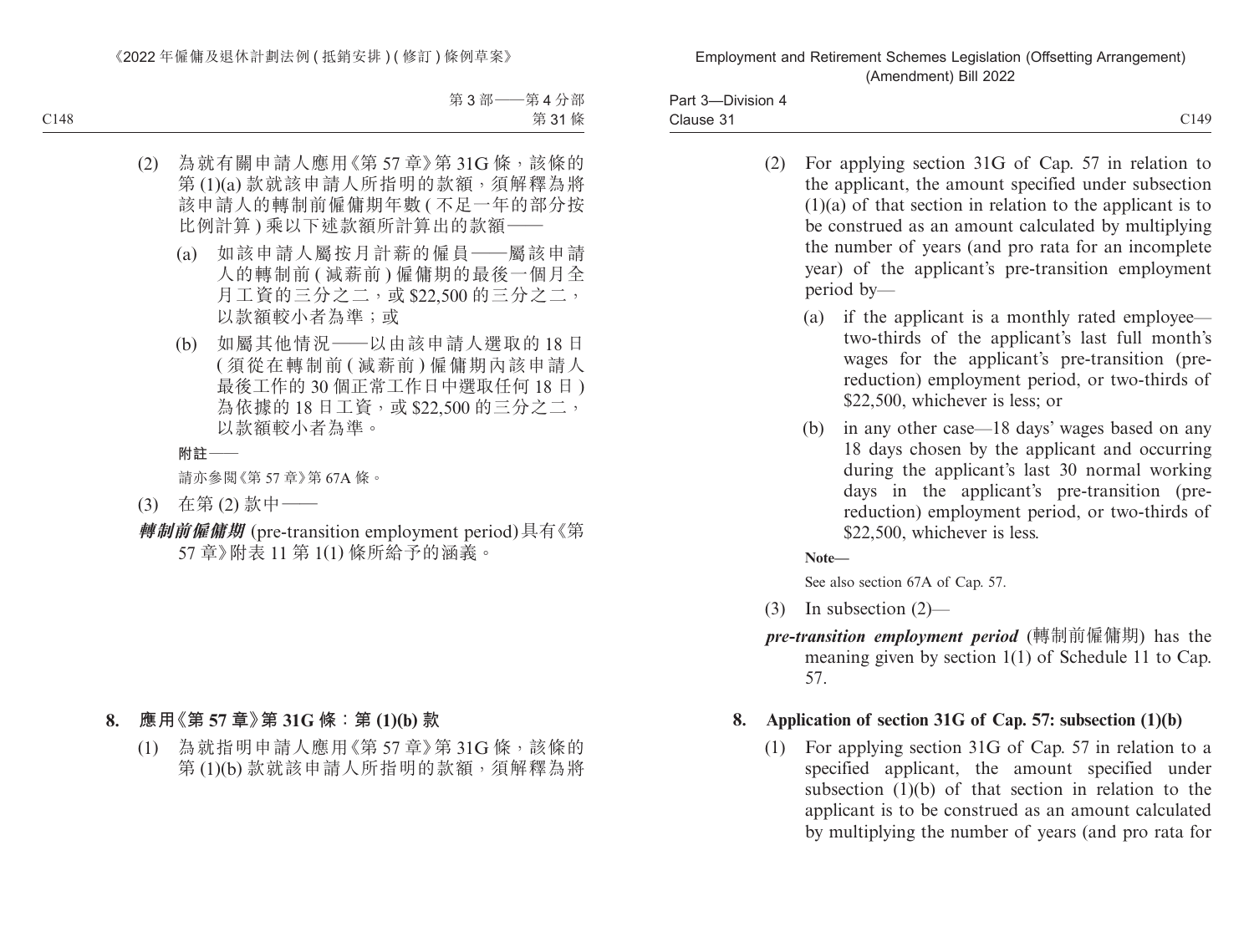| <b>Division</b><br>$\sim$<br>Part 3<br>17I |             |
|--------------------------------------------|-------------|
| -<br>Clause 31                             | C15<br>◡▴◡▴ |

an incomplete year) of the applicant's post-transition employment period by—

- (a) if the applicant is a monthly rated employee two-thirds of the applicant's last full month's wages for the applicant's pre-reduction employment period, or two-thirds of \$22,500, whichever is less; or
- (b) in any other case—18 days' wages based on any 18 days chosen by the applicant and occurring during the applicant's last 30 normal working days in the applicant's pre-reduction employment period, or two-thirds of \$22,500, whichever is less.

**Note—**

See also section 67A of Cap. 57.

- (2) In subsection  $(1)$ —
- *post-transition employment period* (轉制後僱傭期) has the meaning given by section 1(1) of Schedule 11 to Cap. 57.
- **9. Application of section 31G of Cap. 57: paragraph (a) of definition of** *specified period* **in subsection (6)**
	- (1) This section applies if it appears to the Commissioner that a qualifying (pre-transition) wage reduction has occurred in relation to a specified applicant.
	- (2) For applying section 31G of Cap. 57 in relation to the applicant, the period specified under paragraph (a) of the definition of *specified period* in subsection (6) of that section in relation to the applicant is to be construed as—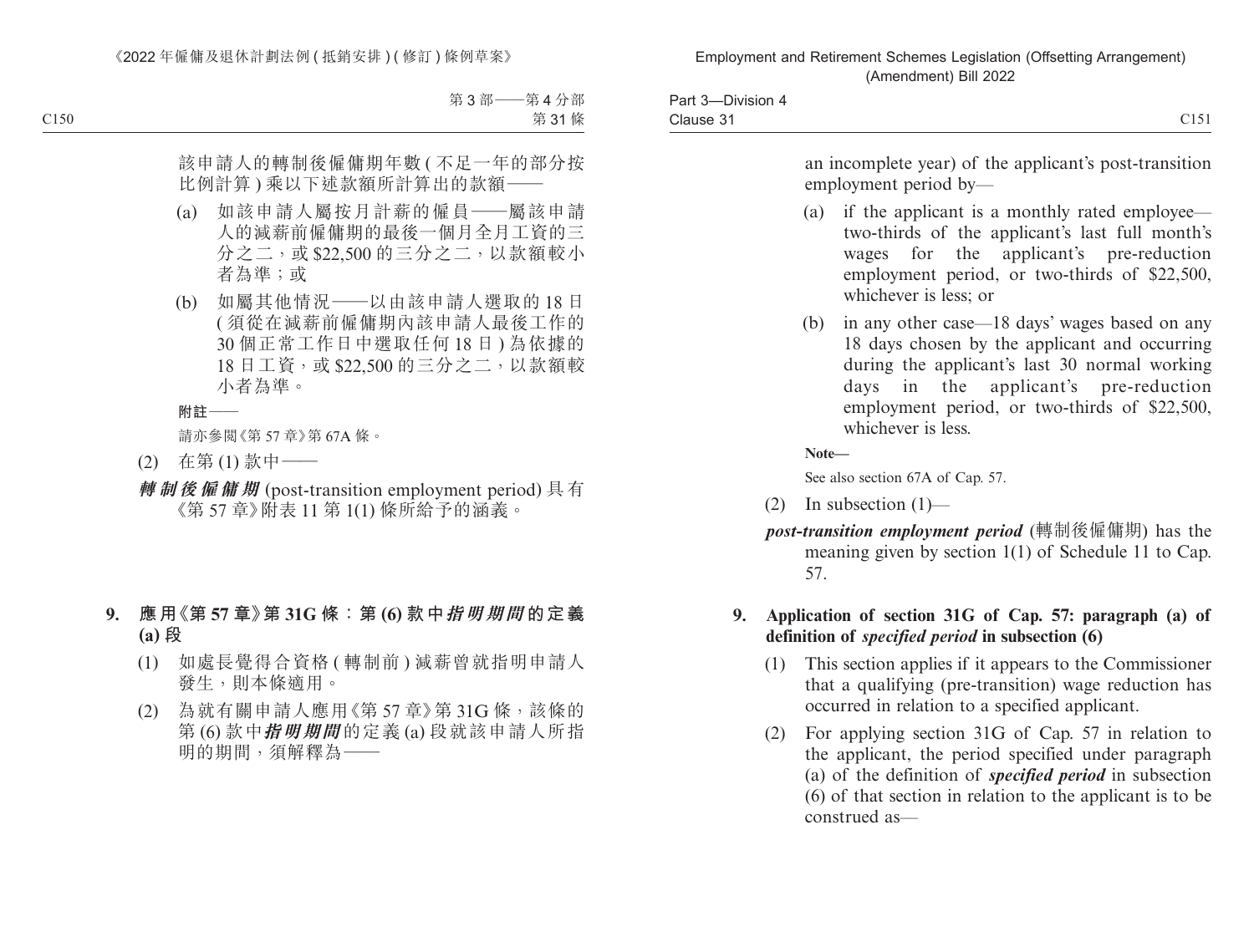Part 3—Division 4 Clause 31 Clause 31 Clause 31

- (a) if the applicant's pre-transition (pre-reduction) employment period is not less than 12 months the period of 12 months immediately preceding the date on which the specified (pre-transition) wage reduction took effect in relation to the applicant; or
- (b) if the applicant's pre-transition (pre-reduction) employment period is less than 12 months—that employment period.

#### **10. Application of section 31G of Cap. 57: paragraph (b) of definition of** *specified period* **in subsection (6)**

For applying section 31G of Cap. 57 in relation to a specified applicant, the period specified under paragraph (b) of the definition of *specified period* in subsection (6) of that section in relation to the applicant is to be construed as—

- (a) if the applicant's pre-reduction employment period is not less than 12 months—the period of 12 months immediately preceding the date on which the specified wage reduction took effect in relation to the applicant; or
- (b) if the applicant's pre-reduction employment period is less than 12 months—that employment period.".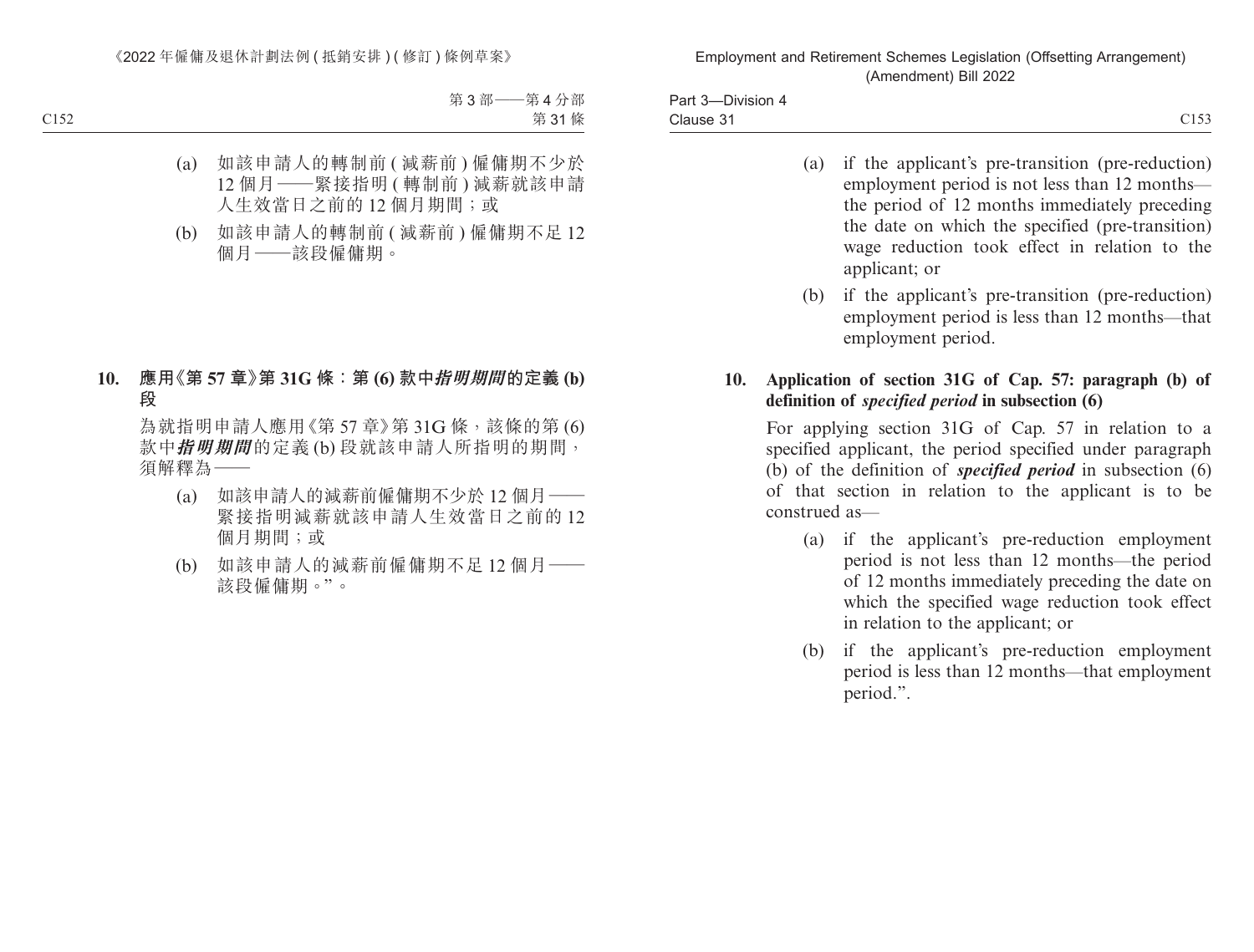# **Division 5—Occupational Retirement Schemes Ordinance (Cap. 426)**

- **32. Section 70A amended (certain amounts relating to severance payments and long service payments to be paid from vested benefits)**
	- (1) Before section 70A(1)—

#### **Add**

"(1AA) In this section—

- *benefits reduction provision* (扣減利益條文) means the following provision of the Employment Ordinance (Cap. 57)—
	- (a) in relation to the reduction of a part of vested benefits by an amount of a severance payment—section 31IA; or
	- (b) in relation to the reduction of a part of vested benefits by an amount of a long service payment—section 31YAA or 31YB;
- *Cap. 57 payment reduction provision* (扣減《第57章》款項 條文) means the following provision of the Employment Ordinance (Cap. 57)—
	- (a) in relation to the reduction of an amount of a severance payment by a part of vested benefits—section 31I; or
	- (b) in relation to the reduction of an amount of a long service payment by a part of vested benefits—section 31Y or 31YA.".
- (2) Section 70A(1)—

**Repeal paragraph (c) Substitute**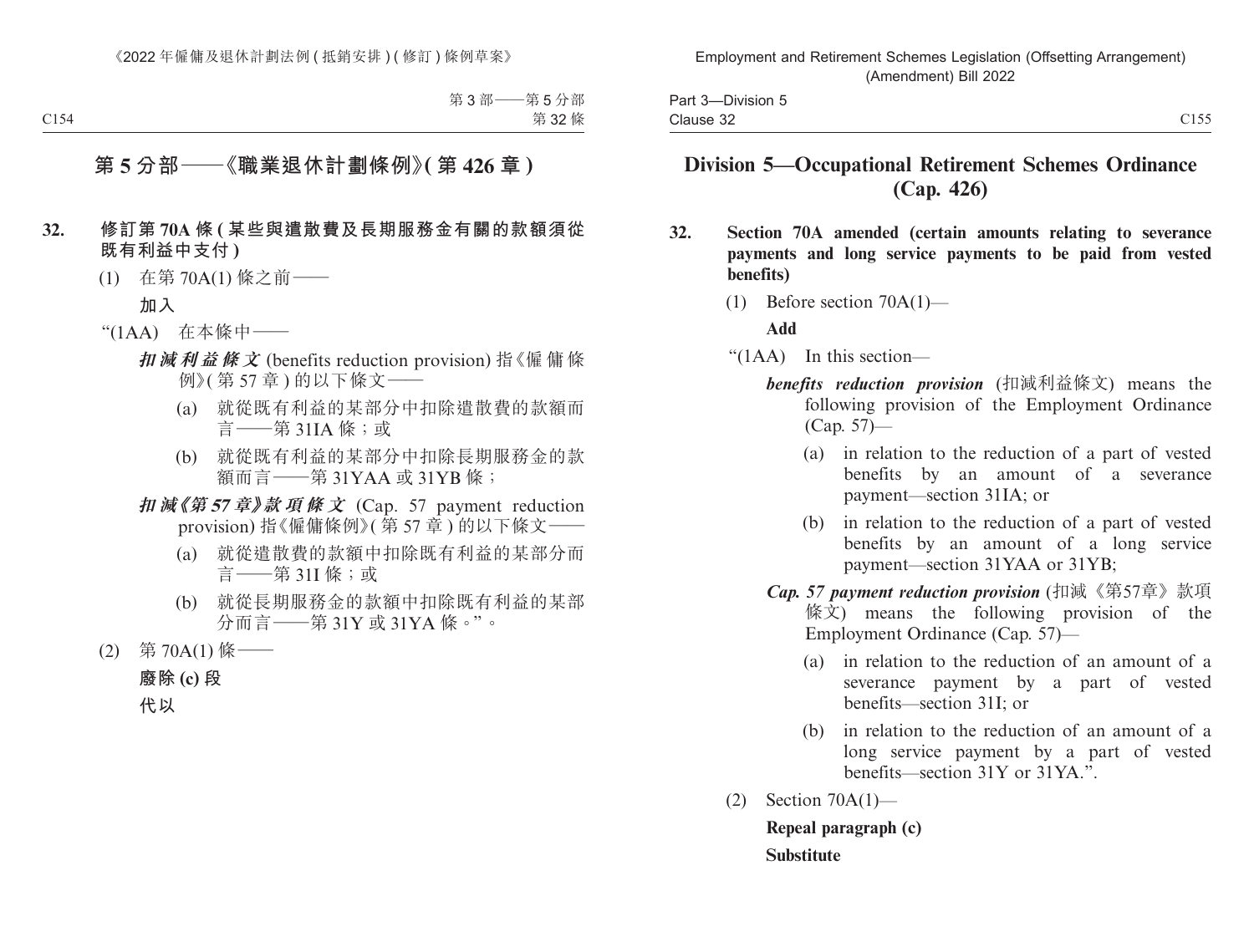Part 3—Division 5 Clause 32  $\blacksquare$ Clause 32  $\blacksquare$ 

- "(c) a part of those benefits is available to be reduced by an amount of the severance payment or long service payment, or the part of such a payment, that has been so paid (*removable benefits*) under the benefits reduction provision,".
- (3) Section 70A—

# **Repeal subsection (2)**

# **Substitute**

- "(2) As soon as practicable after receiving an application under subsection (1), the administrator of the occupational retirement scheme concerned must, on being satisfied as to the employer's entitlement to a payment under this subsection, pay to the employer from the vested benefits concerned an amount equal to the amount of the removable benefits.
- (2A) However, an employer who has only paid a part of the severance payment or long service payment is entitled to a payment under subsection (2) only to the extent that the amount of the removable benefits exceeds the amount of the unpaid part of the severance payment or long service payment.".
- (4) Section 70A(3)—

# **Repeal paragraph (c)**

## **Substitute**

"(c) a part of those benefits is available to reduce an amount of the severance payment or long service payment, or the part of such a payment, that has not been so paid (*deductible benefits*) under the Cap. 57 payment reduction provision,".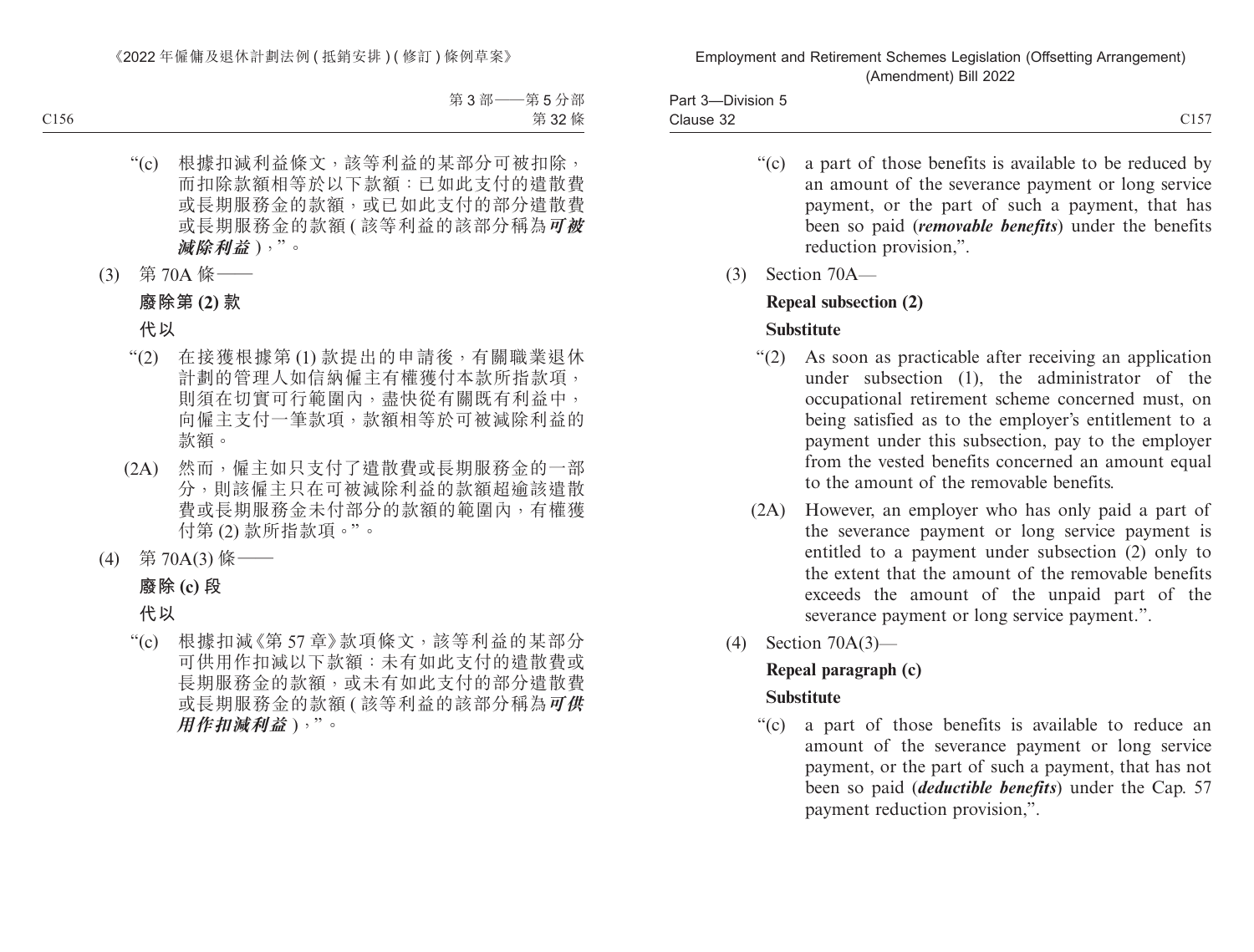(5) Section 70A(4)—

## **Repeal**

everything after "satisfied"

# **Substitute**

"as to the recipient's entitlement to a payment under this subsection, pay to or in respect of the employee from the vested benefits concerned an amount equal to the amount of the deductible benefits.".

(6) Section 70A—

# **Repeal subsection (5).**

(7) After section 70A(8)—

# **Add**

"(9) If an employee falls within section 31ZEA(3) of the Employment Ordinance (Cap. 57), then this section as in force immediately before the date on which the Employment and Retirement Schemes Legislation (Offsetting Arrangement) (Amendment) Ordinance 2022 ( of 2022) (*Amendment Ordinance*) comes into operation continues to have effect in relation to the employee as if the amendments to this section made by the Amendment Ordinance had not been made.".

# **Division 6—Mandatory Provident Fund Schemes Ordinance (Cap. 485)**

- **33. Section 12A amended (certain amounts relating to severance payments and long service payments to be paid from accrued benefits)**
	- (1) Before section 12A(1)—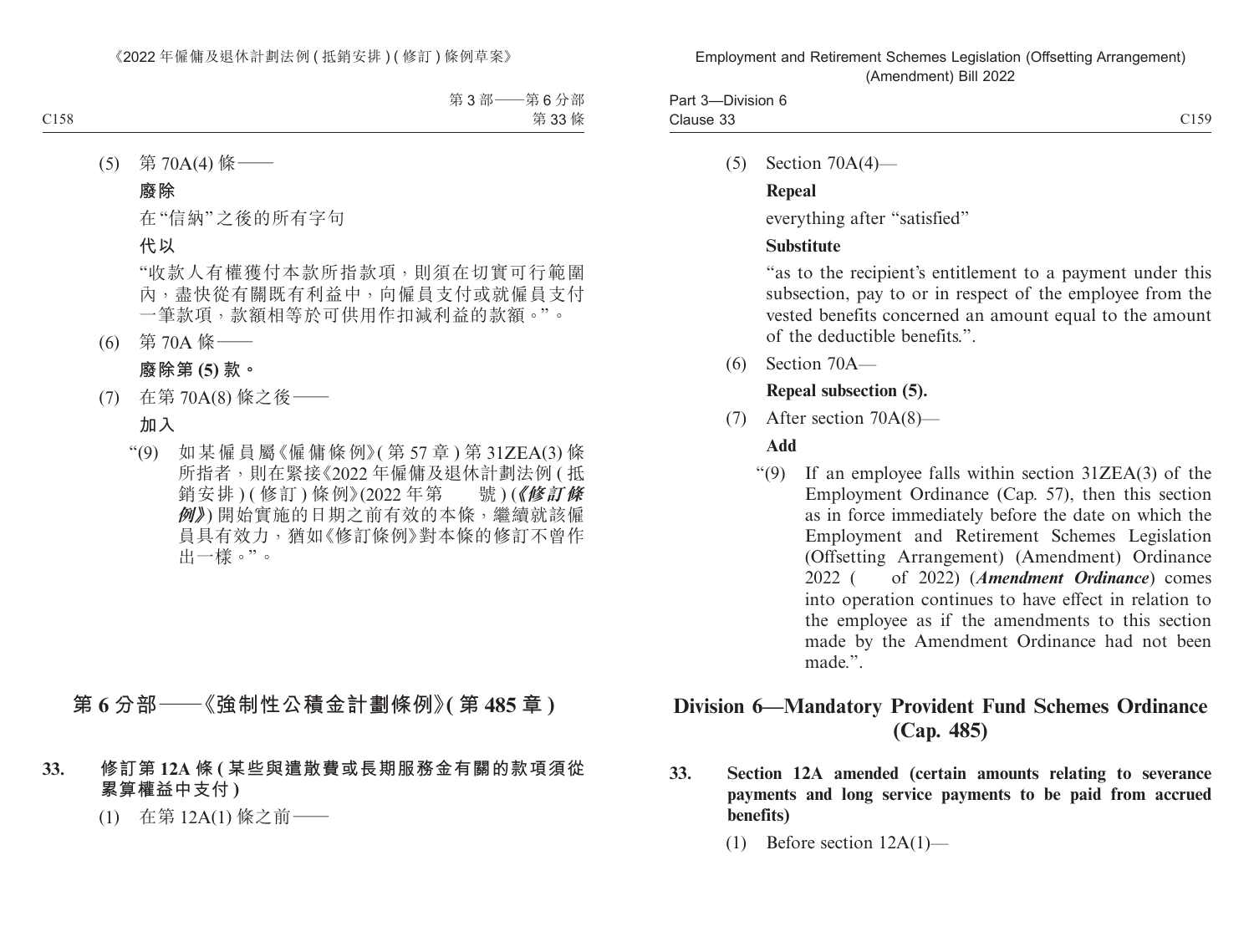| -Division 6<br>Part 3-                                                                                                       |      |
|------------------------------------------------------------------------------------------------------------------------------|------|
| Clause 33<br>the contract of the contract of the contract of the contract of the contract of the contract of the contract of | C161 |

#### **Add**

"(1AA) In this section—

- *benefits reduction provision* (扣減權益條文) means the following provision of the Employment Ordinance (Cap. 57)—
	- (a) in relation to the reduction of a part of accrued benefits by an amount of a severance payment—section 31IA; or
	- (b) in relation to the reduction of a part of accrued benefits by an amount of a long service payment—section 31YAA or 31YB;
- *Cap. 57 payment reduction provision* (扣減《第57章》款項 條文) means the following provision of the Employment Ordinance (Cap. 57)—
	- (a) in relation to the reduction of an amount of a severance payment by a part of accrued benefits—section 31I; or
	- (b) in relation to the reduction of an amount of a long service payment by a part of accrued benefits—section 31Y or 31YA.".
- (2) Section 12A(1)—

# **Repeal paragraph (c)**

#### **Substitute**

- "(c) a part of those benefits is available to be reduced by an amount of the severance payment or long service payment, or the part of such a payment, that has been so paid (*removable benefits*) under the benefits reduction provision,".
- (3) Section 12A(2)—

#### **Repeal**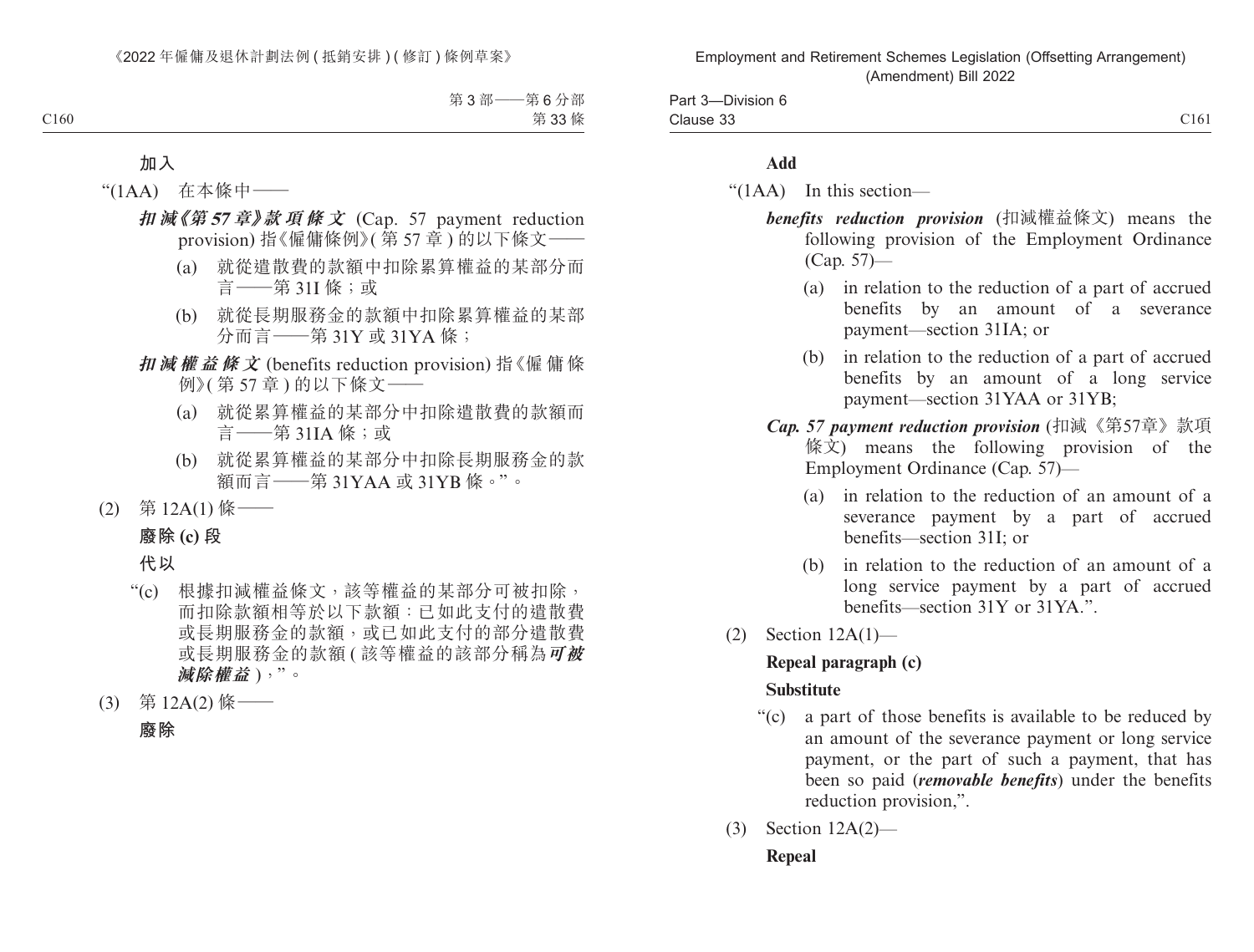Part 3—Division 6 Clause 33 Clause 33  $\qquad \qquad$  C163

everything after "this subsection"

#### **Substitute**

", pay to the employer from the accrued benefits concerned an amount equal to the amount of the removable benefits.".

(4) After section 12A(2)—

### **Add**

- "(2A) However, an employer who has only paid a part of the severance payment or long service payment is entitled to a payment under subsection (2) only to the extent that the amount of the removable benefits exceeds the amount of the unpaid part of the severance payment or long service payment.".
- (5) Section 12A(3)—

## **Repeal paragraph (c)**

#### **Substitute**

- "(c) a part of those benefits is available to reduce an amount of the severance payment or long service payment, or the part of such a payment, that has not been so paid (*deductible benefits*) under the Cap. 57 payment reduction provision,".
- (6) Section 12A(4)—

## **Repeal**

everything after "satisfied"

#### **Substitute**

"as to the recipient's entitlement to a payment under this subsection, pay to or in respect of the employee from the accrued benefits concerned an amount equal to the amount of the deductible benefits.".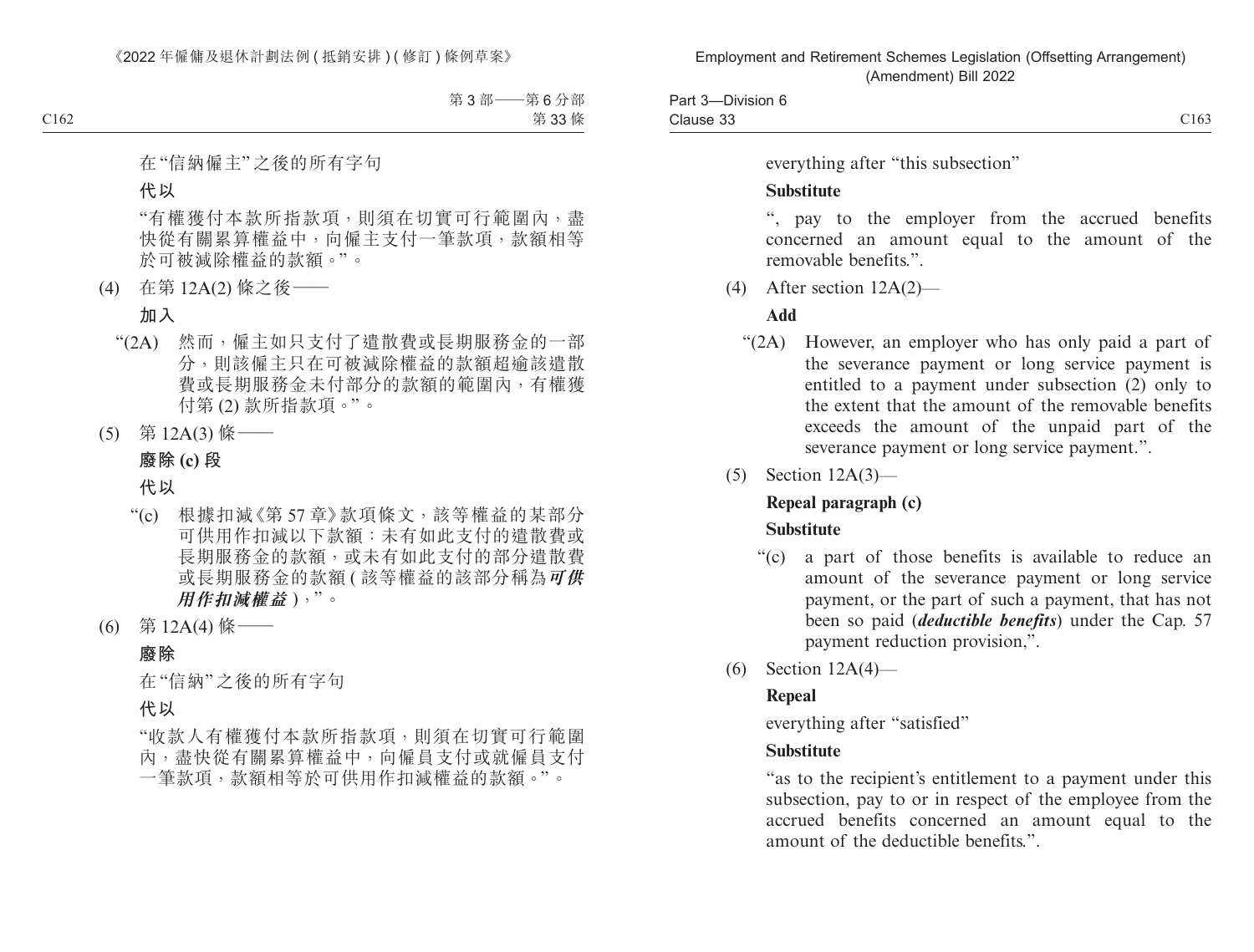| <b>Division</b><br>. In<br>-ai |                              |
|--------------------------------|------------------------------|
| Clause 34                      | $\sim$ $\sim$ $\sim$<br>L165 |

(7) Section 12A—

#### **Repeal subsection (5).**

(8) After section 12A(7)—

#### **Add**

"(8) If an employee falls within section 31ZEA(3) of the Employment Ordinance (Cap. 57), then this section as in force immediately before the date on which the Employment and Retirement Schemes Legislation (Offsetting Arrangement) (Amendment) Ordinance 2022 ( of 2022) (*Amendment Ordinance*) comes into operation continues to have effect in relation to the employee as if the amendments to this section made by the Amendment Ordinance had not been made.".

# **Division 7—Mandatory Provident Fund Schemes (Exemption) Regulation (Cap. 485 sub. leg. B)**

**34. Schedule 2 amended (mandatory conditions)**

Schedule 2, section 6—

#### **Repeal subsection (12)**

#### **Substitute**

"(12) The minimum MPF benefits of a new member of a relevant scheme may be withdrawn for making a payment under section 70A of the relevant Ordinance.".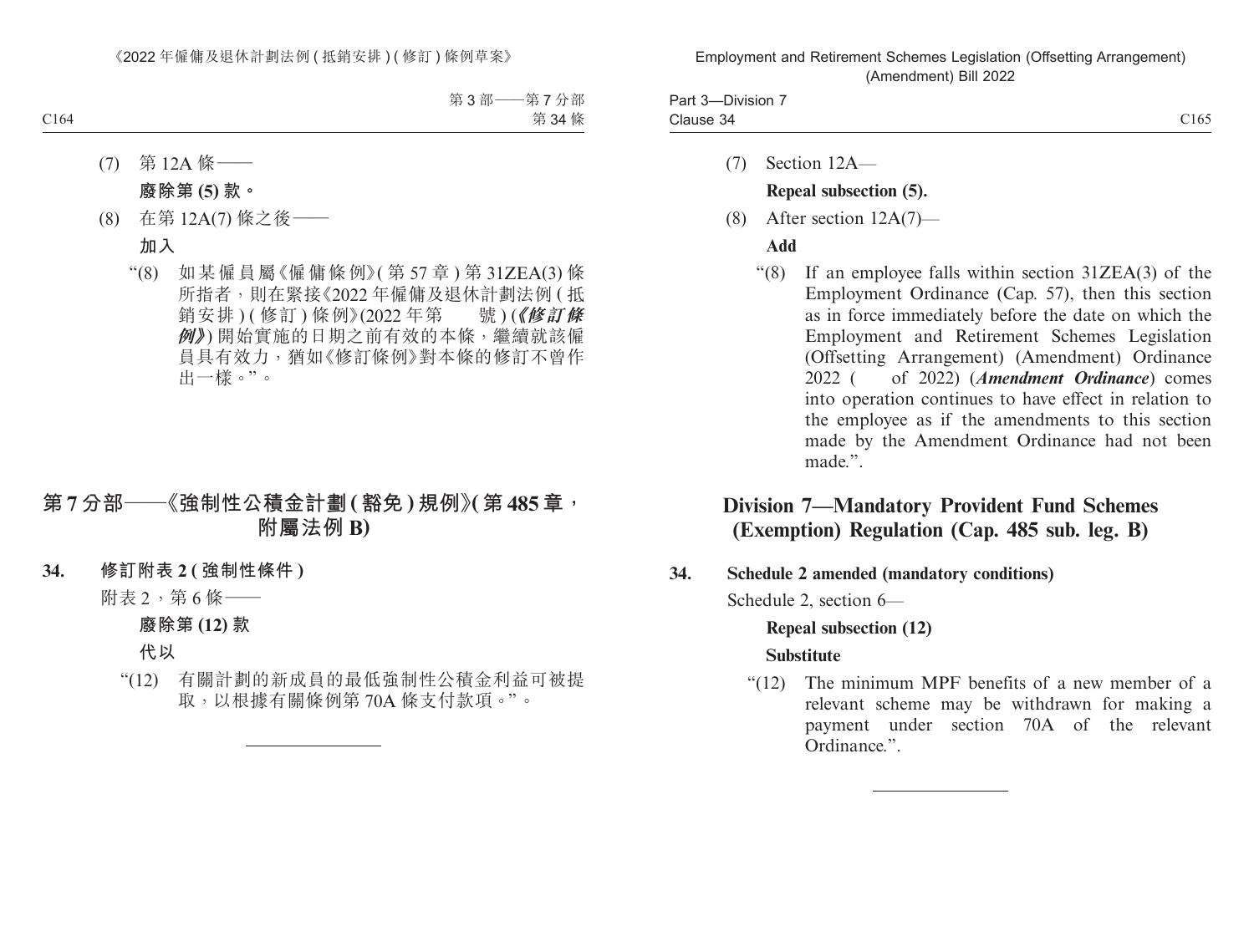#### **Explanatory Memorandum**

The main object of this Bill is to amend the Employment Ordinance (Cap. 57) (*Cap. 57*) and certain other legislation concerning employment and retirement schemes so that mandatory provident fund scheme benefits attributable to employers' mandatory contributions, and certain portions of occupational retirement scheme benefits and of schools provident fund benefits, may no longer be offset against severance payments or long service payments payable to employees. The Bill also provides for a transitional arrangement for the change in such offsetting and makes related and miscellaneous amendments to the enactments concerned.

2. The Bill is divided into 3 Parts.

#### **Part 1—Preliminary**

3. Clause 1 sets out the short title and provides for commencement.

#### **Part 2—Amendments to Employment Ordinance**

4. Under the existing Cap. 57, an arrangement (*offsetting arrangement*) is in place for gratuities based on length of service, occupational retirement scheme benefits attributable to employers' contributions (*employer-funded ORS benefits*) and mandatory provident fund scheme benefits attributable to employers' contributions (*employer-funded MPFS benefits*) to be offset against severance payments or long service payments payable to employees. Part 2 amends Cap. 57 to change the offsetting arrangement. After the change, apart from gratuities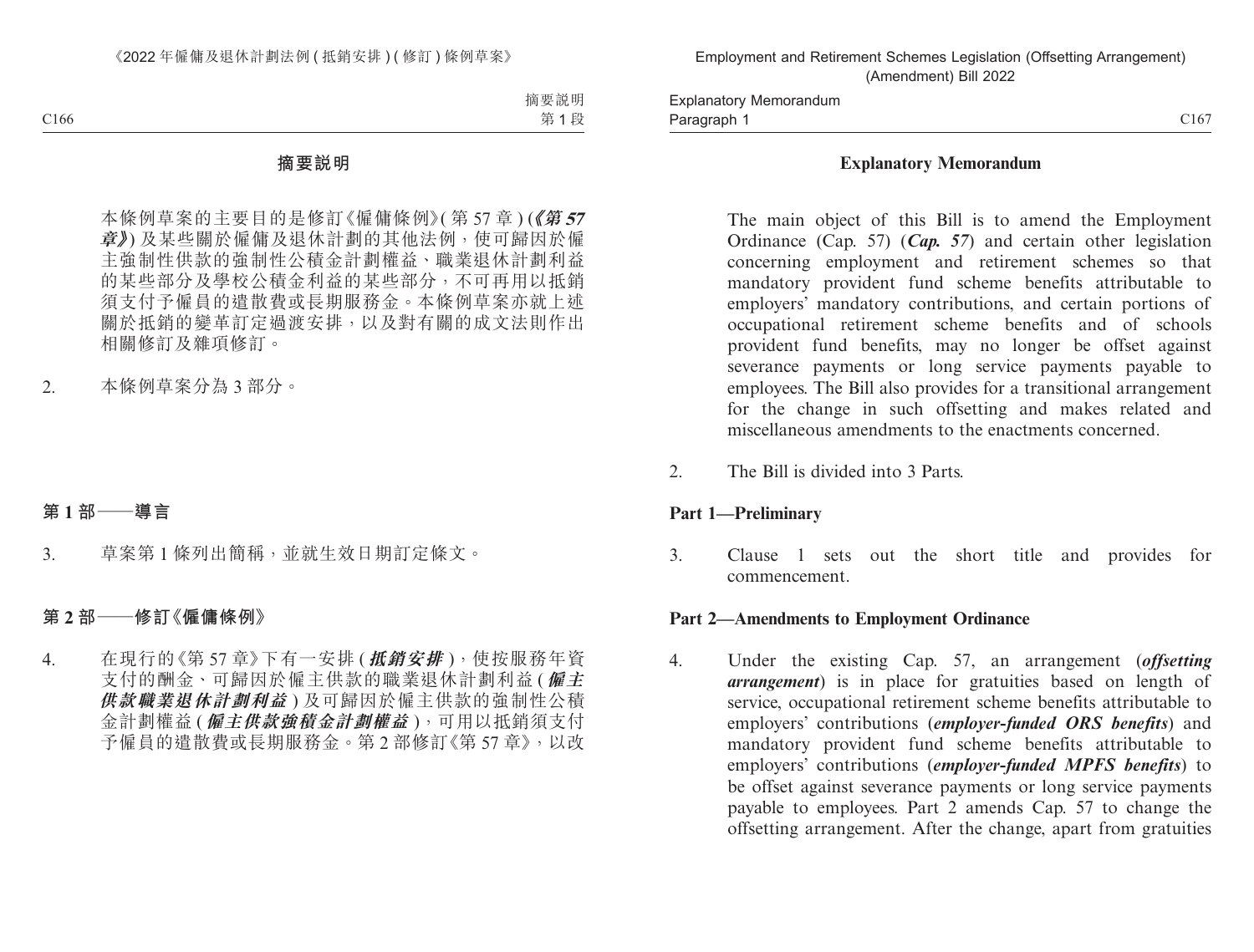based on length of service, only the following may be offset against the severance payments or long service payments—

- (a) certain portions of employer-funded ORS benefits in excess of an amount calculated in accordance with a prescribed formula; and
- (b) employer-funded MPFS benefits attributable to employers' voluntary contributions.
- 5. Clause 3 amends section 2 of Cap. 57 to repeal certain existing definitions and to provide for the meanings of certain expressions that are necessary for the interpretation of the new provisions of Cap. 57 added by the Bill.
- 6. Clause 4 amends section 31G of Cap. 57 to remove the obsolete provisions in, and to make certain textual amendments to, that section.
- 7. Clauses 5 and 6 amend sections 31I and 31IA of Cap. 57 respectively to make the change to the offsetting arrangement in respect of severance payments payable to employees.
- 8. Clause 7 makes certain minor amendments to section 31S of Cap. 57.
- 9. Clause 8 amends section 31V of Cap. 57 to remove the obsolete provisions in, and to make certain textual amendments to, that section.
- 10. Clause 9 repeals section 31W of Cap. 57, which is obsolete.
- 11. Clauses 10 and 11 amend sections 31Y and 31YAA of Cap. 57 respectively to make the change to the offsetting arrangement in respect of long service payments payable to employees.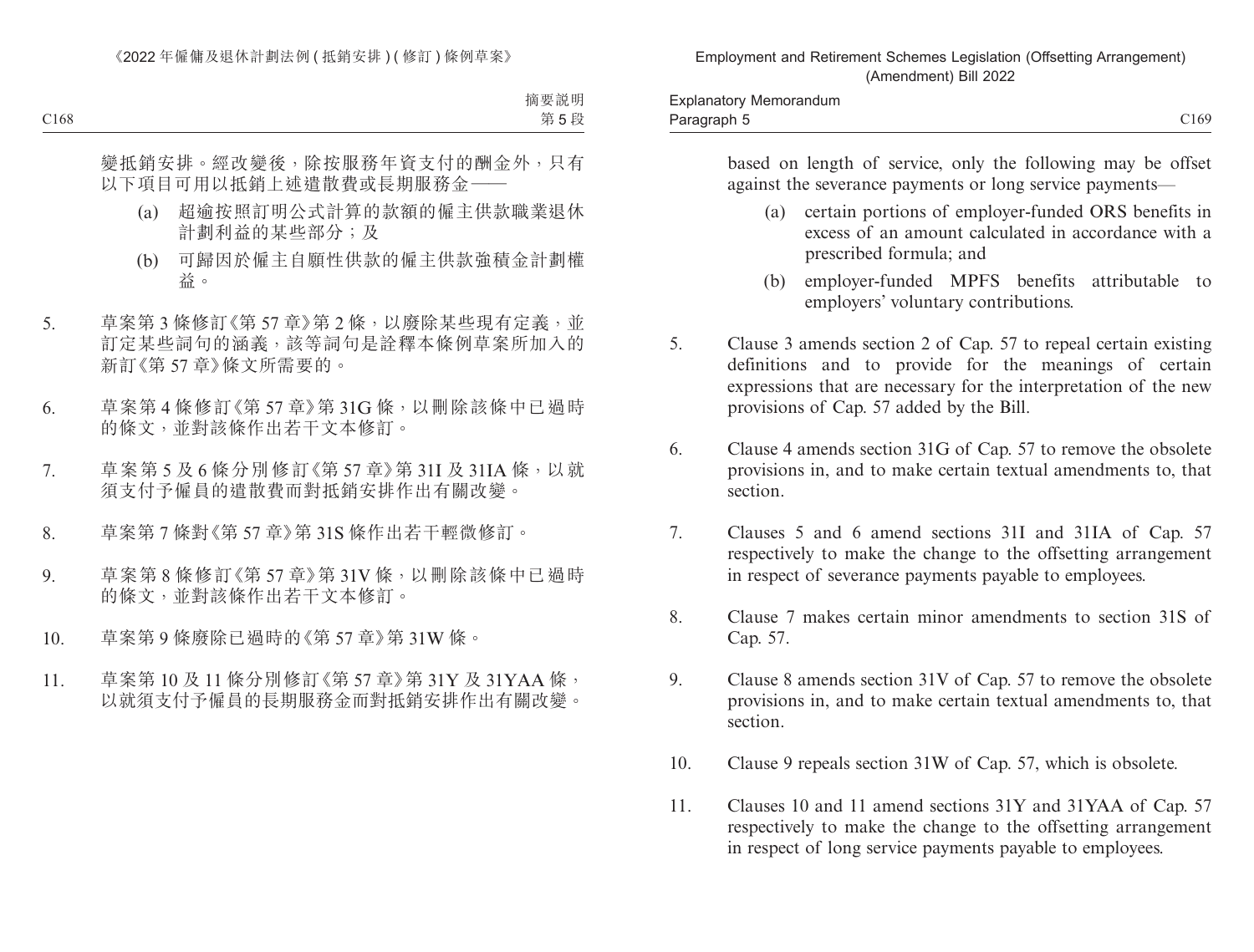- 12. Clauses 12 and 13 respectively replace section 31YA of Cap. 57 and add new sections 31YB and 31YC to Cap. 57—
	- (a) to make the change to the offsetting arrangement in respect of long service payments payable on the employees' deaths; and
	- (b) to reorganize the provisions.
- 13. Clause 14 adds a new section 31ZEA to Cap. 57 so that—
	- (a) a transitional arrangement for the change to the offsetting arrangement applies to an employee (*specified employee*) who is covered by an occupational retirement scheme, or the mandatory provident fund scheme, and whose employment commences before the date on which the change takes effect (*transition date*) and terminates on or after the transition date; and
	- (b) the pre-amended Cap. 57 continues to have effect in relation to an employee if the termination of the employee's employment precedes the transition date.
- 14. Clause 15 consequentially amends section 31ZF of Cap. 57.
- 15. Clause 16 repeals section 31ZG of Cap. 57, which is obsolete.
- 16. Clause 17 amends section 49A of Cap. 57 to impose a requirement on an employer to keep and maintain certain wage and employment records for specified employees.
- 17. Clauses 18 and 19 consequentially amend section 67A of Cap. 57, and the Third Schedule to Cap. 57, respectively.
- 18. Clause 20 repeals Table B of the Seventh Schedule to Cap. 57, which is obsolete.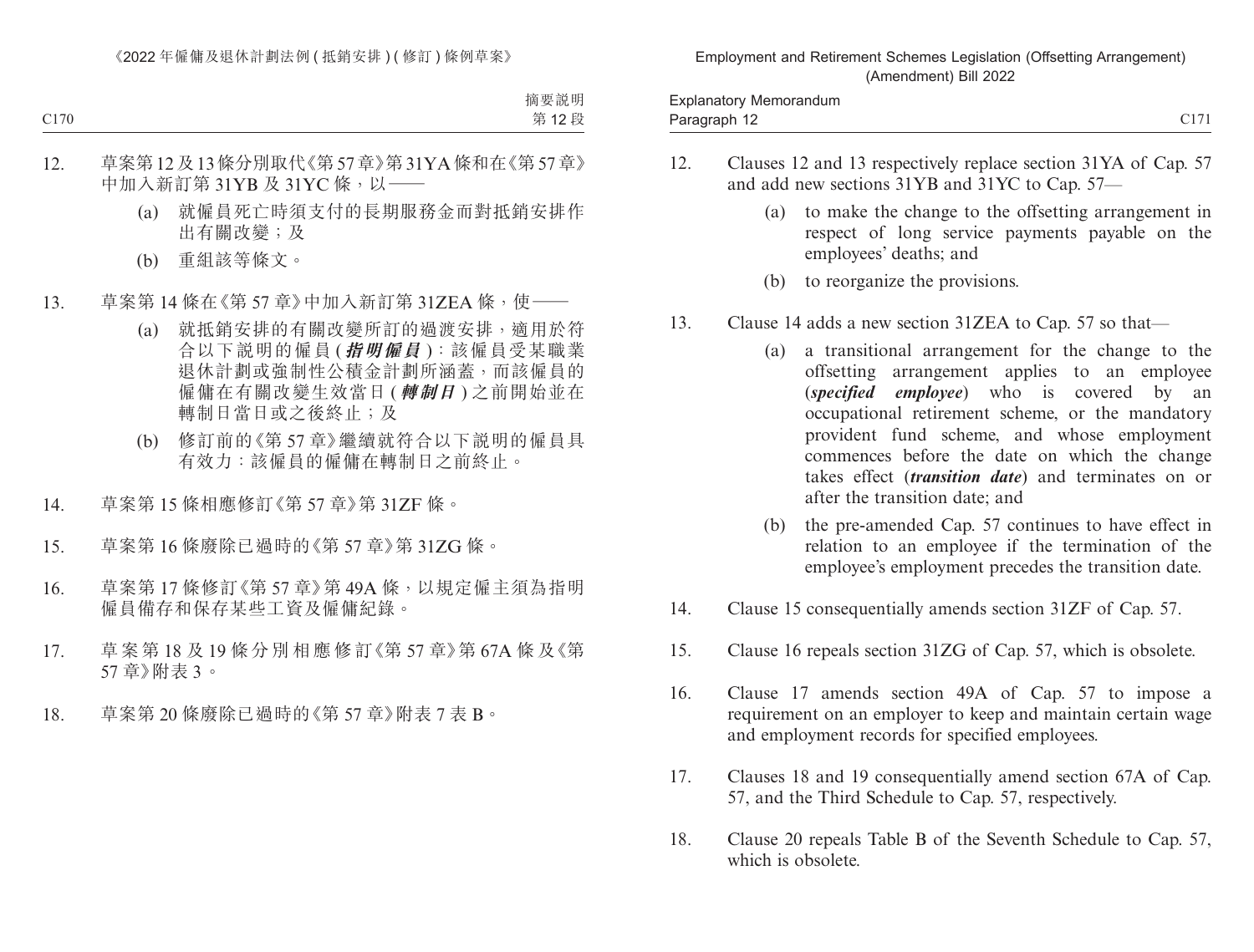Paragraph 19 and 20173 and 20173 and 20173 and 20173 and 20173 and 20173 and 20173 and 20173 and 20173 and 201 Explanatory Memorandum Paragraph 19

- 19. Clause 21 adds a new Schedule 11 to Cap. 57 for implementing the transitional arrangement for specified employees under the new section 31ZEA of Cap. 57. That Schedule—
	- (a) modifies section 31G of Cap. 57 for specified employees so that, for calculating severance payments payable to them, each of the payments is divided into 2 portions, namely a portion attributable to the employment period falling before the transition date (*pre-transition portion of the severance payment*) and a portion attributable to the employment period falling after the commencement of the transition date (*post-transition portion of the severance payment*), and the amount of the pre-transition portion of the severance payment is generally calculated by reference to the latest wages for the employment period falling before the transition date;
	- (b) modifies sections 31I and 31IA of Cap. 57 for specified employees so that the change to the offsetting arrangement applies to the post-transition portions of the severance payments payable to them, but not the pre-transition portions of the severance payments;
	- (c) modifies section 31V of Cap. 57 for specified employees so that, for calculating long service payments payable to them, each of the payments is divided into 2 portions, namely a portion attributable to the employment period falling before the transition date (*pre-transition portion of the long service payment*) and a portion attributable to the employment period falling after the commencement of the transition date (*post-transition portion of the long service payment*), and the amount of the pretransition portion of the long service payment is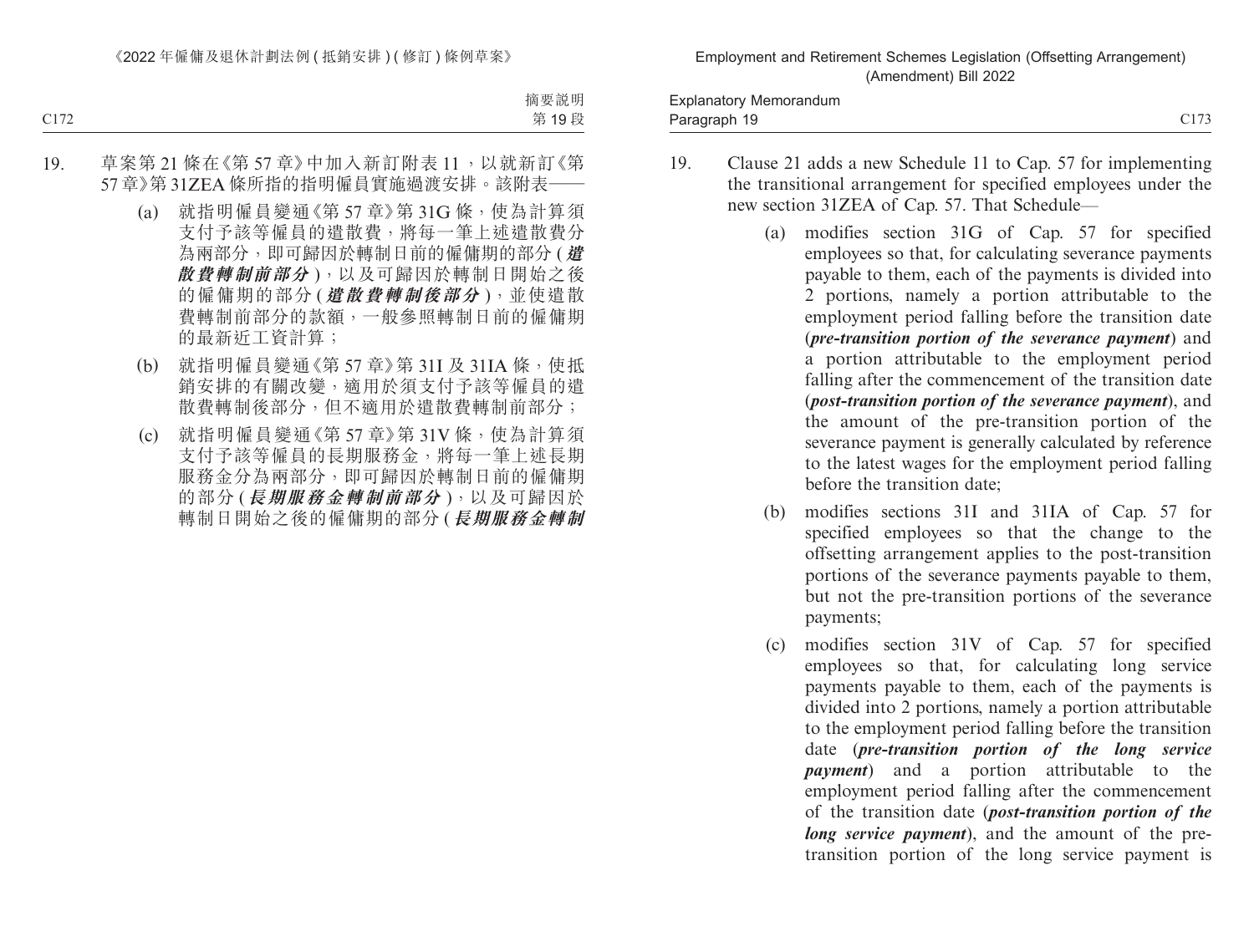generally calculated by reference to the latest wages for the employment period falling before the transition date;

- (d) modifies sections 31Y and 31YAA of Cap. 57 for specified employees so that the change to the offsetting arrangement applies to the post-transition portions of the long service payments payable to them, but not the pre-transition portions of the long service payments; and
- (e) modifies sections 31YA, 31YB and 31YC of Cap. 57 for specified employees so that the change to the offsetting arrangement applies to the post-transition portions of the long service payments payable on their deaths, but not the pre-transition portions of the long service payments.

#### **Part 3—Amendments to Other Legislation Concerning Employment and Retirement Schemes**

- 20. Division 1 of Part 3 amends sections 8 and 9 of the Inland Revenue Ordinance (Cap. 112)—
	- (a) to exclude severance payments and long service payments (including such payments that could be, but have not been, offset under the offsetting arrangement) from being income in respect of which salaries tax is chargeable; and
	- (b) to clarify that if any payments that are based on length of service and received by employees on their dismissals etc. exceed the amounts of long service payments calculated in accordance with section 31V of Cap. 57, the excesses are income in respect of which salaries tax is chargeable.